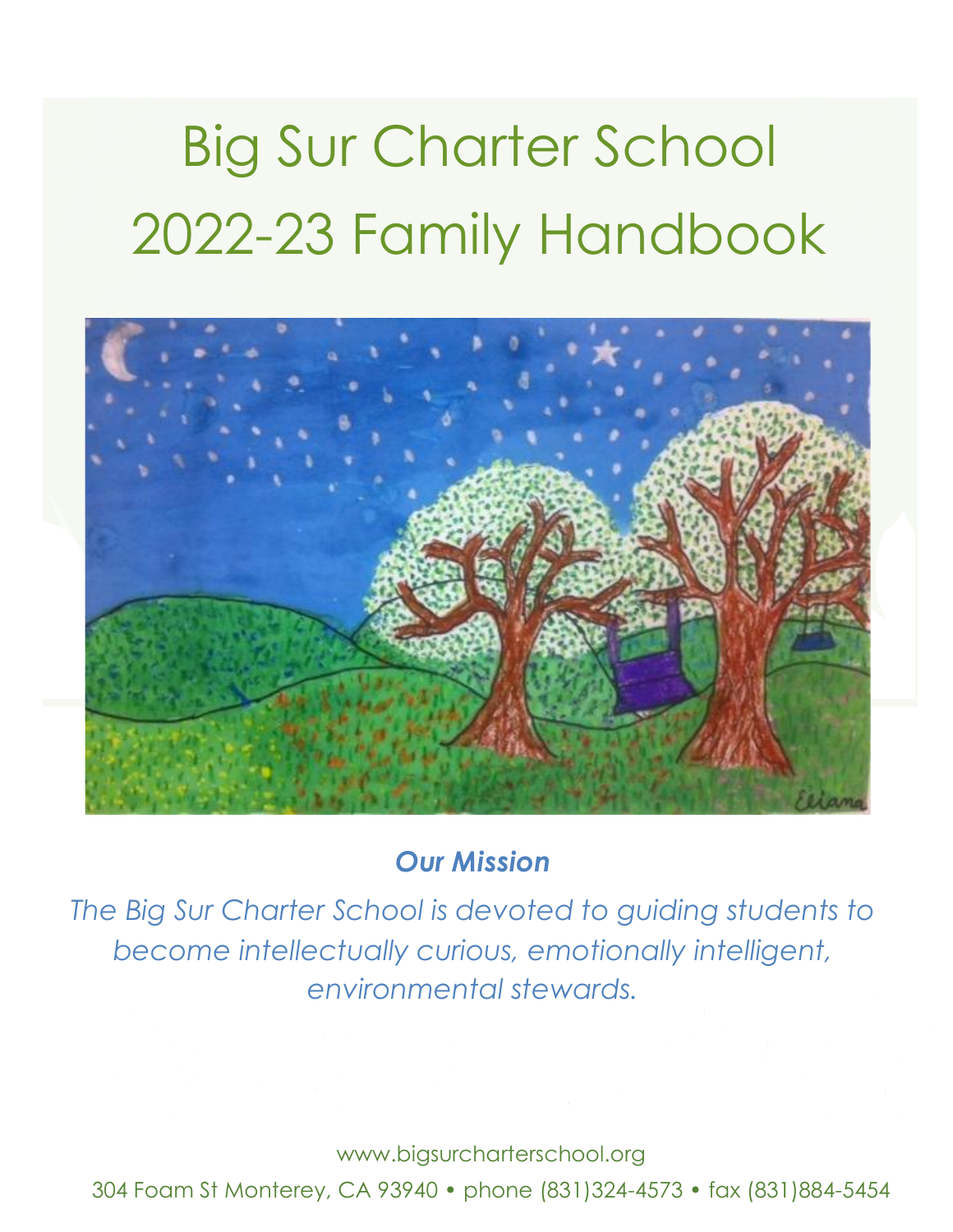# TABLE OF CONTENTS

| <b>Admission Requirements</b>                               | 1              |
|-------------------------------------------------------------|----------------|
| Our Program                                                 | $\overline{c}$ |
| Coastal Stewardship                                         | $\overline{c}$ |
| Art                                                         | $\overline{c}$ |
| Curriculum                                                  | $\overline{c}$ |
| Assignments                                                 | 3              |
| Academic Honesty                                            | 3              |
| Stewardship Camp and 8th Grade Promotion                    | 3              |
| <b>Community Learning Partner Programs</b>                  | 3              |
| Drop-off, Pick-up and Parking                               | 4              |
| Lunch and snack                                             | 4              |
| 7th and 8th Off Campus Lunch Privileges                     | 4              |
| Attendance                                                  | 4              |
| Report of Missed Attendance (Involuntary Removal)           | 5              |
| Report of Missed Attendance for Special Education Students  | 5              |
| <b>Supporting All Students</b>                              | 5              |
| Grading                                                     | 5              |
| <b>Report Cards and Progress Reports</b>                    | 6              |
| <b>Standardized Testing</b>                                 | 6              |
| <b>Systems of Support</b>                                   | 7              |
| <b>English Language Learners</b>                            | 7              |
| Section 504                                                 | 7              |
| Special Education - Child Find                              | 7              |
| <b>Behavior Expectations</b>                                | 8              |
| Cell Phones at the Learning Center                          | 9              |
| Parent Engagement                                           | 9              |
| <b>School Communication</b>                                 | 9              |
| <b>Sibling Policy</b>                                       | 10             |
| Fundraising                                                 | 10             |
| <b>Family Giving</b>                                        | 10             |
| Health and Safety                                           | 11             |
| Vision, Hearing, Oral Health Assessments, and Immunizations | 11             |
| Medications at School                                       | 13             |
| Mental Health Resources (Annual Notice)                     | 13             |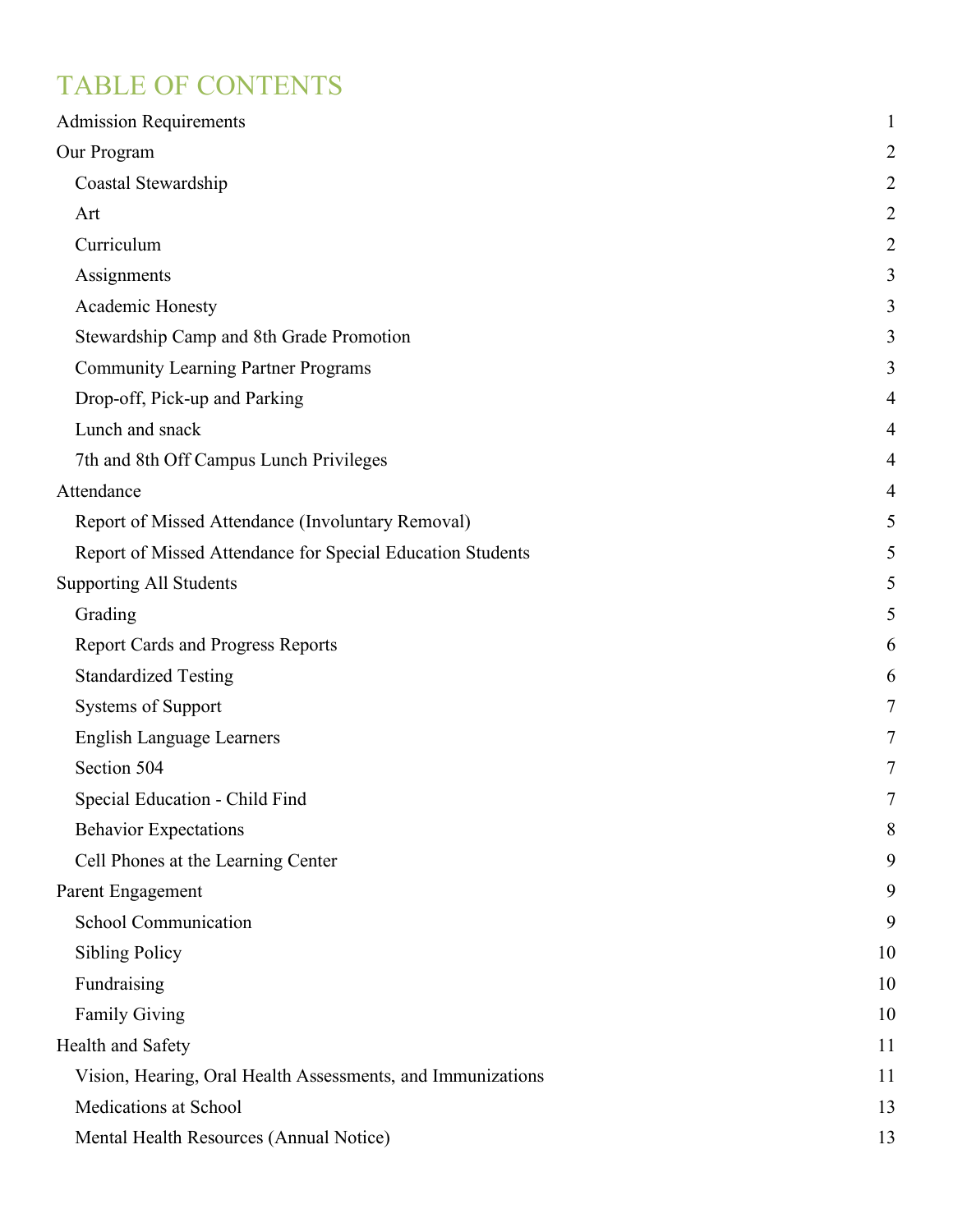| <b>Teacher Qualifications</b>                                                                                     | 13 |
|-------------------------------------------------------------------------------------------------------------------|----|
| Disenrolling                                                                                                      | 13 |
| Nondiscrimination/Harassment and Complaint Procedures                                                             | 14 |
| Nondiscrimination Statement                                                                                       | 14 |
| Discrimination Complaints or Uniform Complaint Procedures                                                         | 14 |
| How to File a Uniform Complaint Regarding Discrimination                                                          | 14 |
| Other Types of Complaints                                                                                         | 15 |
| <b>Student Complaints</b>                                                                                         | 15 |
| Local Control and Accountability Plan (EC §§52060-52077)                                                          | 16 |
| Policies and Annual Notices                                                                                       | 17 |
| Homeless Children and Youth Annual Notice                                                                         | 17 |
| <b>Foster Youth Annual Notice</b>                                                                                 | 17 |
| Annual Notification of the Uniform Complaint Procedures (UCP)                                                     | 17 |
| Type 2 Diabetes Annual Notification                                                                               | 20 |
| Staff/Student Interactions and Boundaries Policy                                                                  | 22 |
| Title IX                                                                                                          | 24 |
| Family Educational Rights and Privacy Act (FERPA) Rights for Parents and Eligible Students Annual<br>Notification | 25 |
| <b>Youth Suicide Prevention Policy</b>                                                                            | 26 |
| Suspension and Expulsion Policy                                                                                   | 28 |
|                                                                                                                   |    |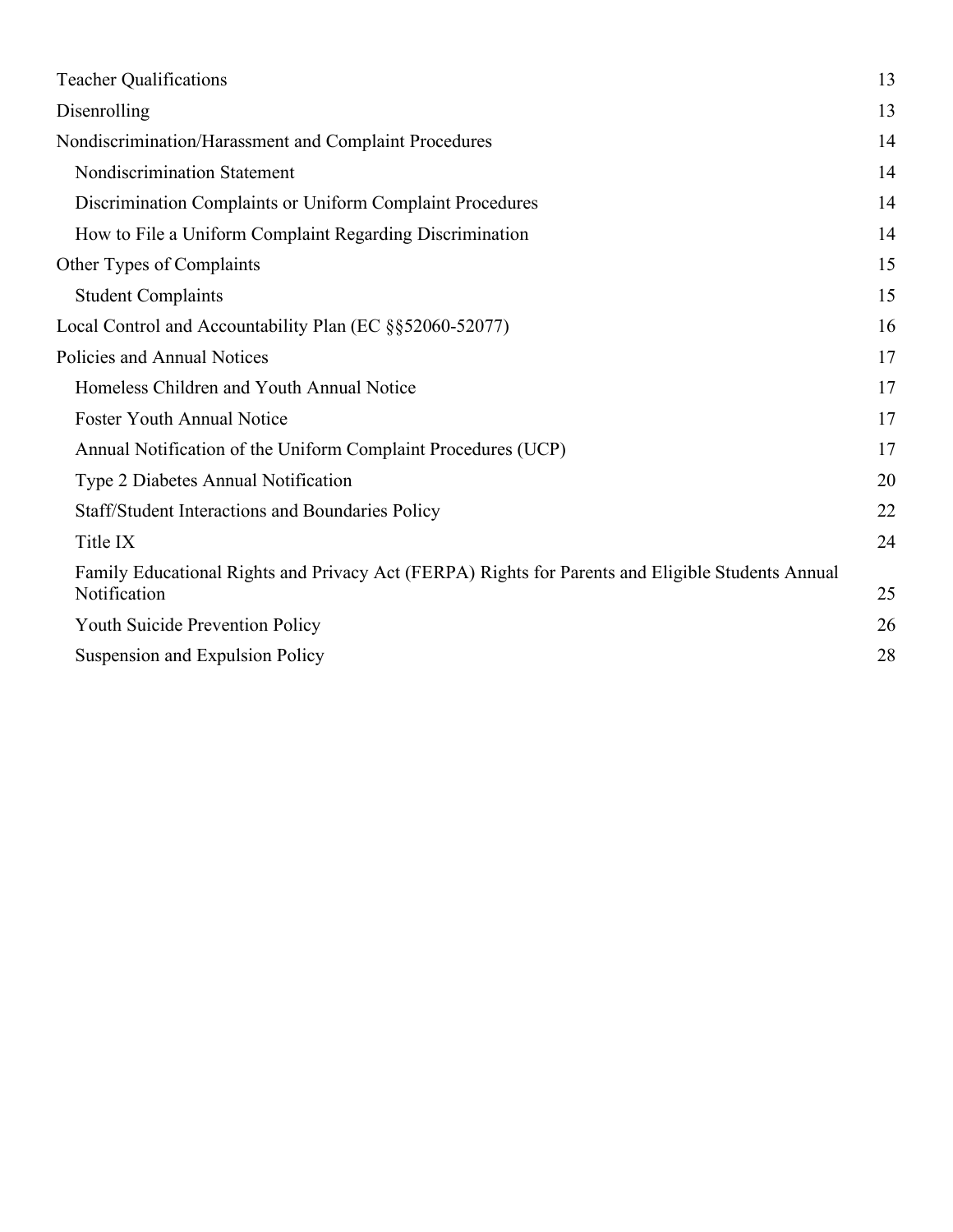Dear Parents,

Welcome to the Big Sur Charter School ("BSCS") community! BSCS offers a vibrant alternative to traditional public schooling. We combine education at our Monterey Learning Center, the home environment, in the community and in nature to ensure that students benefit from diverse and experiential learning environments. The school and the family represent two parts of a key, when connected in partnership, unlocks the potential of each student.

We recognize that not all students learn the same way and are committed to providing academically challenging programs that meet the individual needs of every student.

This handbook is designed to help you understand more about our school, so that you can fully participate as a partner in your child's learning. We know that you want the best for your child. Let's work together to provide your child with the support they need to be successful!

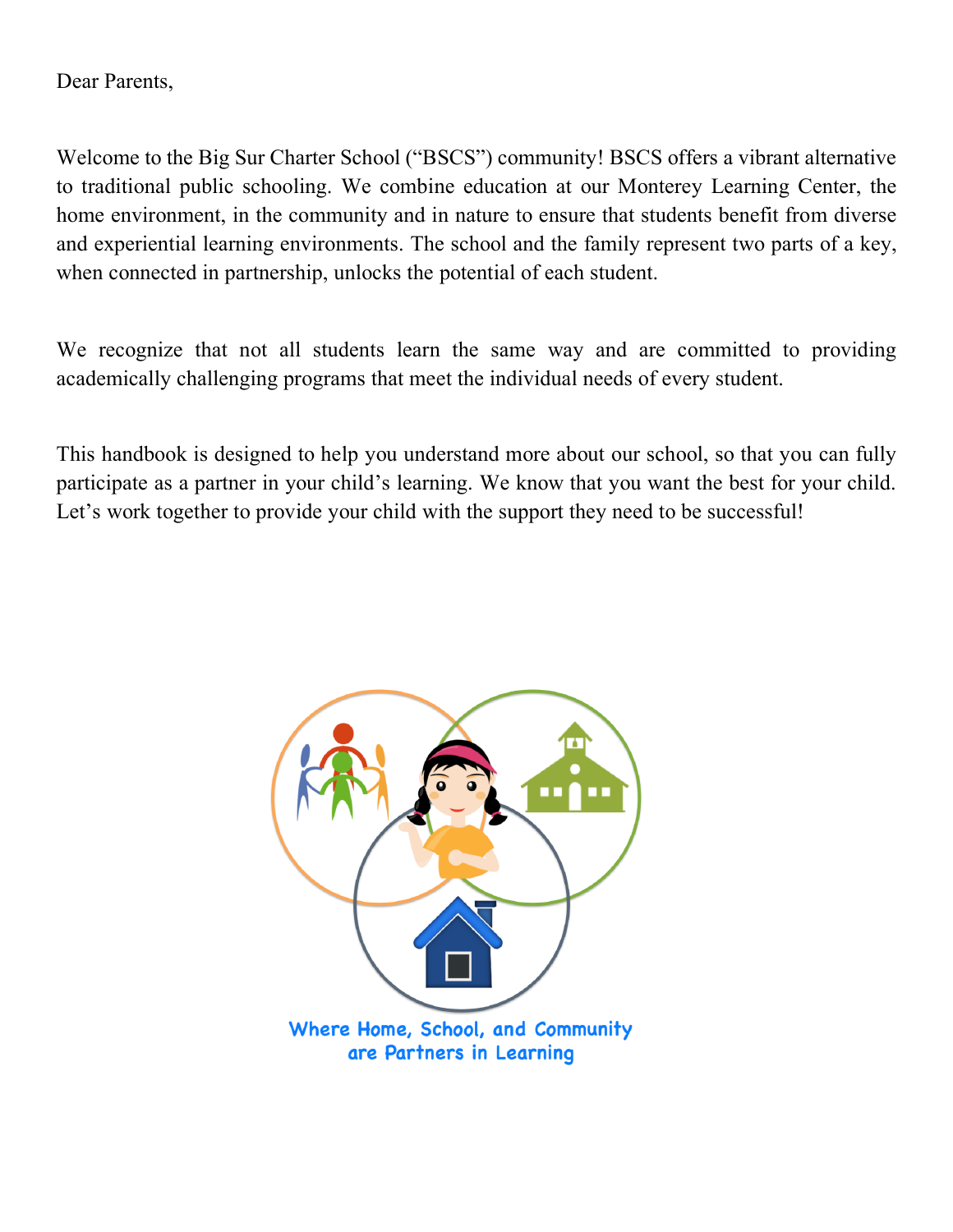# Admission Requirements

BSCS admits students residing in Monterey County and all adjacent counties. Upon enrollment families are required to provide immunization records, proof of age, and residency documentation for each student. Those students who do not meet the State guidelines for immunizations will be excluded from BSCS classes until the requirements are met. Students who have been exposed to a communicable disease for which they have not been immunized may be excluded from BSCS classes at the discretion of the School.

We are a public school and do not charge tuition. All interested families are encouraged to complete the Application for Enrollment. To ensure that parents and students understand the model of our home-school-community approach we encourage you to schedule a school visit. These appointments may be made on our website.

If the number of students who wish to attend the Charter School exceeds the Charter School's capacity, as set annually by the Board of Directors, admission shall be determined by a public random drawing. In the event of a drawing, current students wishing to return will be automatically enrolled. Remaining enrollment spots will be filled through the public random drawing, scheduled at a time and place so as to allow for maximum parent involvement, with the following admissions preferences:

- Siblings of students admitted to or attending the Charter School
- Residents of the District (Big Sur Unified School District)
- All other applicants

Students selected in the lottery process have thirty (30) days to formally register in order to ensure enrollment. If the registration is not completed in the allotted period of time, the Charter School will proceed to offer enrollment to the next student on the waiting list.

Formal enrollment in the Charter School also requires the following documents submitted prior to the start of the school year:

- *Master Agreement and Acknowledgement of Responsibilities* document signed by the parent, student, charter school teacher, and any person designated by the parent to teach their child. This document will clearly provide educational guidelines and responsibilities and provide consent to voluntarily participate in this independent study program.
- Records documenting immunizations required by the State of California.
- Residency verification documents.

At the conclusion of the public random drawing, all students who were not granted admission due to capacity shall be given the option to put their name on a waitlist according to their draw in the lottery. This waitlist will allow students the option of enrollment in the case of an opening during the current school year. In no circumstance will a waitlist carry over to the following school year.

Parents/guardians, teachers and the student are required to sign the Master Agreement before the first day of instruction. The Master Agreement contains the courses and monthly consultation meeting times.

Students may not be given access to any school curricula or activities until the Master Agreement is signed by all parties. No attendance may be claimed by the school until the Master Agreement has been signed.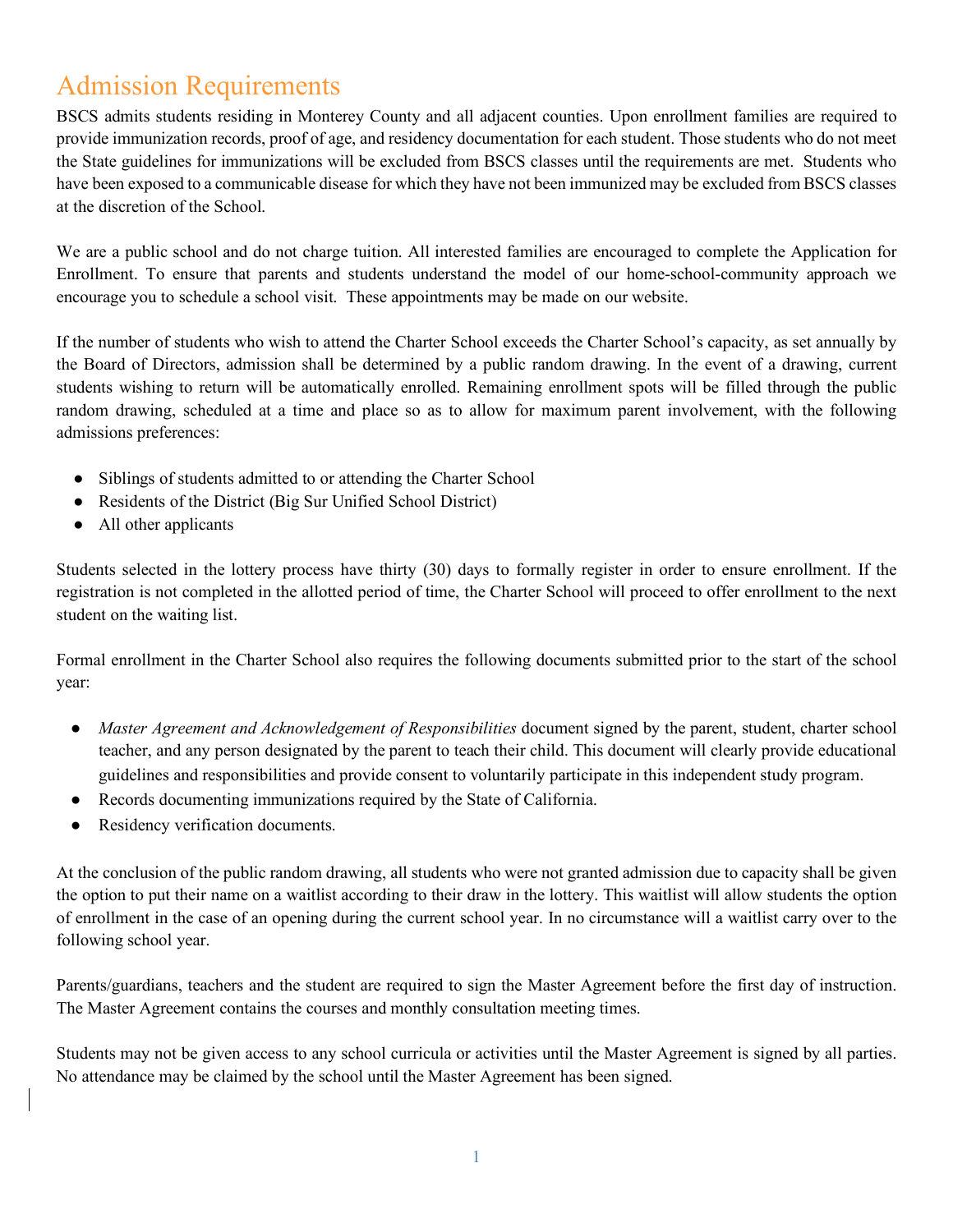# Our Program

Big Sur Charter School's academic program combines education at our Monterey Learning Center, the home environment, in the community, and in nature. The amount of time spent in any one learning environment is determined by grade level, with kindergarteners spending more time learning at home, and eighth graders spending more time learning at the learning center and in the community.

At the learning center, students work in small classroom settings with credentialed teachers using a comprehensive curriculum that meets Common Core Standards. Focus subjects are:

- Math
- Language Arts Written expression (3rd-8th), Reading (K-2)
- Art
- Science for  $7<sup>th</sup>$  &  $8<sup>th</sup>$ , when possible

On days when students are not at the Learning Center, they continue to learn at home under the direct supervision of parents/guardians, using curriculum and resources provided by the school.

Focus subjects:

- Language Arts Grammar, vocabulary, reading or writing depending on grade
- Social Studies
- Science
- PE

The school year is divided into ten (10) Learning Periods (LP) with a maximum of 20 school days each. For students in all grade levels offered by the School, the maximum length of time that may elapse between the time an assignment is made and the date by which the student must complete the assigned work shall be no more than twenty (20) school days.

Students and parents/guardians are responsibility for ensuring that students engage in educational activities assigned by the School on each of the days of the regular school calendar in order to be considered in attendance on that day.

### Coastal Stewardship

The Coastal Stewardship Program is an integral part of Big Sur Charter School. Students in grades K-8 participate in weekly outdoor education classes lead by our Nature Specialist and held in various locations throughout Monterey County. The program goals are age and grade specific, with the academic rigor progressing along grade level.

### Art

All BSCS students participate in a weekly art class. While the class framework is based on the Visual and Performing Art standard, students are encouraged to follow their artistic passions.

### Curriculum

All students are provided school selected California standards-based curriculum. A copy of the curriculum list is available in the school office and on our website. All materials are the property of BSCS and must be returned in good condition at the end of each year or as required by the resource library. Parents agree to pay for all lost or damaged materials.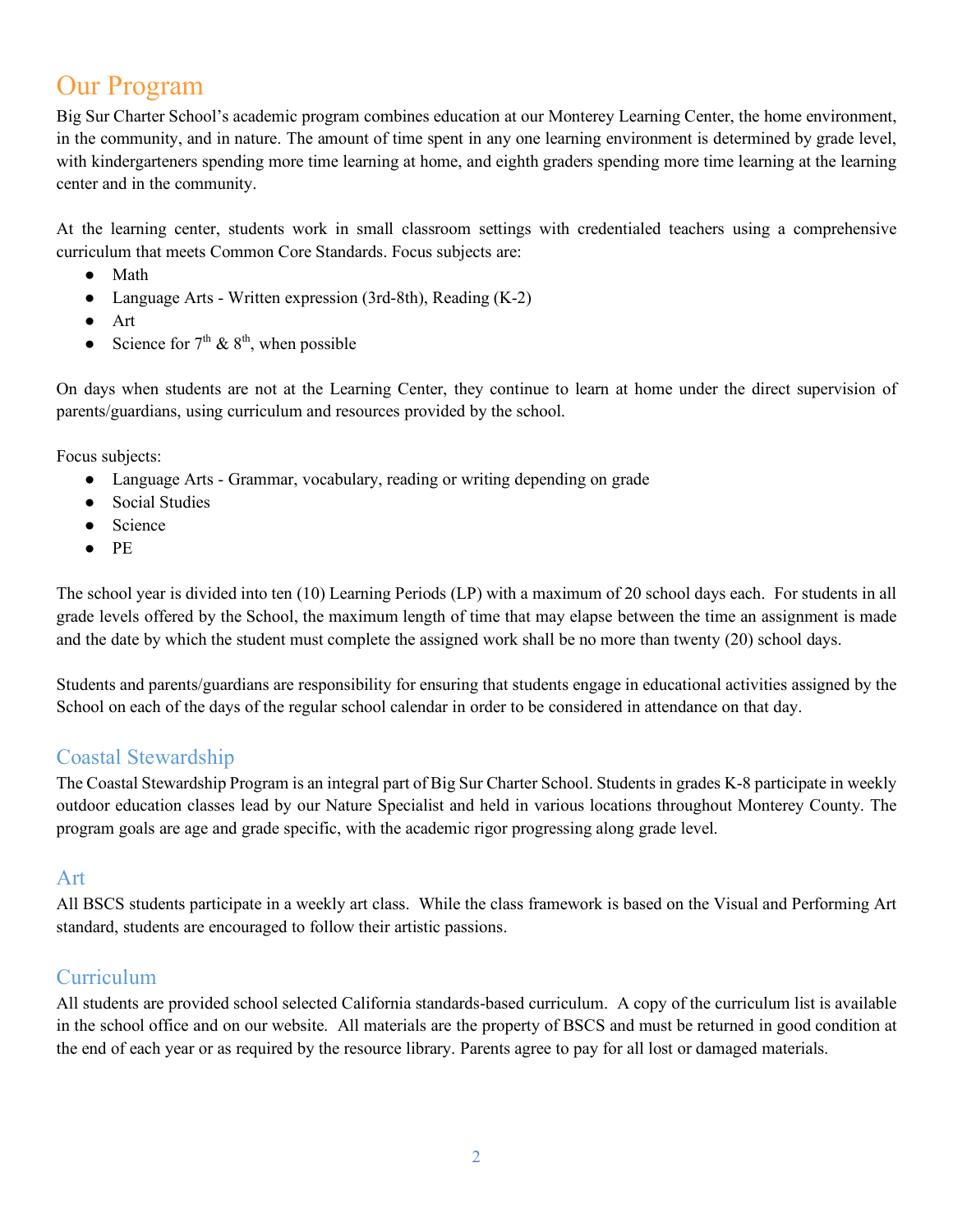### **Assignments**

Each Learning Period students receive a Home Study Guide (HSG) from their teacher. The HSG is a monthly plan that defines the content and assignments to be taught and graded at home by the parent or guardian, and has weekly turn in dates for assignments.

Each week, completed and graded HSG assignments are turned in along with the Assignment and Work Record (AWR). The AWR is a weekly record completed by the student to monitor completion and mastery of content in the Home Study Guide. Ungraded HSG assignments will be sent home and must be resubmitted within five (5) days to make up for any lost attendance.

Students also receive instruction and assignments from teachers during learning center classes. These assignments are graded and reported by the teacher.

### Academic Honesty

The Governing Board believes that academic honesty and personal integrity are fundamental components of a student's education and character development. The Board expects that students will not cheat, lie, plagiarize or commit other acts of academic dishonesty.

Students, parents/guardians, staff and administrators shall be responsible for creating and maintaining a positive school climate that encourages honesty. We understand that part of growing up is to test boundaries. For that reason, when addressing academic dishonesty, the first step will be a conversation with the teacher and or school director explaining the importance of doing one's own work, and being honest. If a second conversation is warranted, the parents will be notified, and the student shall be subject to discipline, up to and including suspension or expulsion from Big Sur Charter School.

### 8th Grade Stewardship Camp and Promotion

Participation in Stewardship Camp and in promotion requires that students be in good academic standing. This is defined as having maintained full attendance for LP's 6-10.

### Community Learning Partner Programs

Community learning partners are local community members and organizations that BSCS partners with to provide various learning opportunities for all students.

To ensure a safe and positive learning environment we ask that:

- Parents/Guardians notify the school if their child will be absent.
- Model respectful consideration by being mindful of the needs and goals of the group.
- Be on time for drop-off and pick-up.
- Parents/Guardians of TK-4th grade sign-in and sign-out
- Provide transportation, water, snacks, and appropriate clothing.
- If chaperoning, ensure the safety of all students and model respectful behavior.
- Only parents/guardians will be allowed to pick up students unless written permission from the parent for another adult to pick up the child is on file in the office.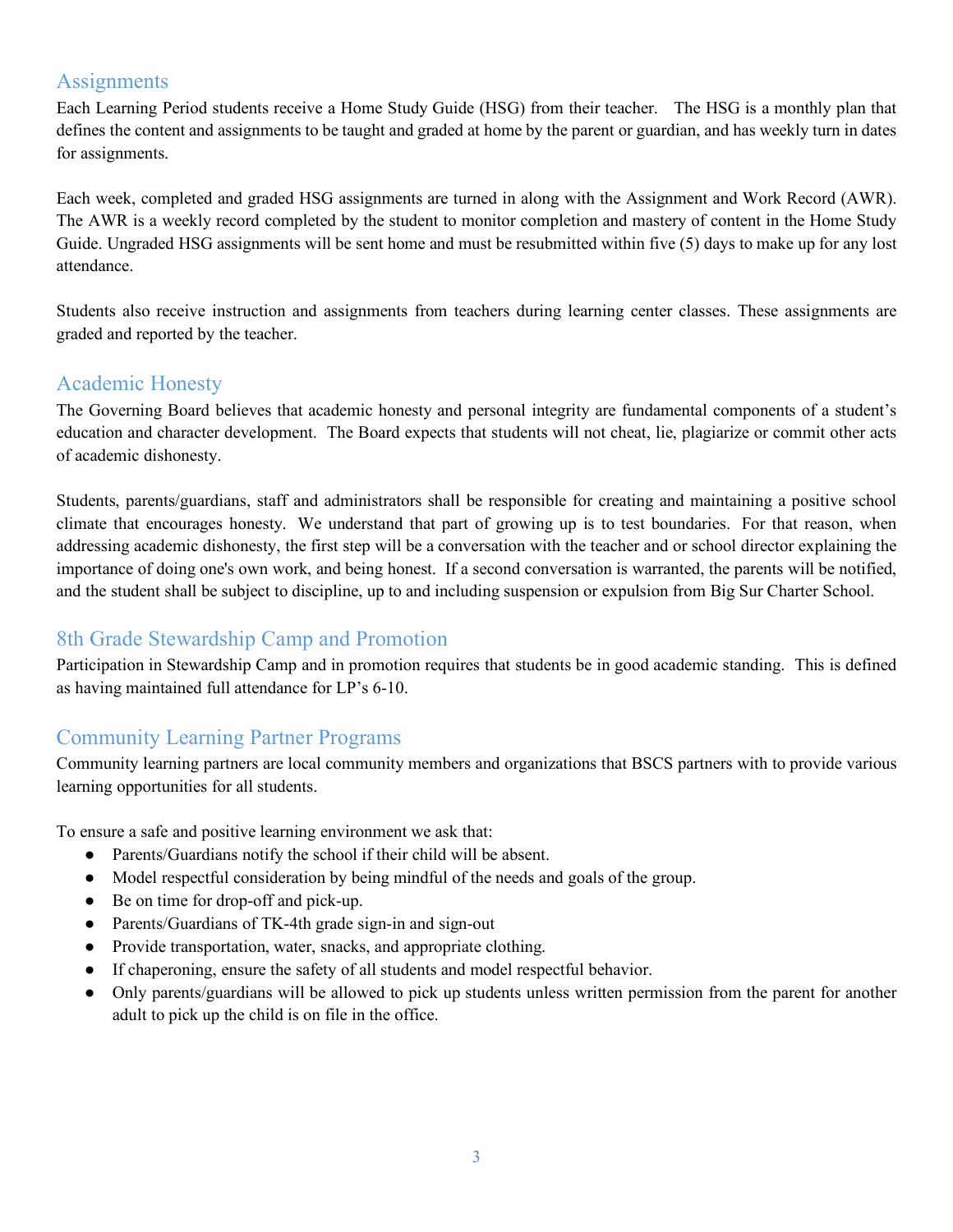While participating in school-sponsored activities we expect students follow the school's behavior expectations:

- Be Respectful
- Be Responsible
- Be Safe
- Be Your Personal Best, and
- Follow the Direction of Teacher and Chaperones

Students may be dropped from BSCS Community Learning Partner Programs after two (2) unexcused absences or tardies in a Learning Period, or for failing to follow the behavior expectations. See the Behavior Expectations section below of more detail.

### Drop-off, Pick-up and Parking

- Wave Street/Cannery Row is the safest place to park and either walk your student up to the Learning Center or let them out.
- Please drop-off & pick-up your student on time.
- There is no supervision before 9 am or after classes end.
- If your student is in TK/K-grade 4, please sign your student in and out.
- Please wait in the courtyard for classes to begin or end. Be mindful of the noise as some classes may still be in session.
- There is no parking in either of the lots for any reason.
- No stopping in the red zone it blocks the crosswalk making it unsafe for pedestrians.

### Lunch and snack

- Zero waste as possible
- Send lots of food, reusable water bottle and utensils
- If you need to drop a lunch off after school starts, please bring it to the office.

### 7th and 8th Off Campus Lunch Privileges

- Students have to stay on the block and sign out
- We do not monitor what students purchase off campus

# Attendance

As a nonclassroom-based school attendance is assignment based. Students must complete all HSG and learning center assignments to receive full attendance and to ensure that the following instructional minutes are met:

- 36,000 minutes in kindergarten (equivalent to approx. 3.4 hrs/day)
- $\bullet$  50,400 minutes in grades 1-3 (equivalent to approx. 4.8 hrs/day)
- 54,000 minutes in grades 4-8 (equivalent to approx. 5.1 hrs/day)

Completed HSG and learning center assignments are evaluated monthly by the teacher for attendance purposes. The teacher may deduct attendance days if, in his/her professional judgment, the work does not represent sufficient instructional time. Ungraded/incomplete work may be sent home and must be resubmitted within five (5) days to make up for any lost attendance.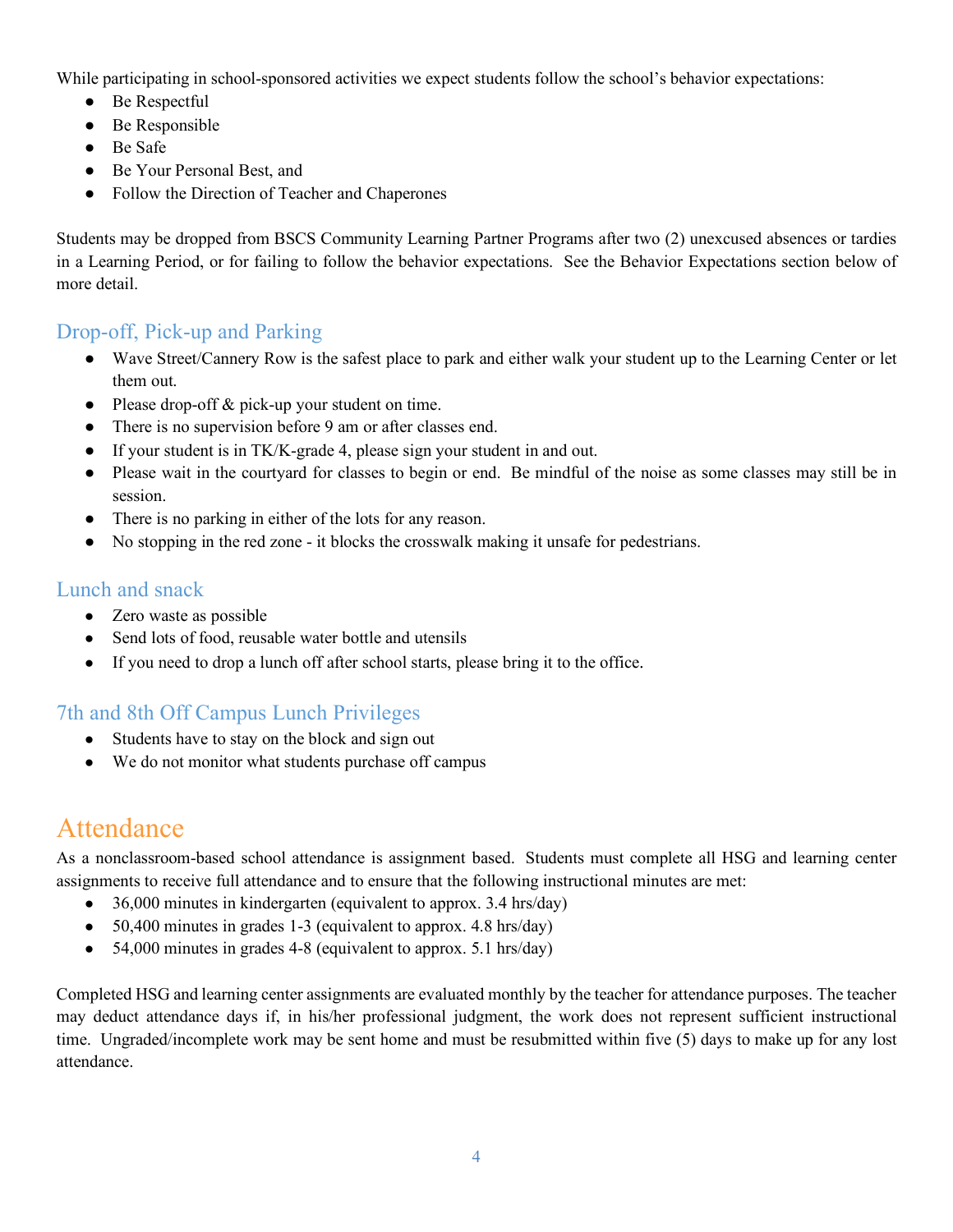### Report of Missed Attendance (Involuntary Removal)

When any student fails to complete their assigned work during any Learning Period, the School Director or his/her designee shall conduct an evaluation to determine whether it is in the best interest of the student to remain in independent study. A student may miss six (6) assignments in any given LP and still receive full attendance. A written record of the findings of any evaluation conducted pursuant to this policy shall be treated as a mandatory interim student record.

A Report of Missed Attendance evaluation may also be conducted if the student is not making adequate academic progress. The evaluation can include the following supportive strategies:

- A required meeting between student, parent/guardian and supervising teacher to create a plan to support the student and/or parent.
- Possible strategies to support the student's learning such as individual or small group tutoring, parent coaching, or other methods to support the student's success.

The Administration shall take any information presented by the parent/guardian into consideration when determining whether it is in the best interest of the student to remain in independent study. Additional factors to be considered include but are not limited to the following:

- 1. Student's grades at the time of the evaluation
- 2. Teacher observation/feedback
- 3. Standardized testing data
- 4. Student's progress in independent study curriculum

The Administration's decision shall be provided in writing to the parent/guardian within three (3) days of the evaluation. The Administration may:

- 1. Place the student on attendance probation to be evaluated again at a later time,
- 2. Use other alternatives to improve attendance, or
- 3. Find that it is not in the student's best interest to remain in independent study.

If the Administration finds that it is not in the student's best interest to remain in independent study, then the student shall be withdrawn from enrollment at Big Sur Charter School and the student's District of Residence will be notified.

### Report of Missed Attendance for Special Education Students

If a Report of Missed Assignment Evaluation is needed for a Special Education student, the IEP team will be notified and an IEP meeting will be held to determine if independent study is an appropriate placement.

# Supporting All Students

### Grading

Parents are responsible for grading all HSG work according to the grading scale below. Ungraded work will be sent home to be graded, but must be returned within five (5) instructional days for the student to receive credit.

Big Sur Charter School's evaluation scale seeks to measure students' understanding of academic content but also, and maybe more importantly, the effort students put into learning the content and their academic growth. Students receive grades at the end of each Learning Period based on content mastery.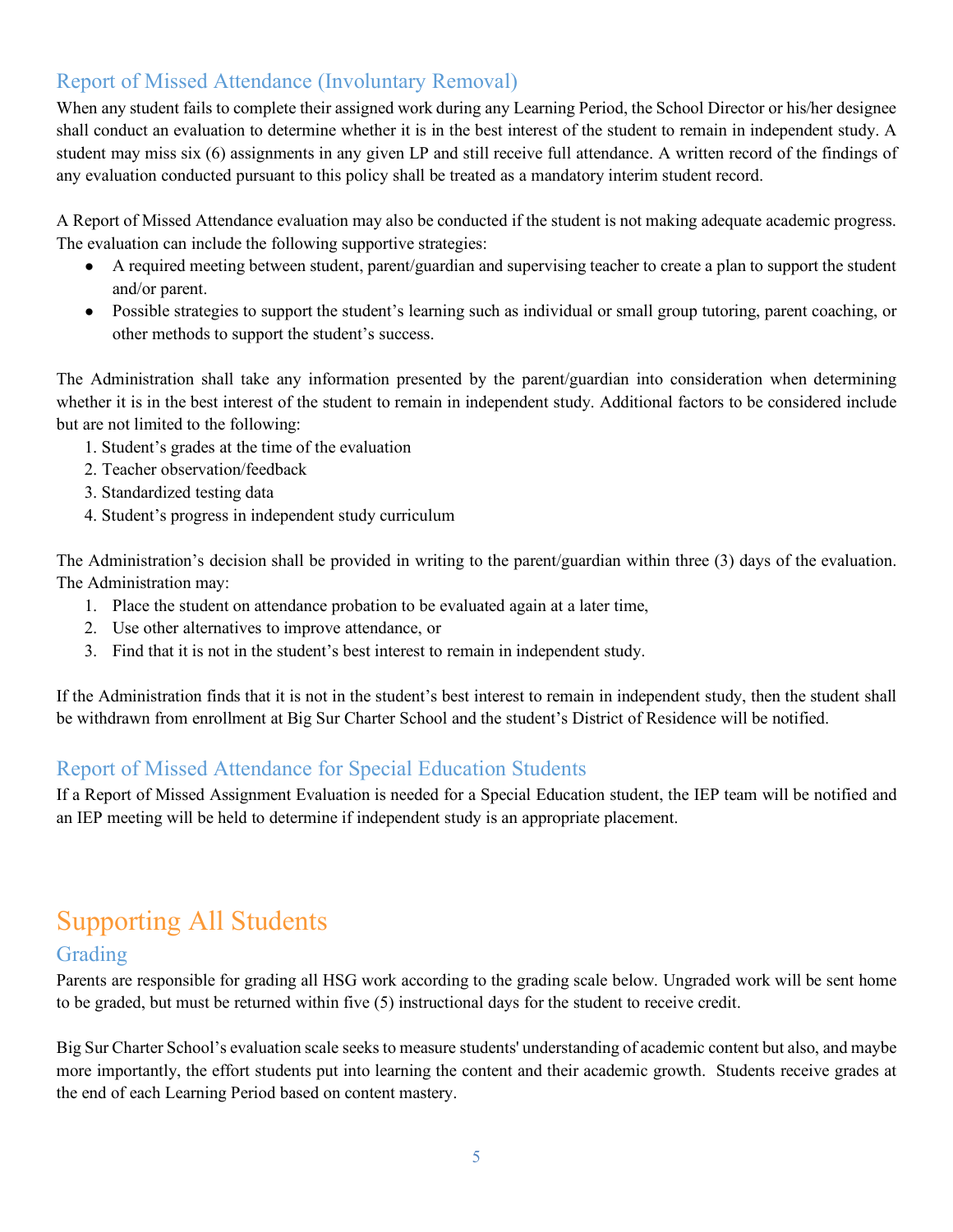#### **Evaluation Scale Kindergarten through 5th Grade**

- **4 = Expert** Student understands content well enough to thoroughly teach it to someone else.
- **3 = Practitioner** Student requires minimal support and makes few mistakes.
- **2 = Apprentice** Student is starting to understand the content but requires moderate support.
- **1 = Novice** Student is starting to learn the content but does not understand it yet.
- $\mathbf{0}$  = No work turned in

#### **Effort Scale 3rd through 8th Grade\***

**4** = I worked on the task until it was completed. I pushed myself to continue working on the task even when difficulties arose or a solution was not immediately evident. I viewed difficulties that arose as opportunities to strengthen my understanding.

**3** = I worked on the task until it was completed. I pushed myself to continue working on the task even when difficulties arose or a solution was not immediately evident.

**2** = I put some effort into the task but I stopped working when difficulties arose.

 $1 = I$  put very little effort into the task.

The effort evaluation is based on the following behaviors that support learning:

- Works Independently
- Works Cooperatively
- Listens Respectfully
- Seeks Assistance and Clarification
- Exhibits Good Study Habits
- Accepts Responsibility for Learning
- Respects Others
- Takes Care of Personal & School Property
- Demonstrates Grit

\*BSCS assumes that students in kindergarten through 2nd grade are learning what it means to put effort into a task.

### Report Cards and Progress Reports

BSCS will provide monthly access to progress reports via the student portal. Report cards are sent home at the end of each school year.

Report cards are a combination of the grades they receive from parents on home education assignments and their teachers on learning center assignments. While the teachers ultimately determine final grades, parent input is key to fully evaluating a student's academic progress.

To assist the teachers in determining a student's final grade and reflect on progress made during the school year card process, parents are required to complete a report card form at the end of the year.

### Standardized Testing

Every publicly funded school is required to administer standardized tests to the applicable grades (e.g., the California Assessment of Student Performance and Progress.) Student non-participation in these tests can seriously impact the school's funding allocation and renewal of the BSCS Charter. BSCS expects all students in grades 3<sup>rd</sup>-8<sup>th</sup> to participate in required annual testing. Test scores are sent to parents and can be a useful tool in assisting families in measuring annual progress and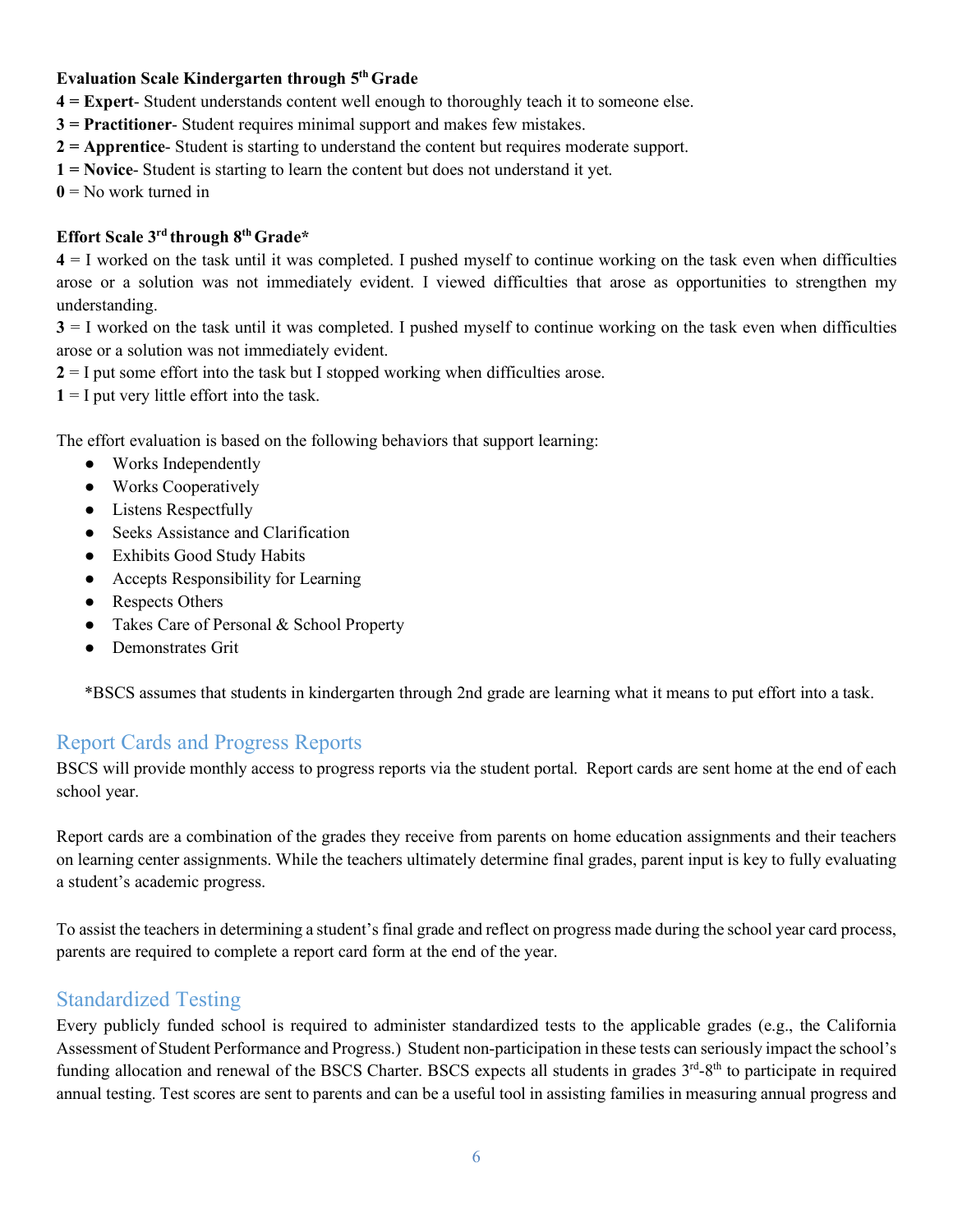planning curriculum. Schools are required to have a 95% participation rate; however, we cannot require students take the test, but participation is highly encouraged.

Tests include:

- $\bullet$  Physical Fitness testing for grades  $5<sup>th</sup>$  and 7
- English Language Proficiency Assessments for California (ELPAC)
- State Mandated Standardized Testing for grade  $3<sup>rd</sup>$ -8<sup>th</sup>

### Systems of Support

We understand that not all students learn at the same rate, and even the most skilled students hit bumps in the road – it's called learning! For this reason, we use a multi-tiered system of support (MTSS) to support students' academic and behavioral needs. MTSS models include universal screening of all students, multiple tiers of intervention delivery, a collaborative problem-solving approach, and uses data to inform decisions at each tier. Intervention delivery is based on individual students' academic, social, and behavioral needs. Teachers meet weekly to discuss the progress of all students. As part of MTSS interventions, students have access to small group tutoring, receive focused support during class time, and families receive support and resources as needed.

### English Language Learners

Students identified as English Language Learners on the Home Language Survey are required to take the English Language Proficiency Assessments for California (ELPAC) each year. Students designated as English Learners will be monitored for progress in English language development and, when appropriate, recommended for ELL Reclassification. The full Reclassification Policy can be found on the school's website.

### Section 504

The School recognizes its legal responsibility to ensure that no qualified person with a disability shall, on the basis of disability, be excluded from participation, be denied the benefits of, or otherwise subjected to discrimination under any program of the School. Any student who has an objectively identified disability which substantially limits a major life activity, including, but not limited to learning, is eligible for accommodations by the School. The parent of any student suspected of needing or qualifying for accommodations under Section 504 may make a referral for an evaluation to the School Director. The full Section 504 Policy can be found on the school website.

### Special Education - Child Find

Big Sur Charter School recognizes the need to identify, evaluate, and serve students with disabilities in order to provide them with a free appropriate public education in the least restrictive environment. It recognizes that independent study may be an appropriate placement for some students with special needs, and makes such services available for special education students enrolled at the School. The School provides special education instruction and related services in accordance with the Individuals with Disabilities in Education Improvement Act ("IDEIA"), Education Code requirements, and applicable policies and procedures of the Sonoma County SELPA.

Parents and school staff work collaboratively to design the Individualized Education Program for students with special needs. Parents take a lead role in implementing the plan and monitoring progress towards goals. The full Special Education Policy for Independent Study can be found on the school website.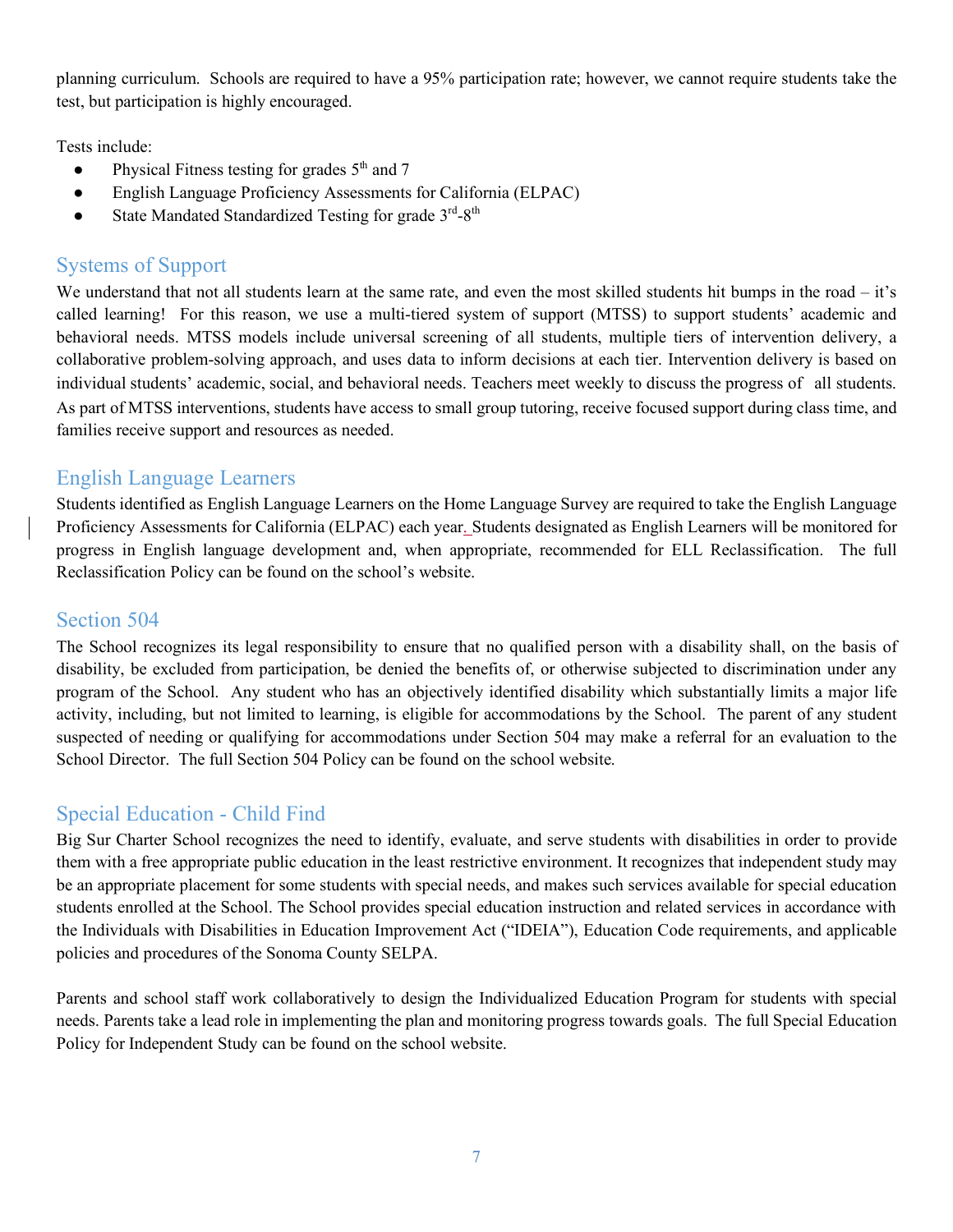#### Behavior Expectations

- Be Respectful
- Be Responsible
- Be Safe
- Be Your Person Best, and
- Follow the Direction of Teacher and Chaperones

A large part of what we do at Big Sur Charter School is guide students to become well balanced members of their community. We understand that students come to us with a variety of experiences that have shaped who they are. Given that, each circumstance is treated individually and can result in a different response based on the frequency and severity of behavior and student's age. Our goal is to ensure all students feel safe and respected as they learn to navigate their community, and every effort is made to support students in examining and correcting behavioral missteps.

Society recognizes certain activities to be unacceptable, and laws are enacted to protect everyone's best interests. Most of these behaviors also find their reflection in California law. While each incident has its own circumstances, suspension and possible expulsion consequences are in effect regarding specific behaviors.

#### Level One

Minor physical contact, mild verbal abuse (saying shut up or calling someone stupid, for example), disrespectful/disruptive behavior, mild use of profanity, minor threatening behavior, accidental damage of property.

#### Actions & Consequences:

• Conflict resolution conversation, peer mediation with all concerned, restorative justice circle, repair harm.

#### Level Two

Repetition of Level One behavior, skipping class, willful damage of property, engaging in bullying, bringing a toy weapon to school (one which cannot cause harm), leaving school without permission.

#### Additional Actions & Consequences:

- Office referral.
- Parents notified by phone.
- Parent conference mandatory.
- An incident report will be written for the student's file, with a copy going to the parents.
- Possible behavior intervention plan created.

#### Level Three

Significant repetition of Level Two behavior, stealing, significant threatening behavior (using anything as a weapon), bringing an imitation of a weapon to school which might reasonably be mistaken for a weapon, serious physical abuse, serious use of profanity (such as swearing at a teacher).

Additional Actions & Consequences:

- A suspension report may be written for the student's file, with a copy going to the
- parents.
- Behavior intervention plan created.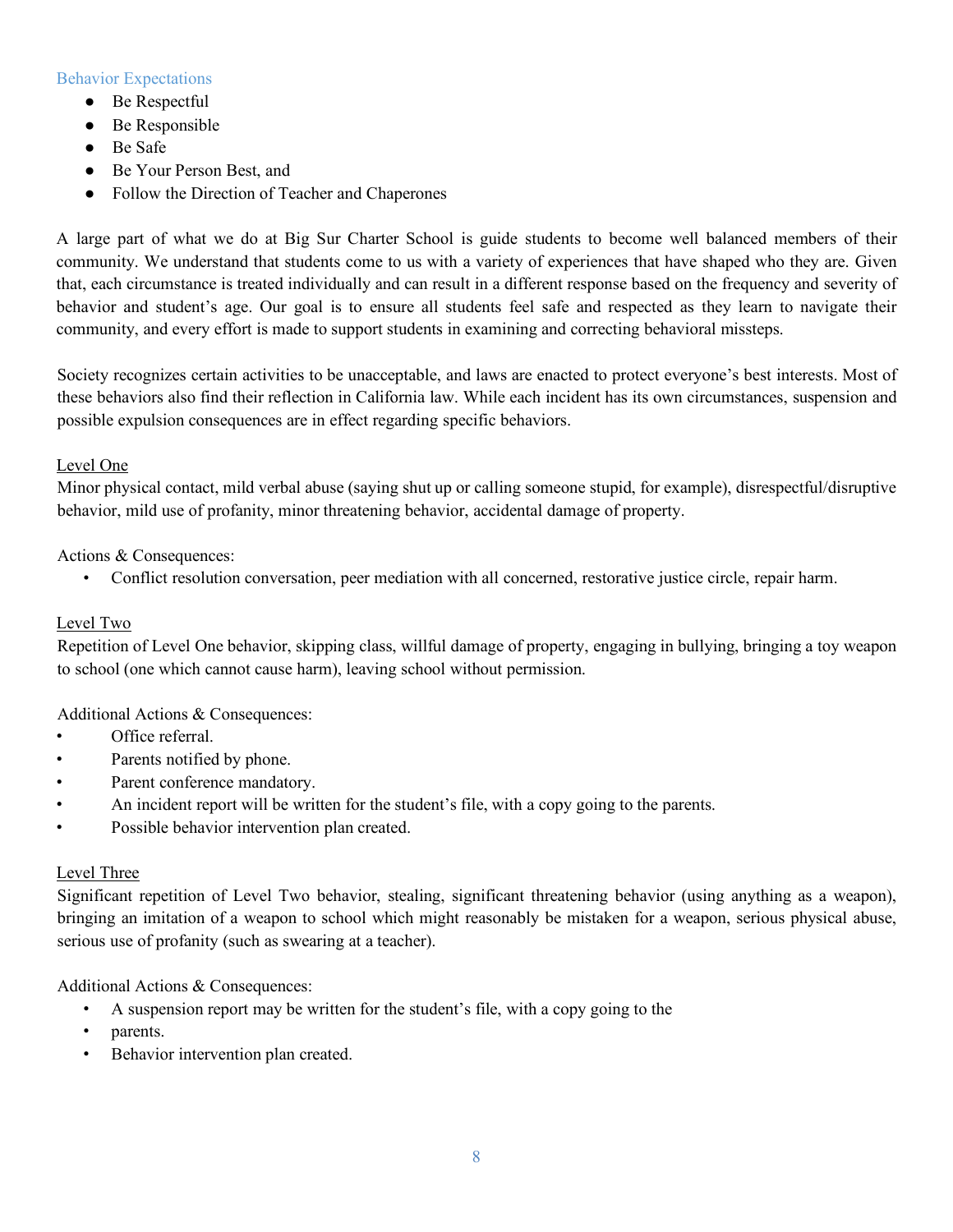#### Level Four

Stealing, drug possession or use at school functions, sexual misconduct, sexual activity, bringing a weapon to school (including all knives), tobacco use.

• Immediate 3-day suspension, during which it will be decided what further action is needed, including community service, other forms of restitution, or expulsion.

The decision to suspend or expel will be based on the BSCS Suspension and Expulsion Policy. This may include activities to be completed at home with parental support.

The full Suspension and Expulsion Policy can be found in the Annual Updates and Policy section of this handbook.

### Cell Phones at the Learning Center

Cell phones must be turned off and kept in student backpacks until the end of their day at the Learning Center. If students need to be reached during the day please call the office, 831-324-4573, and a message will be delivered to your student. Cell phones that are not kept in a backpack will be taken to the office until a parent can accompany the student to pick it up.

Cell phones may be used:

- In the case of an emergency, or in response to a perceived threat of danger.
- When a teacher or administrator of the Charter School grants permission to the student to possess or use the smartphone, subject to any reasonable limitation they may impose.
- When a licensed physician or surgeon determines that the possession or use of a smartphone is necessary for the health or well-being of the student.
- When the possession or use of a smartphone is required in a student's individualized education program.

# Parent Engagement

BSCS is committed to fostering family involvement. Families are encouraged to volunteer for fundraising events, attend school board or other school meetings, or sign up to be the class parent.

Parent meetings are another great way for families to be involved. These meetings provide opportunities to exchange ideas, strategies, and resources are crucial to student success.

Eight grade families have the opportunity to plan the  $8<sup>th</sup>$  grade promotion.

### School Communication

ParentSquare is the school's primary communication tool. Class and school calendars along with all school communication is delivered through ParentSquare.

Family contact information, including the phone numbers and email addresses of all families who choose to be included is available on ParentSquare. ParentSquare offers parents the option to keep your contact information private. This information is for school use only and may not be used for mailing lists, promotion of business, religious, or other advertisement purposes.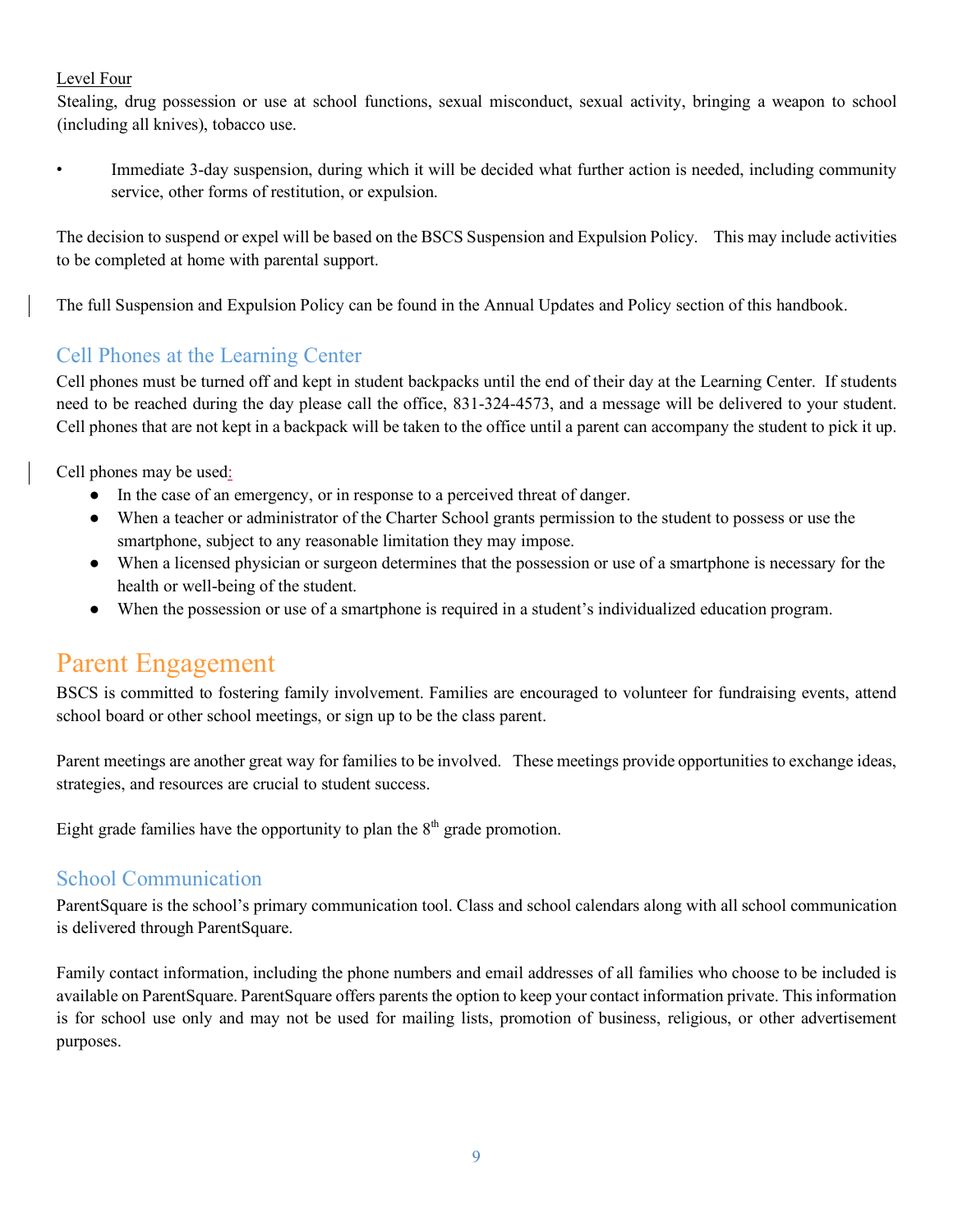We understand that contact information can change during the school year. BSCS relies on families to keep their contact information current in ParentSquare and with the office. Missing communication from the school can lead to students getting behind and to missed adventures!

### Sibling Policy

Big Sur Charter Schools Sibling Policy is one that considers the safety and needs of students, faculty, and families, while supporting parent participation and ensuring that both teacher and parent volunteers can focus entirely on the children in the classroom and during other school-sponsored events.

- Siblings may accompany parents to school events that are open to the public.
- Siblings may attend classroom activities at the discretion of the individual teacher. Please make prior arrangements with the teacher.
- Siblings are not allowed when parents chaperone field trips, Coastal Stewardship classes or other school organized events.
- Siblings are not allowed when parent volunteers are in the learning classroom.

### Fundraising

The purpose of the fundraising policy is to ensure that all fundraising efforts on behalf of the Big Sur Charter School (BSCS):

- Are consistent with the school's mission
- Comply with state and federal laws
- Are properly accounted for
- Directly impact the students of BSCS

Fundraising makes it possible for BSCS to provide programs aligned with the school's mission such as Coastal Stewardship, Art and Community Learning Partners programs.

Written permission from the school director is required if:

- Any individual or organization wanting to solicit funds or property on behalf of BSCS
- Any individual or organization, whether or not affiliated with BSCS, wishes to use any BSCS database, contact list, or communication channel to solicit funds or property to solicit fund on behalf of BSCS
- Any use of the BSCS name, brand and logo for fundraising activities

It is the intent of the BSCS Board that all fundraising events or programs should strive to incorporate practices that are in keeping with the mission of BSCS.

All gifts and donations will be accepted by the BSCS Board of Directors during regular Board meetings.

The school Director shall oversee and support all BSCS fundraising activities. Specific responsibilities include, but are not limited to, developing the annual fundraising plan in collaboration with the Board of Directors.

### Family Giving

Family giving is a great way to directly impact students. The Board recommends contributions from each parent at the level of \$50 per educational month per student for families of two students or less, and \$20 per educational month per student for families with three or more students.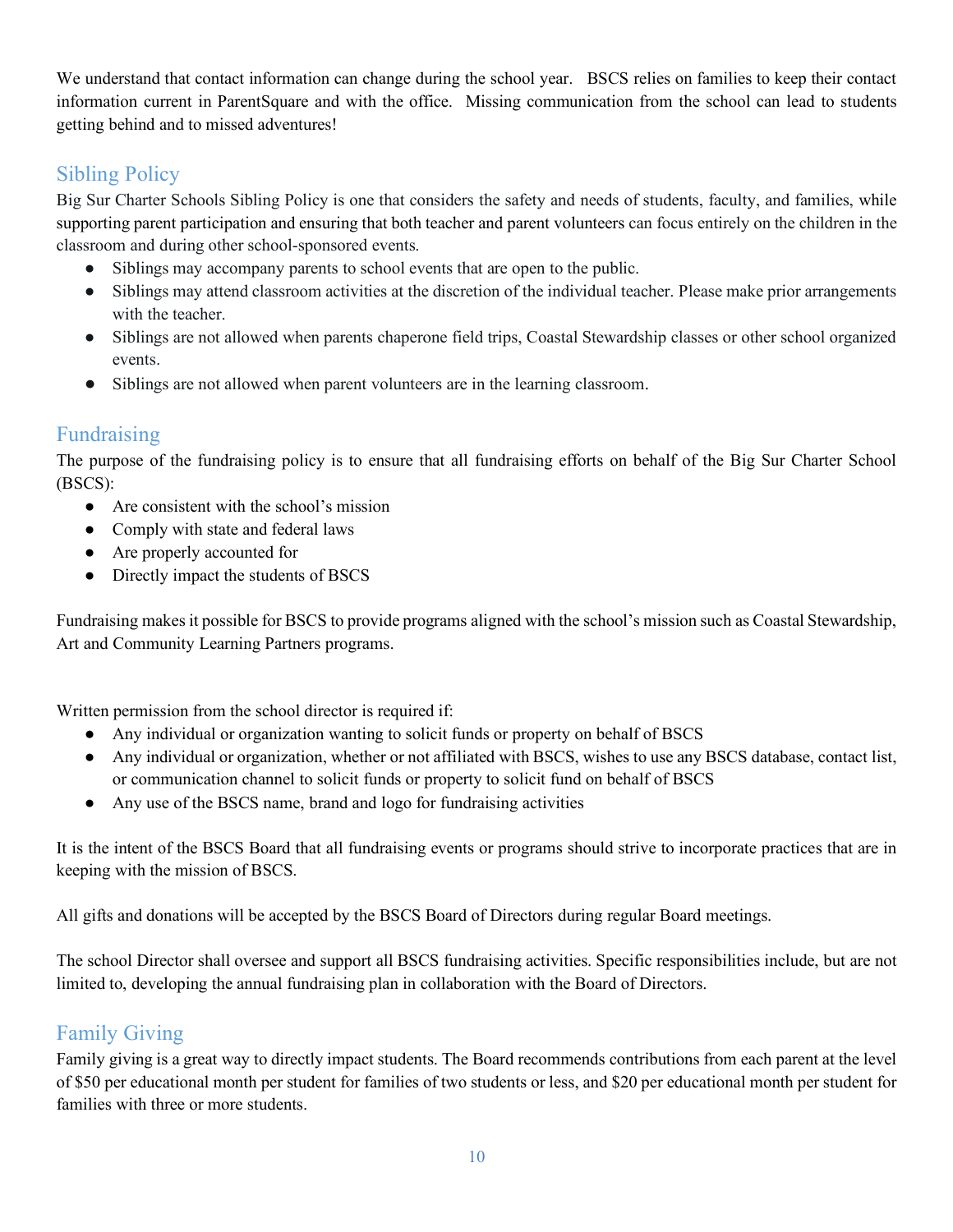# Health and Safety

Big Sur Charter School believes that the health and safety of our students is a top priority. All students and staff will have the opportunity to review and practice safety procedures. A copy of the BSCS School Comprehensive Safety Plan is available on the school's website.

### Vision, Hearing, Oral Health Assessments, and Immunizations

Periodic health examinations of students may lead to the detection and treatment of conditions that impact learning. Health examinations also may help in determining whether special adaptations of the School's program are necessary. The School shall conduct health examinations of students as needed to insure proper care of the students.

Students enrolling in kindergarten or while enrolled in first grade if the pupil was not previously enrolled in kindergarten in a public school are required to have an oral health assessment completed by a dental professional.

During the kindergarten year, and in grades 2, 5 and 8, the School shall appraise the student's hearing and vision. The appraisal shall include tests for visual acuity, including near vision and color vision, although the color vision shall be appraised once and only on male students, the results of which shall be entered in the health records and need not begin until the student is in first grade.

The School will provide families of children who fail the hearing or vision tests with a written notification of the test results and recommend further testing by a specialist.

The vision and hearing evaluation is highly recommended, but optional.

To protect the health of all students and staff and to curtail the spread of infectious diseases, the School will cooperate with state and local health agencies to require immunization of all students against preventable diseases.

Students shall not be unconditionally admitted to the School unless prior to his/her first admission to the School, he/she presents an immunization record which shows at least the month and year of each immunization the student has received, in accordance with law. Students may be conditionally admitted in accordance with the regulations promulgated by the Department of Health Services. If a student conditionally admitted fails to fulfill the conditions of admission, the School will prohibit the student from further attendance until that student has been fully immunized as required by law.

The School shall not unconditionally admit or advance any pupil to the 7th or 8th grade unless the pupil has been fully immunized against pertussis (whooping cough), including all pertussis boosters appropriate for the pupil's age.

Immunization records shall be part of the mandatory permanent pupil record and shall be kept in accordance with the School's record-keeping policy.

If the School discovers that an admitted student has not received all required immunizations, the School will notify his/her parent/guardian. If, within 10 school days of the notice, the child does not provide documentation of having received all required immunizations, the School shall exclude the student from attendance.

#### **Exemptions from Immunization Requirements**

### Personal Beliefs Exemption (PBE)

Students who, prior to January 1, 2016, submitted a letter or affidavit on file at any public or private elementary or secondary school stating beliefs opposed to immunization, shall be allowed to unconditionally enroll in the School. This exception is only permitted until the pupil enrolls in the next grade span.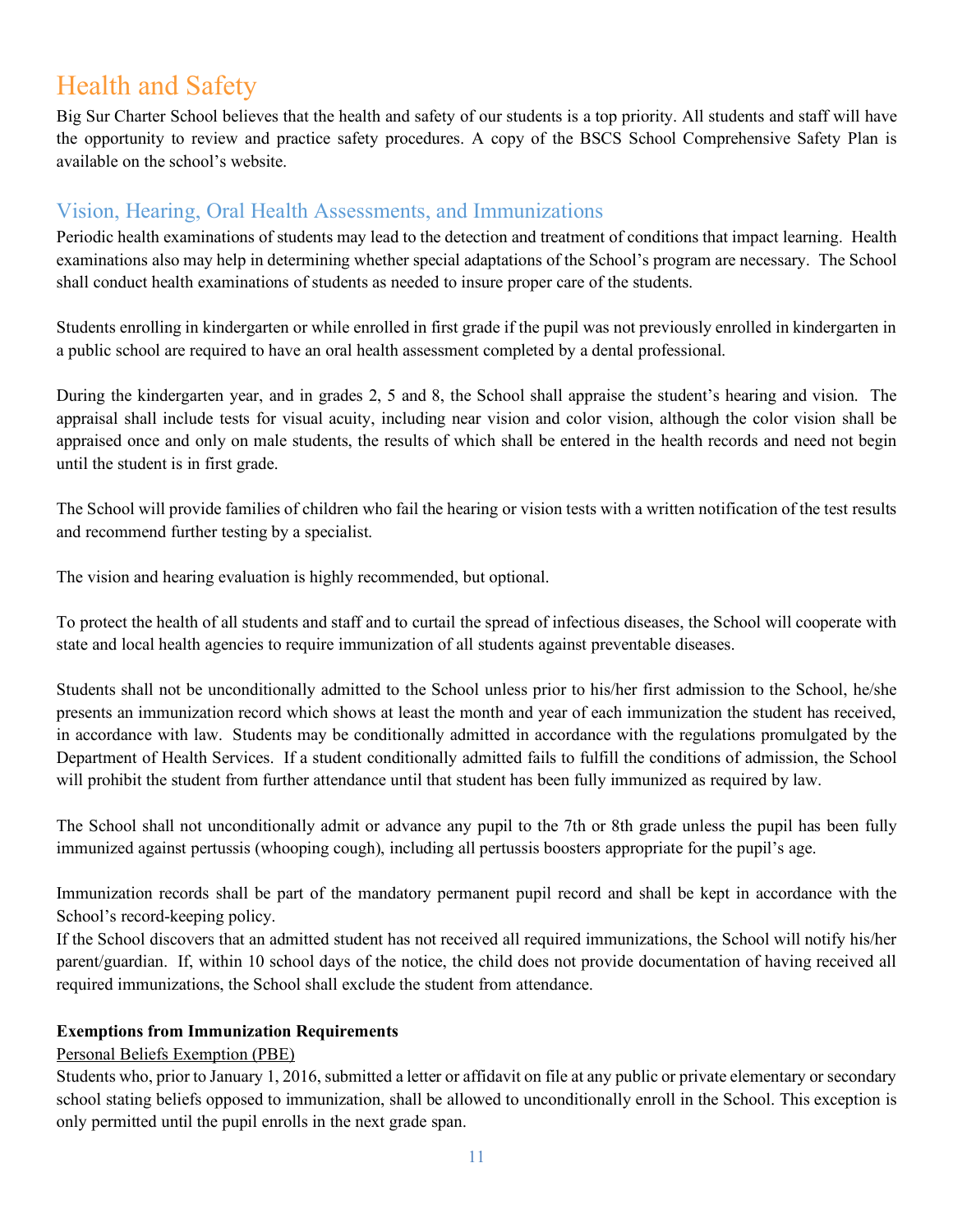PBEs filed in 2014 and 2015 are only valid when signed by both an authorized health care practitioner and a parent/guardian no more than 6 months prior to the child's first entry into school or child care or a new grade span. (If the "religious beliefs" box is checked, then practitioner signature is not required.)

Children with a PBE filed before 2016 who enter a new grade span (transitional kindergarten/ kindergarten or 7th grade) will have to meet all immunization requirements based on grade. Children must receive the required vaccines before entering or meet the conditional admission requirements.

Therefore, in order to begin 7th grade, children who had a PBE filed before 2016 need to meet all requirements for K-12 admission, including the 7th grade requirements for 1 dose of Tdap and 2 doses of chickenpox (varicella) vaccine.

### Medical Exemptions

Starting in 2021, a law enacted by Senate Bills 276 and 714 requires new medical exemptions to be issued using a State database and a standardized medical exemption form. Medical exemptions issued using the California Immunization Registry-Medical Exemption website (CAIR-ME) are the only medical exemptions schools and pre- kindergarten facilities can accept from students entering a new grade span in 2021 and beyond. Medical exemptions issued starting January 1, 2021 are subject to CDPH review and may be revoked.

Valid medical exemptions on file for a student prior to January 1, 2021 may remain valid until the student enrolls in the next grade span, typically at kindergarten (or transitional kindergarten) or 7th grade. Criteria for a valid medical exemption (ME):

If filed before July 1, 2019, a written statement from a licensed physician (MD or DO) is required and must state:

- That the physical condition or medical circumstances of the child are such that the required immunization(s) is not indicated.
- Which vaccines are being exempted.
- Whether the medical exemption is permanent or temporary.
- The expiration date, if the exemption is temporary.

If filed between July 1, 2019, through December 31, 2020 a signed, written statement from a physician (MD or DO) licensed in California is required and must state:

- The specific nature of the physical condition or medical circumstance of the child for which a licensed physician does not recommend immunization.
- Each specific required vaccine that is being exempted.
- Whether the medical exemption is permanent or temporary.
- If the exemption is temporary, an expiration date no more than 12 calendar months from the date of signing.

If filed on or after January 1, 2021 with no prior ME on file the ME will need to be issued using CAIR-ME.

### Temporary Medical Exemptions

Students with temporary medical exemptions must confirm that either they have received exempted doses by the time the exemption expires, or that a new exemption has been issued using CAIR-ME.

For any valid exemption, whenever there is good cause to believe that the person has been exposed to a communicable disease for which immunization is required, that student may be temporarily excluded from the School until the local health officer is satisfied that the person is no longer at risk of developing the disease.

The School will file a written report on the immunization status of new entrants to the School with the Department of Health Services as required by law.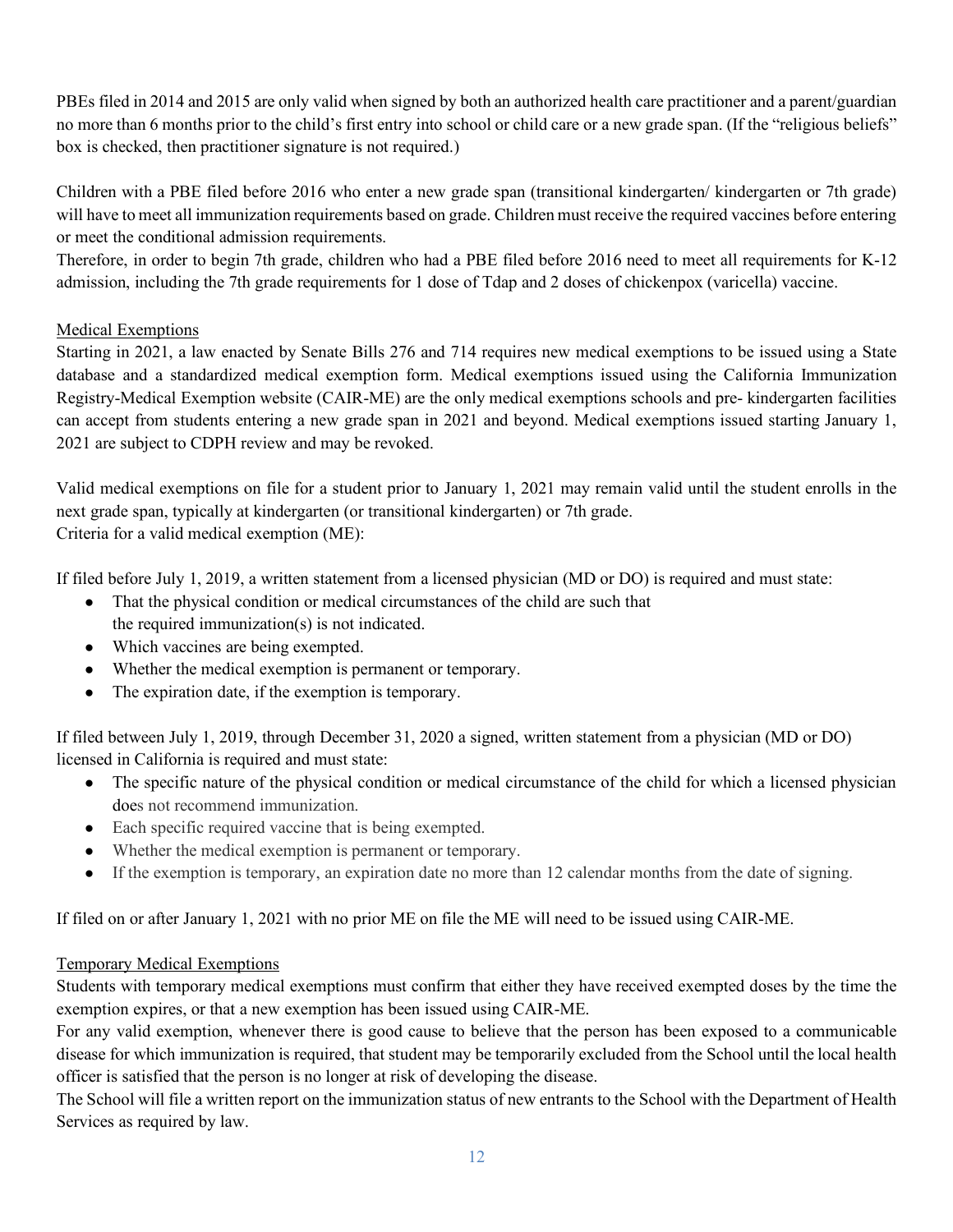The full Vision, Hearing, Oral Health Assessments, and Immunizations Policy can be found on the school's website.

### Medications at School

For student safety, all medication to be administered at school must be:

- Labeled by a licensed pharmacist.
- In the original manufacturer's container with the student's name clearly written on the container.
- Accompanied by a written statement from the doctor detailing the method, amount, and time schedule the medication is to be taken (this may be faxed and must be updated annually and when any changes are made).
- Accompanied by a written statement by the parent/guardian indicating the desire that the school staff administer medication to the student as ordered by the health-care provider.
- Handed to the school staff by the parent/guardian (not the student) except inhalers, which may remain with the student.

The full version of the Administration of Medication Policy can be found on the school's website.

### Mental Health Resources (Annual Notice)

Big Sur Charter School is committed to ensuring that all students are healthy, safe, engaged, challenged and supported. We know that when unidentified and unaddressed, mental health challenges can lead to poor academic performance, increased likelihood of suspension and expulsion, chronic absenteeism, student attrition, homelessness, incarceration, school violence, and even suicide.

To make certain each child's mental health needs are addressed the Charter School offers counseling services. Please contact the office at 831-324-4573 for more information. The full Suicide Prevention Policy can be found in the Annual Updates and Policy section of this handbook.

The full Health and Safety Policy can be found on the school's website.

# Teacher Qualifications

A current list of staff and their professional qualifications is available upon request. Big Sur Charter School teachers hold California Teaching Credentials and participate in ongoing professional development.

# Disenrolling

The state of California allows students to be enrolled in only one school at a time, regardless of whether the schools are public or private. Parents must notify BSCS when their child is enrolled in another school. Families must attend a final meeting with their teacher to return curriculum and materials. When a request for cumulative records is received from the new school, student records will be mailed to the requesting school.

The school district where the student resides will be notified of the student's disenrollment pursuant to Education Code 47605(d)(3):

*If a pupil is expelled or leaves the charter school without graduating or completing the school year for any reason, the charter school shall notify the superintendent of the school district of the pupil's last known address within 30*  days, and shall, upon request, provide that school district with a copy of the cumulative record of the pupil, *including a transcript of grades or report card, and health information.*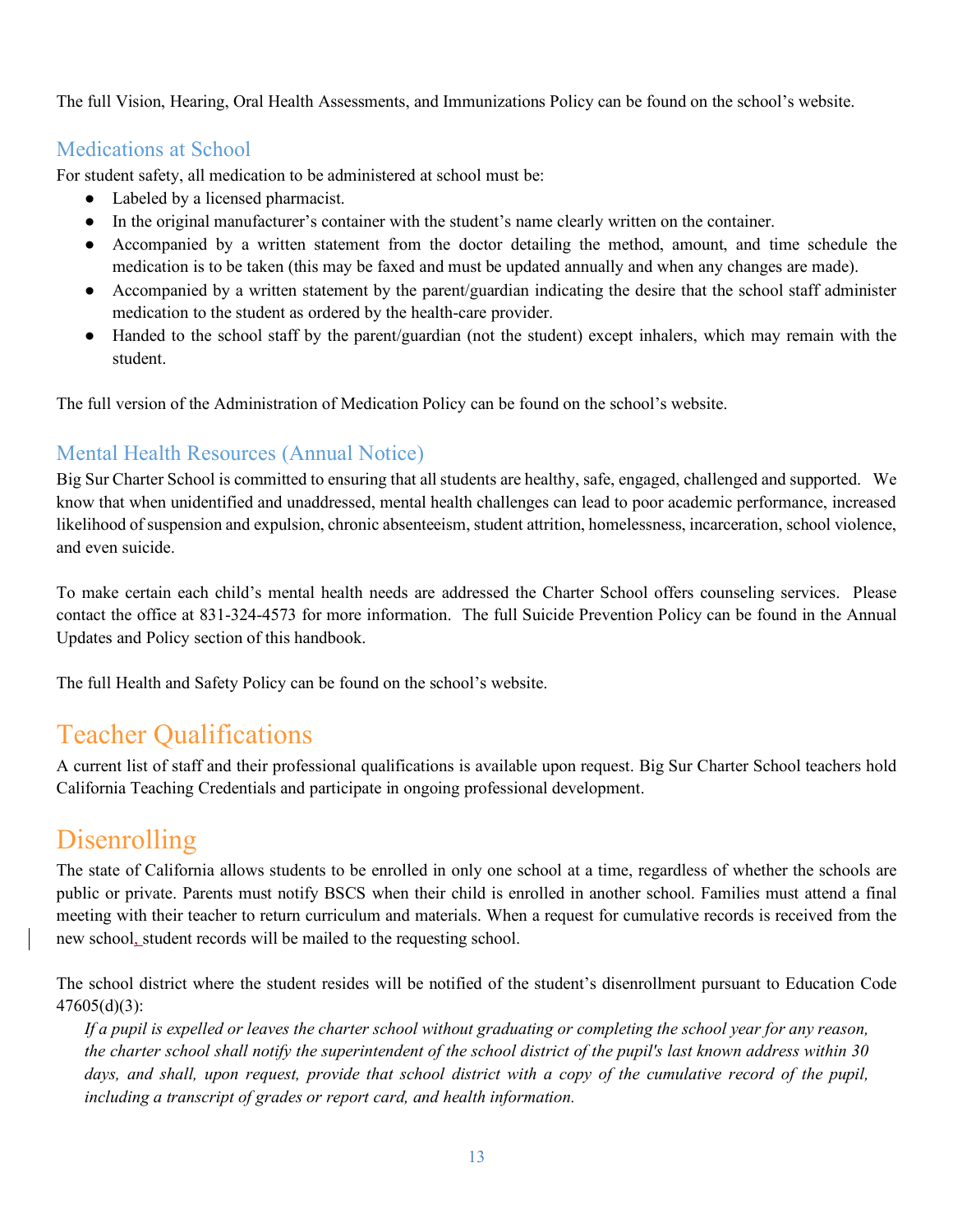# Nondiscrimination/Harassment and Complaint Procedures

### Nondiscrimination Statement

Big Sur Charter School is committed to ensuring equal, fair, and meaningful access to employment and education services. The School does not discriminate in any employment practice, education program, or educational activity on the basis and/or association with a person or group with one or more of these actual or perceived characteristics of age, ancestry, color, disability, ethnicity, gender, gender identity or expression, genetic information, marital status, medical condition, national origin, political affiliation, pregnancy and related conditions, race, religion, retaliation, sex (including sexual harassment), sexual orientation, or any other basis prohibited by the California state and federal non-discrimination laws.

If you or someone you know is being discriminated against in any way, please contact the site administrator or the district Title IX officer directly.

### Discrimination Complaints or Uniform Complaint Procedures

A **Uniform Complaint Procedure** or **UCP** complaint is a written statement alleging discrimination, harassment, or a violation of a federal or state law or regulation. A UCP complaint must be filed by way of the Uniform Complaint Procedures as written in the California Code of Regulations, Title 5, sections 4600-4687. Issues that may involve filing a complaint using the UCP are under various state and federal programs that use categorical funds such as Adult Education, Career Technical And Technical Education And Training Programs, Child Care And Developmental Programs, Child Nutrition Programs, Consolidated Categorical Aid Programs, Federal Safety Planning Requirements, Migrant Education, and Special Education Programs.

The California Department of Education provides a list of resources, including community organizations, that provide support to youth who have been subjected to school-based discrimination, harassment, intimidation or bullying and to their families.

A full copy of the Uniform Complaint Procedure can be found on the school's website.

### How to File a Uniform Complaint Regarding Discrimination

The following links describe the process in filing a complaint regarding discrimination, including Title IX (discrimination based on sex, including sexual harassment). Topics include referring complaint issues, Local Educational Agency (LEA) responsibilities, LEA policies and procedures, filing a local complaint, time lines, appealing LEA Decisions, department resolution procedures, the on-site investigation process, and the investigation and final report procedures of the California Department of Education (CDE).

### **For complaints against employees or student against student:**

Aimee Alling Title XI Officer, School Director (831)-324-4573; director@bigsurcharterschool.org 304 Foam Street, Monterey, CA 93940

**For complaints against the Director:** Board Chair (831)-324-4573; bscsboard@bigsurcharterschool.org 304 Foam Street, Monterey, CA 93940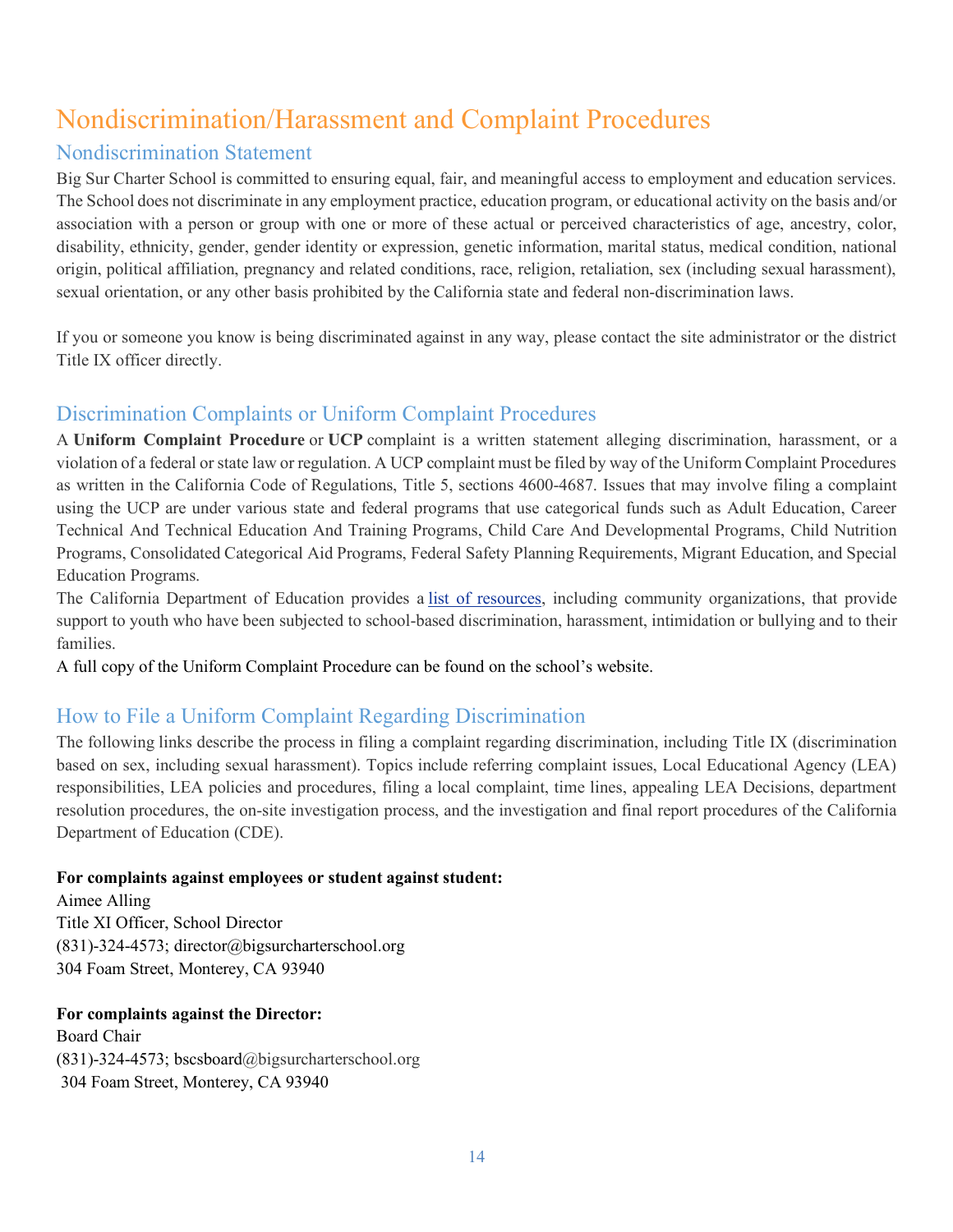#### US Department of Education Office of Civil Rights

San Francisco Office - Office for Civil Rights U.S. Department of Education 50 United Nations Plaza, Mail Box 1200, Room 1545 San Francisco, CA 94102 Telephone: 415-486-5555 FAX: 415-486-5570; TDD: 800-877-8339 Email: ocr.sanfrancisco@ed.gov California Department of Education UCP Procedures

# Other Types of Complaints

Not all complaints fall under the scope of the UCP. Many concerns are the responsibilities of the local school district, including, hiring and evaluation of staff, classroom assignments, student advancement and retention, selection/provision of textbooks and materials, student discipline, provision of core curricula subjects, facilities, graduation requirements, homework policies and practices, use of general education funds and dress codes. For complaints that do not fall under either the UCP parameters please contact your school principal who may help resolve your concern or direct you to the appropriate district administrator.

### Student Complaints

It is the intent of the School to integrate conflict resolution skills into the curriculum. In accordance therewith, Students that have complaints against other students are encouraged to first address the issue with the person directly using the learned conflict resolution skills without the intervention of a school employee. If, however, the student does not feel comfortable with this approach or the complaint involves sexual harassment or discrimination, the student may notify a teacher or other school staff member. The teacher or staff member will notify the Director of the complaint if it cannot be resolved immediately at that level and will notify the student's parent/guardian of the complaint.

Students who have complaints against school personnel or programs may notify a teacher or the Director. If a teacher, or any other staff member, is notified of a student complaint against school personnel or programs, the teacher shall notify the Director.

The full Student Complaint Policy can be found on the school's website.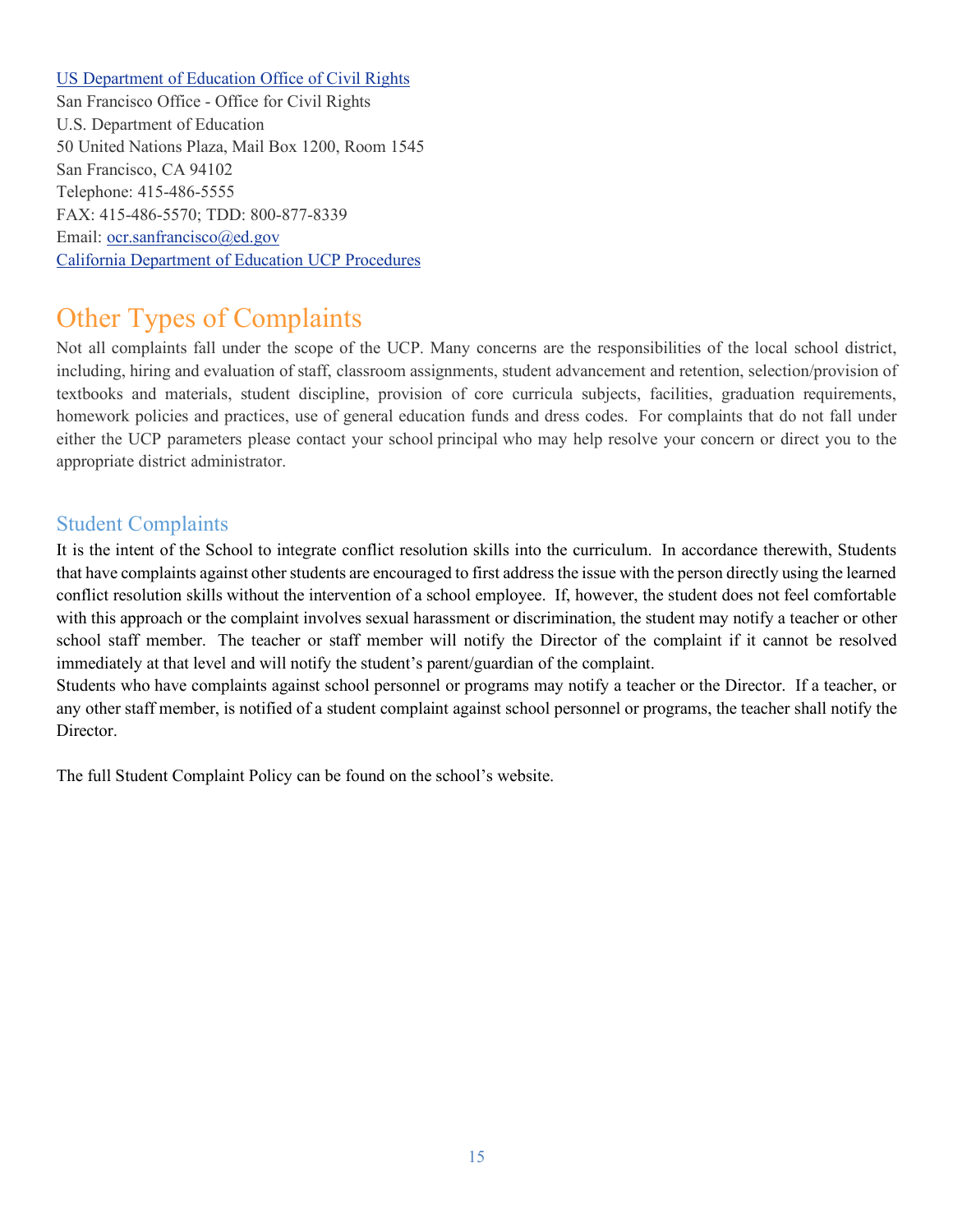# Local Control and Accountability Plan (EC §§52060-52077)

Big Sur Charter School is required to adopt a three-year Local Control and Accountability Plan (LCAP) and to update the LCAP on or before July 1 of each subsequent year. The LCAP is required to identify annual goals, specific actions geared toward implementing those goals, and must measure progress for student subgroups across multiple performance indicators based on eight priorities set by the State. The priorities must be aligned to the school's spending plan. The LCAP must be approved before the annual budget can be adopted. Once the budget and LCAP are adopted at the local level, the Plan will be reviewed by the County Superintendent to ensure alignment of projected spending toward goals and services. The following are the eight State priorities:

- 1. Providing all students access to fully-credentialed teachers, instructional materials that align with State standards, and safe facilities;
- 2. Implementation of and student access to State academic content and performance standards;
- 3. Parent involvement and participation;
- 4. Improving student achievement and outcomes along multiple measures;
- 5. Supporting student engagement;
- 6. Highlighting school climate and connectedness;
- 7. Ensuring all students have access to classes that prepare them for college and careers; and,
- 8. Measuring other important student outcomes related to required areas of study.

Big Sur Charter School will consult with its teachers, principals, administrators, other school personnel, parents, and pupils in developing the LCAP.

Big Sur Charter School will hold at least one hearing to solicit recommendations and comments from the public regarding expenditures proposed in the plan before adopting the LCAP.

Big Sur Charter School will post the approved LCAP on the school website and establish policies for filing a complaint of noncompliance under Education Code section 52075 using the Uniform Complaint Procedures. Information regarding the requirements for a LCAP and the complaint process shall be provided to pupils, parents, guardians, and employees on an annual basis.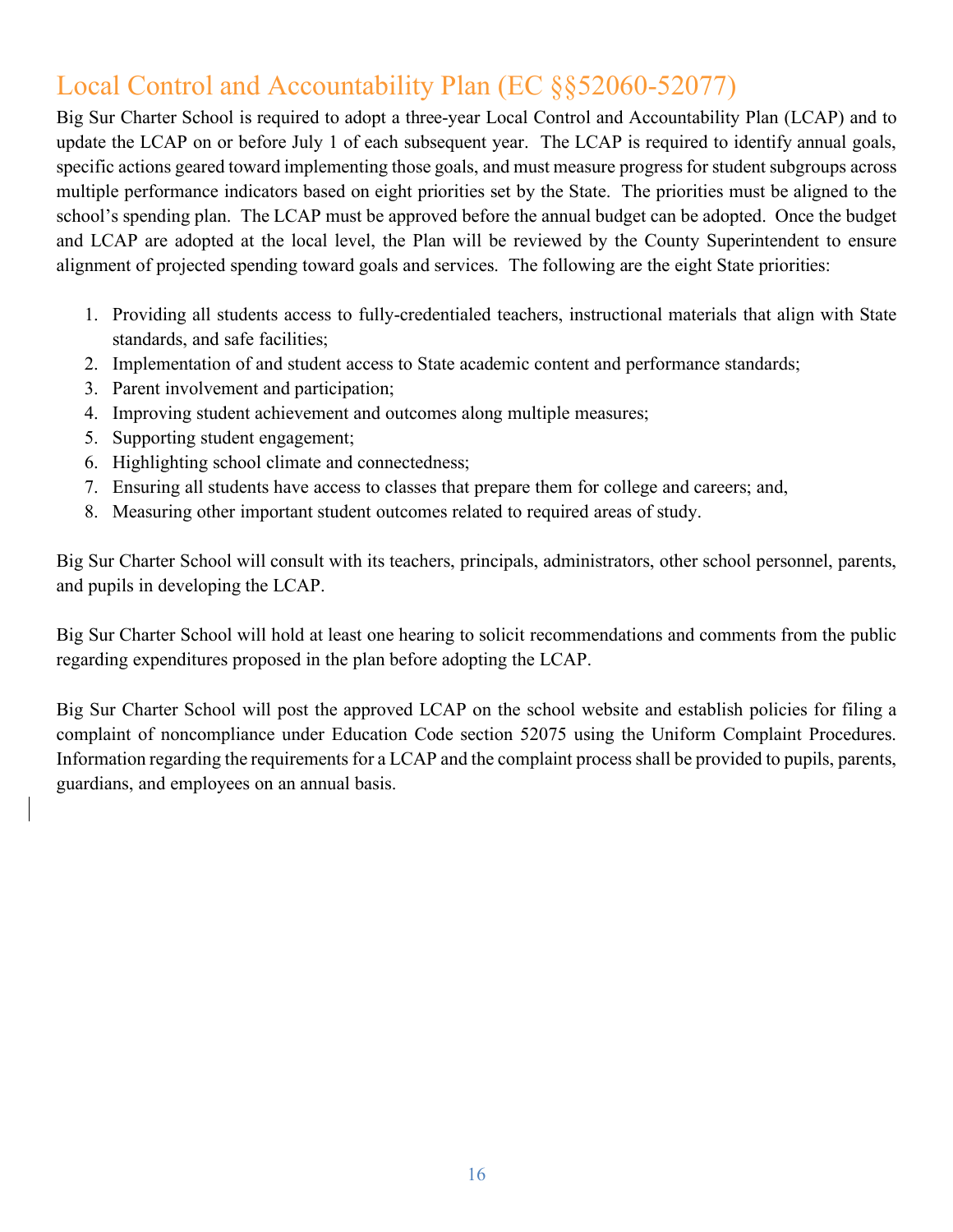# Policies and Annual Notices

## Homeless Children and Youth Annual Notice

The Big Sur Charter School ("BSCS") Governing Board desires to ensure that homeless children and youth are provided with equal access to its educational program, have an opportunity to meet the same challenging state of California academic standards, are provided a free and appropriate public education, are not stigmatized or segregated on the basis of their status as homeless, and to establish safeguards that protect homeless students from discrimination on the basis of their homelessness. Please see our website for the full policy or contact the office to speak with the Homeless Youth Liaison.

### Foster Youth Annual Notice

The School Board recognizes that foster youth may be at greater risk for poor academic performance due to their family circumstances, disruption of their educational program, and emotional, social, and other health needs. BSCS shall provide such students with full access to the district's educational program and other support services necessary to assist them in achieving state and MCOE academic standards. Please see our website for the full policy or contact the office to speak with the Foster Youth Liaison.

### Annual Notification of the Uniform Complaint Procedures (UCP)

The Big Sur Charter School annually notifies our students, employees, parents or guardians of its students, the district advisory committee, school advisory committees, appropriate private school officials, and other interested parties of our Uniform Complaint Procedures (UCP) process.

The UCP Annual Notice is available on our website.

We are primarily responsible for compliance with federal and state laws and regulations, including those related to unlawful discrimination, harassment, intimidation or bullying against any protected group, and all programs and activities that are subject to the UCP.

Programs and Activities Subject to the UCP

- Accommodations for Pregnant and Parenting Pupils
- Adult Education
- After School Education and Safety
- Agricultural Career Technical Education
- Career Technical and Technical Education and Career Technical and Technical
- Training Programs
- Child Care and Development Programs
- Compensatory Education
- Consolidated Categorical Aid Programs
- Course Periods without Educational Content

Discrimination, harassment, intimidation, or bullying against any protected group as identified under sections 200 and 220 and Section 11135 of the Government Code, including any actual or perceived characteristic as set forth in Section 422.55 of the Penal Code, or on the basis of a person's association with a person or group with one or more of these actual or perceived characteristics, in any program or activity conducted by an educational institution, as defined in Section 210.3, that is funded directly by, or that receives or benefits from, any state financial assistance.

- Educational and graduation requirements for pupils in foster care, pupils who are homeless, pupils from military families and pupils formerly in Juvenile Court now enrolled in a school district
- Every Student Succeeds Act
- Local Control and Accountability Plans (LCAP)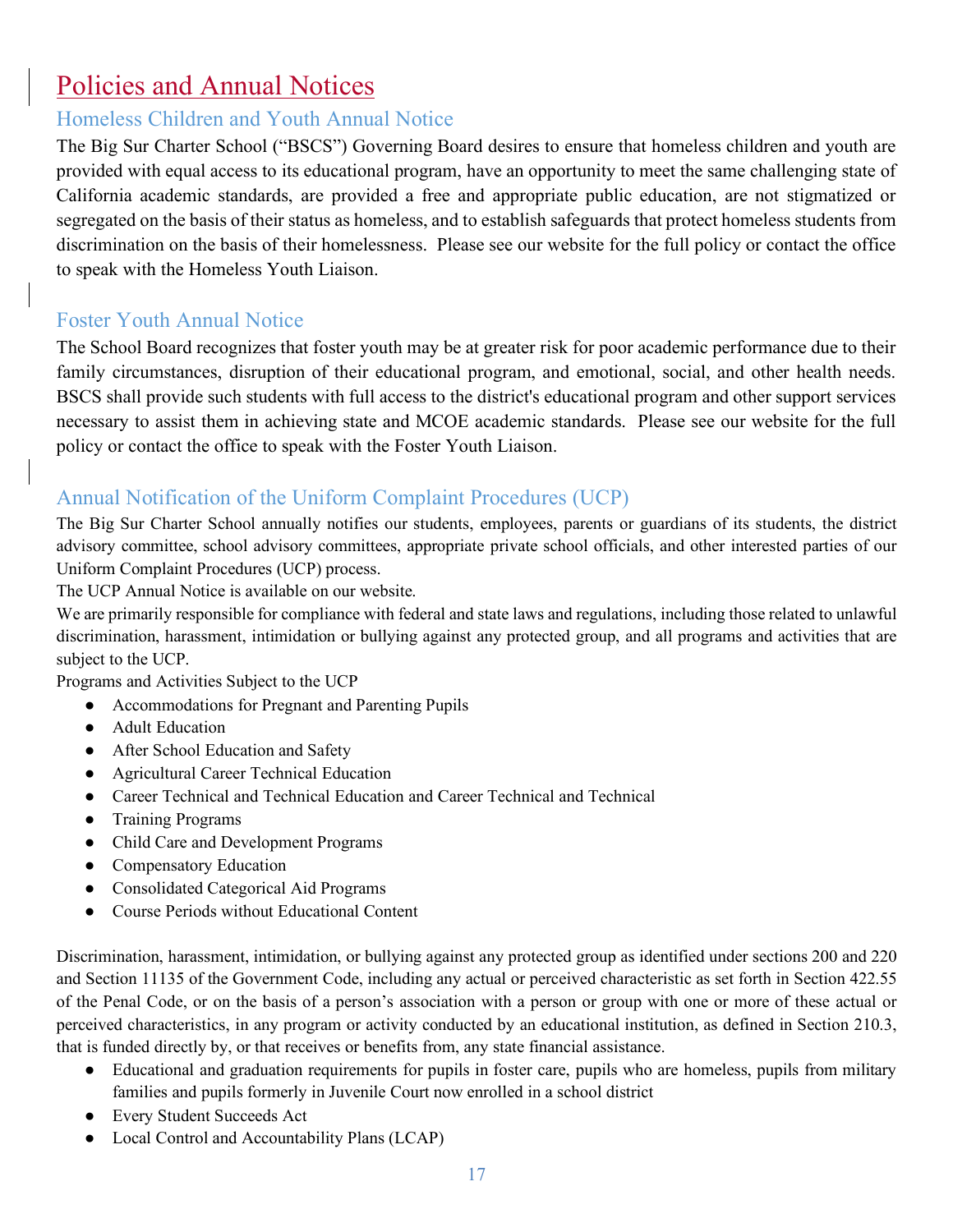- Migrant Education
- **Physical Education Instructional Minutes**
- Pupil Fees
- Reasonable Accommodations to a Lactating Pupil
- Regional Occupational Centers and Programs
- School Plans for Student Achievement
- School Safety Plans
- School-site Councils
- **State Preschool**
- State Preschool Health and Safety Issues in LEAs Exempt from Licensing

And any other state or federal educational program the State Superintendent of Public Instruction (SSPI) of the California Department of Education (CDE) or designee deems appropriate.

The programs and activities subject to the UCP in which the Big Sur Charter School operates are:

- Discrimination, harassment, intimidation, or bullying against any protected group as identified under sections 200 and 220 and Section 11135 of the Government Code, including any actual or perceived characteristic as set forth in Section 422.55 of the Penal Code, or on the basis of a person's association with a person or group with one or more of these actual or perceived characteristics, in any program or activity conducted by an educational institution, as defined in Section 210.3, that is funded directly by, or that receives or benefits from, any state financial assistance.
- Educational and graduation requirements for pupils in foster care, pupils who are homeless, pupils from military families and pupils formerly in Juvenile Court now enrolled in a school district
- Every Student Succeeds Act
- Local Control and Accountability Plans (LCAP)
- Migrant Education
- Physical Education Instructional Minutes
- Pupil Fees
- Reasonable Accommodations to a Lactating Pupil
- School Plans for Student Achievement
- School Safety Plans

#### Filing a UCP Complaint

A UCP complaint shall be filed no later than one year from the date the alleged violation occurred.

For complaints relating to Local Control and Accountability Plans (LCAP), the date of the alleged violation is the date when the reviewing authority approves the LCAP or annual update that was adopted by our agency.

A pupil enrolled in any of our public schools shall not be required to pay a pupil fee for participation in an educational activity.

A pupil fee complaint may be filed with the principal of a school or our superintendent or their designee.

A pupil fee or LCAP complaint may be filed anonymously, that is, without an identifying signature, if the complainant provides evidence or information leading to evidence to support an allegation of noncompliance.

We advise complainants of the opportunity to appeal an Investigation Report of complaints regarding programs within the scope of the UCP to the Department of Education (CDE).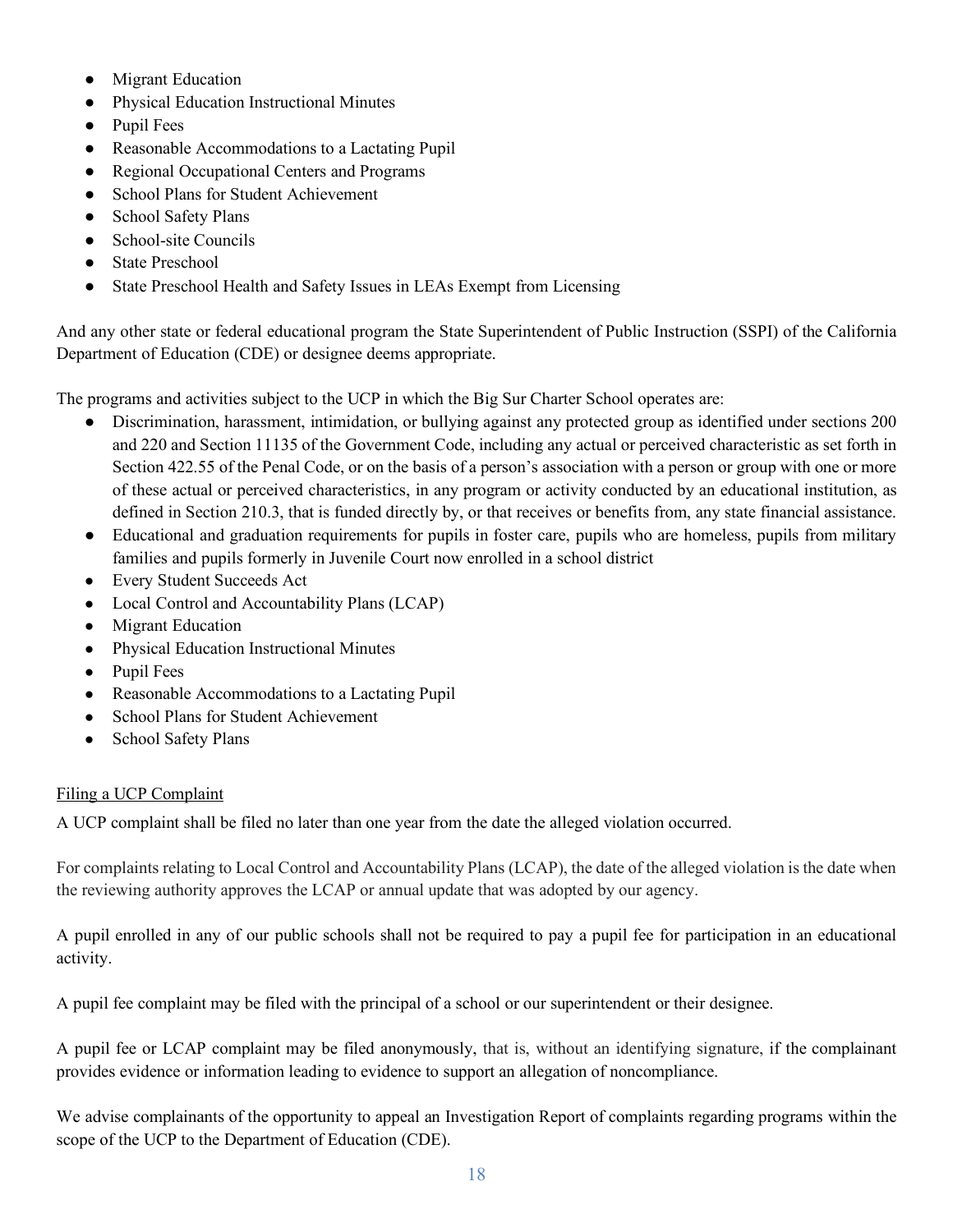We advise complainants of civil law remedies, including injunctions, restraining orders, or other remedies or orders that may be available under state or federal discrimination, harassment, intimidation or bullying laws, if applicable.

Copies of our UCP procedures shall be available free of charge.

Contact Information: Complaints within the scope of the UCP are to be filed with the person responsible for processing complaints.

School Director 304 Foam Street, Monterey 831-324-4573 director@bigsurcharterschool.org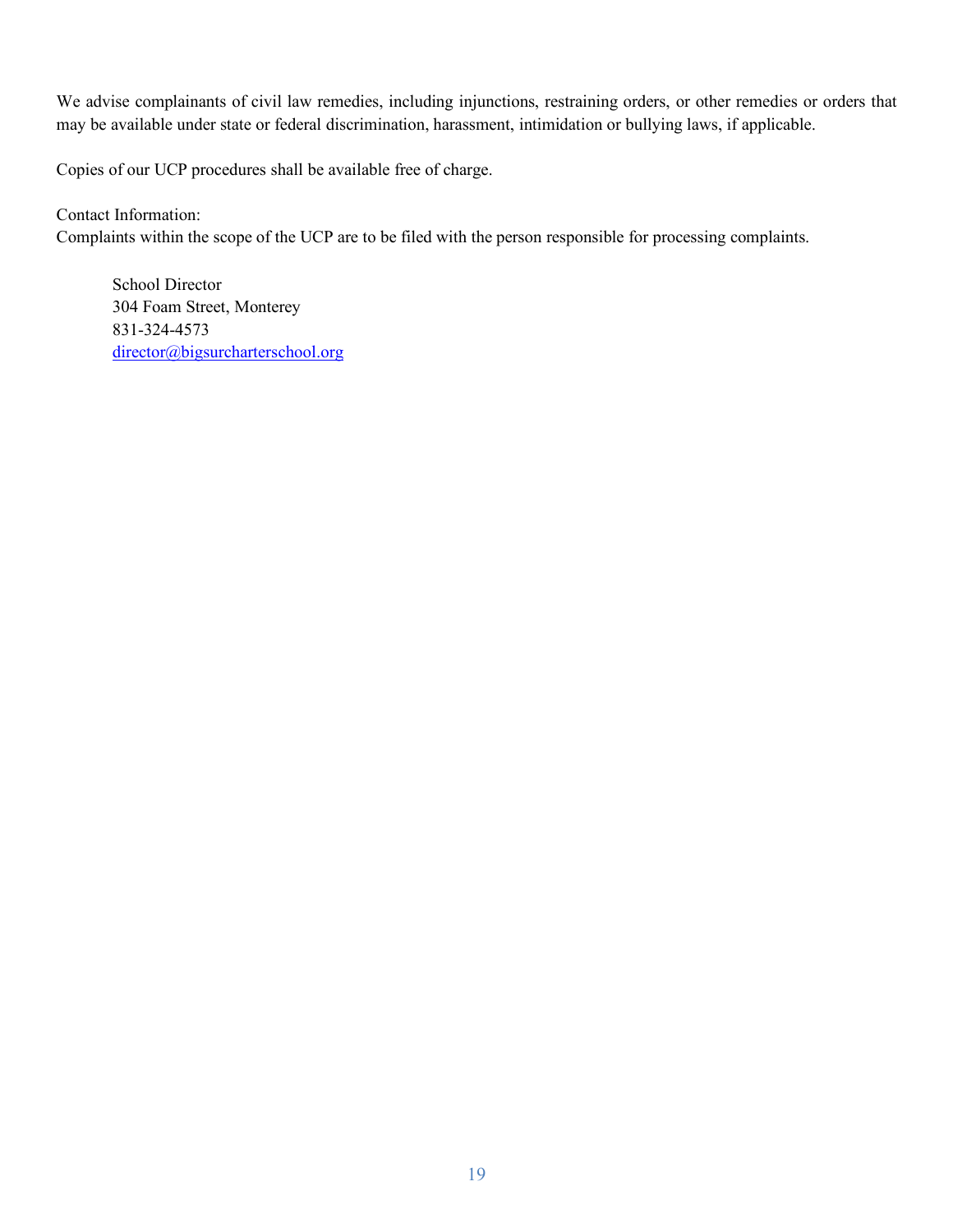### Type 2 Diabetes Annual Notification

### Description

Type 2 diabetes is the most common form of diabetes in adults. Until a few years ago, type 2 diabetes was rare in children, but it is becoming more common, especially for overweight teens. According to the U.S. Centers for Disease Control and Prevention ("CDC"), one in three American children born after 2000 will develop type 2 diabetes in his or her lifetime. Type 2 diabetes affects the way the body is able to use sugar (glucose) for energy.

- The body turns the carbohydrates in food into glucose, the basic fuel for the body's cells.
- The pancreas makes insulin, a hormone that moves glucose from the blood to the cells.
- In type 2 diabetes, the body's cells resist the effects of insulin, and blood glucose levels rise.
- Over time, glucose reaches dangerously high levels in the blood, which is called hyperglycemia.
- Hyperglycemia can lead to health problems like heart disease, blindness, and kidney failure.

It is recommended that students displaying or possibly experiencing the risk factors and warning signs associated with type 2 diabetes be screened (tested) for the disease.

#### Risk Factors

Researchers do not completely understand why some people develop type 2 diabetes and others do not; however, the following risk factors are associated with an increased risk of type 2 diabetes in children:

- Being overweight. The single greatest risk factor for type 2 diabetes in children is excess weight. In the U.S., almost one out of every five children is overweight. The chances are more than double that an overweight child will develop diabetes.
- Family history of diabetes. Many affected children and youth have at least one parent with diabetes or have a significant family history of the disease.
- Inactivity. Being inactive further reduces the body's ability to respond to insulin.
- Specific racial/ethnic groups. Native Americans, African Americans, Hispanics/Latinos, or Asian/Pacific Islanders are more prone than other ethnic groups to develop type 2 diabetes.
- Puberty. Young people in puberty are more likely to develop type 2 diabetes than younger children, probably because of normal rises in hormone levels that can cause insulin resistance during this stage of rapid growth and physical development.

#### Warning Signs and Symptoms Associated with Type 2 Diabetes

Warning signs and symptoms of type 2 diabetes in children develop slowly, and initially there may be no symptoms. However, not everyone with insulin resistance or type 2 diabetes develops these warning signs, and not everyone who has these symptoms necessarily has type 2 diabetes.

- Increased hunger, even after eating
- Unexplained weight loss
- Increased thirst, dry mouth, and frequent urination
- Feeling very tired
- Blurred vision
- Slow healing of sores or cuts
- Dark velvety or ridged patches of skin, especially on the back of the neck or under the arms
- Irregular periods, no periods, and/or excess facial and body hair growth in girls
- High blood pressure or abnormal blood fats levels

#### Type 2 Diabetes Prevention Methods and Treatments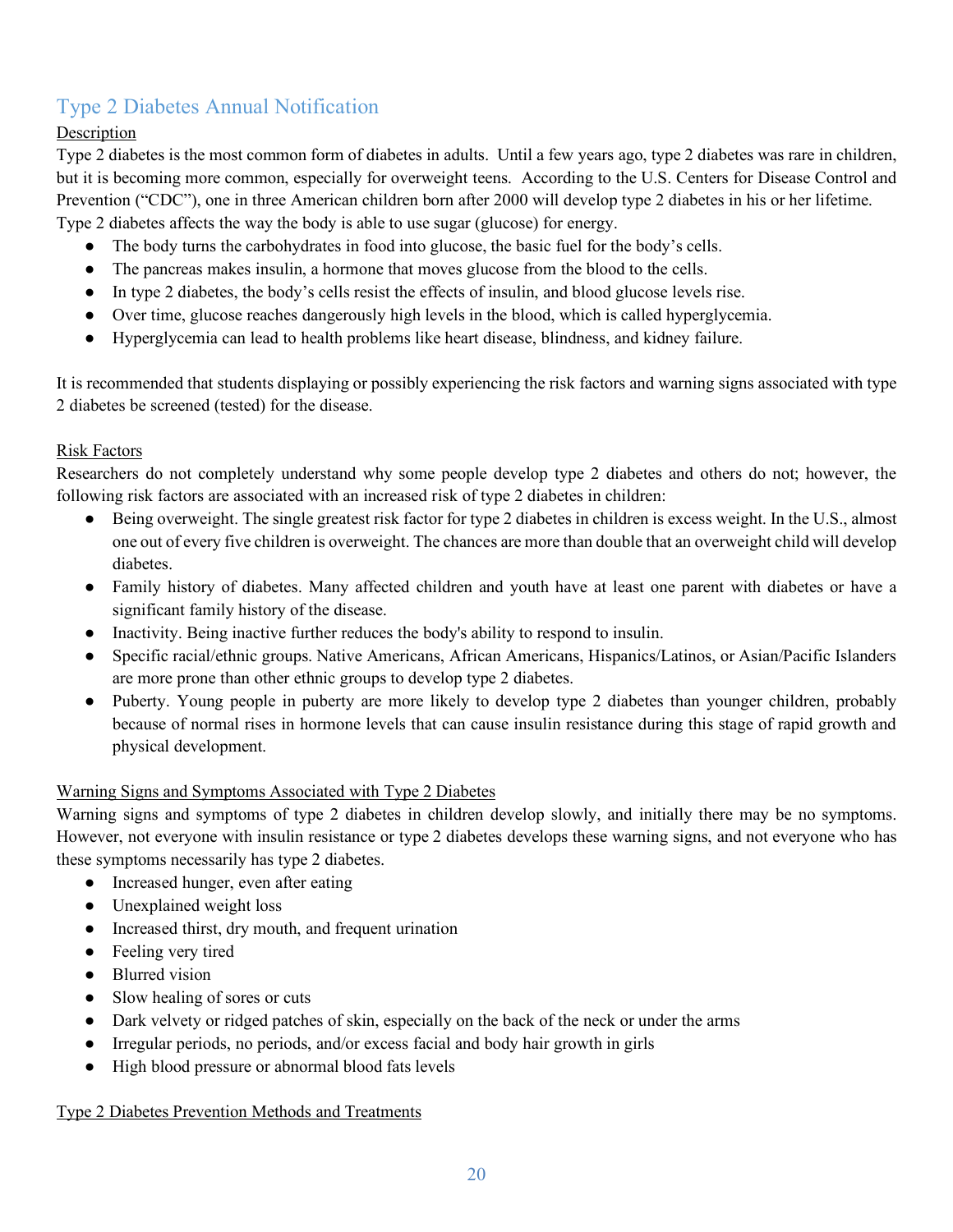Healthy lifestyle choices can help prevent and treat type 2 diabetes. Even with a family history of diabetes, eating healthy foods in the correct amounts and exercising regularly can help children achieve or maintain a normal weight and normal blood glucose levels.

- Eat healthy foods. Make wise food choices. Eat foods low in fat and calories.
- Get more physical activity. Increase physical activity to at least 60 minutes every day.
- Take medication. If diet and exercise are not enough to control the disease, it may be necessary to treat type 2 diabetes with medication.

The first step in treating type 2 diabetes is to visit a doctor. A doctor can determine if a child is overweight based on the child's age, weight, and height. A doctor can also request tests of a child's blood glucose to see if the child has diabetes or pre-diabetes (a condition which may lead to type 2 diabetes).

Types of Diabetes Screening Tests That Are Available

- Glycated hemoglobin (A1C) test. A blood test measures the average blood sugar level over two to three months. An A1C level of 6.5 percent or higher on two separate tests indicates diabetes.
- Random (non-fasting) blood sugar test. A blood sample is taken at a random time. A random blood sugar level of 200 milligrams per deciliter (mg/dL) or higher suggests diabetes. This test must be confirmed with a fasting blood glucose test.
- Fasting blood sugar test. A blood sample is taken after an overnight fast. A fasting blood sugar level less than 100 mg/dL is normal. A level of 100 to 125 mg/dL is considered pre-diabetes. A level of 126 mg/dL or higher on two separate tests indicates diabetes.
- Oral glucose tolerance test. A test measuring the fasting blood sugar level after an overnight fast with periodic testing for the next several hours after drinking a sugary liquid. A reading of more than 200 mg/dL after two hours indicates diabetes.

Type 2 diabetes in children is a preventable/treatable disease and the guidance provided in this information sheet is intended to raise awareness about this disease. Contact your school administrator or health care provider if you have questions.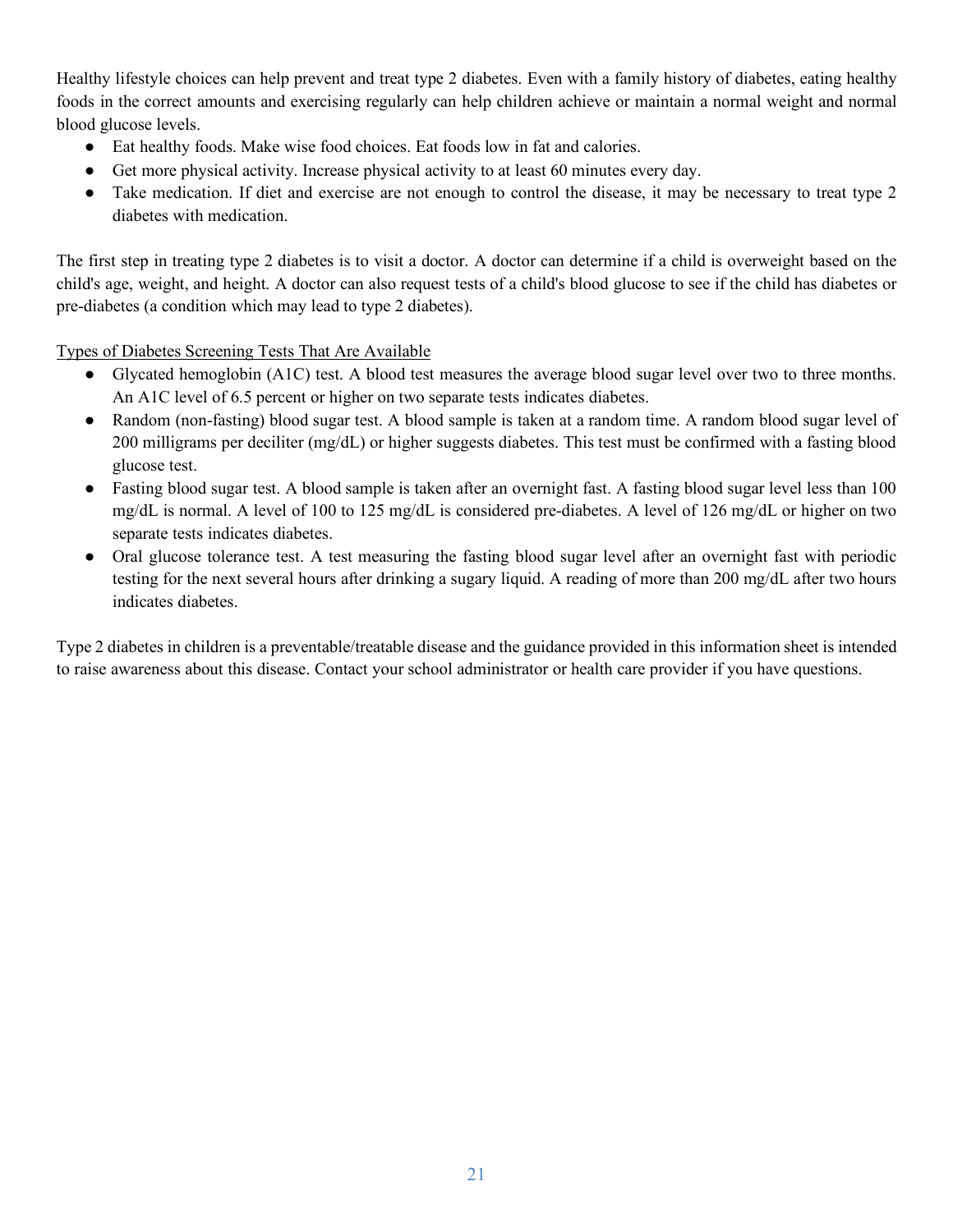### Staff/Student Interactions and Boundaries Policy

It is the policy of Big Sur Charter School that no teacher or other staff member will use corporal punishment against a student. This prohibition includes spanking, slapping, pinching, hitting, tying, taping, or the use of any other physical force as retaliation or correction for inappropriate behavior. However, this policy does not prohibit the use of reasonable force and touching in self-defense or in the defense of another. Briefly restraining a child who is trying to engage in violent or inappropriate behavior is also allowed. Only such force as necessary to defend one's self, another person, or the child or to protect property is legally permitted. Excessive force is prohibited.

While the use of appropriate touching is part of daily life and is important for student development, teachers and other staff members must ensure that they do not exceed appropriate behavior.

#### Boundaries Defined

For the purposes of this policy, the term "boundaries" is defined as acceptable professional behavior by staff members while interacting with a student. Trespassing beyond the boundaries of a student-teacher relationship is deemed an abuse of power and a betrayal of public trust.

#### Acceptable and Unacceptable Behaviors

Some activities may seem innocent from a staff member's point-of-view but could be perceived as flirtation or sexual insinuation from the perspective of students or parents. There is no single reasonable person standard. The purpose of the following lists of unacceptable and acceptable behaviors is not to restrain innocent, positive relationships between staff and students, but to prevent relationships that could lead to or may be perceived as inappropriate, or sexual misconduct, or "grooming." Grooming is defined as an act or series of acts by a sexual predator to gain physical and/or emotional control by gaining trust (of staff and/or family and a minor) and desensitizing the minor to various forms of touching and other intimate interaction.

Staff members must understand their own responsibilities for ensuring that they do not cross the boundaries as written in this policy. Violations could subject the teacher or staff member to discipline up to and including termination. *Disagreeing with the wording or intent of these established boundaries will be considered irrelevant for any required disciplinary purposes.* Thus, it is critical that all employees study this policy thoroughly and apply its spirit and intent in their daily activities.

Some activities may seem innocent from a staff member's point-of-view but could be perceived as flirtation or sexual insinuation from the perspective of students or parents. There is no single reasonable-person standard, therefore staff members must exercise discretion. The purpose of this policy is not to restrain innocent, positive relationships between staff and students, but to prevent relationships that could lead to inappropriate behavior, or be perceived as inappropriate.

It is impossible to list all inappropriate and appropriate behaviors. Staff members should apply common sense when interacting with students.

#### Reporting

When any staff member, parent, or student becomes aware of a staff member (or volunteer, guest, vendor) having crossed the boundaries specified in this policy, or has a strong suspicion of "grooming behavior," he or she must report the suspicion to the School Director or the Assistant Director promptly. "Grooming behavior" is an attempt to build an emotional and/or physical connection with a minor to gain their trust for the purpose of sexual abuse. "Suspicion" means something perceived in spite of inconclusive or slight evidence. It is based on facts that would lead a reasonable person to believe that a violation of the boundaries policy occurred. Prompt reporting of "unacceptable behaviors" observed in adult interactions with minors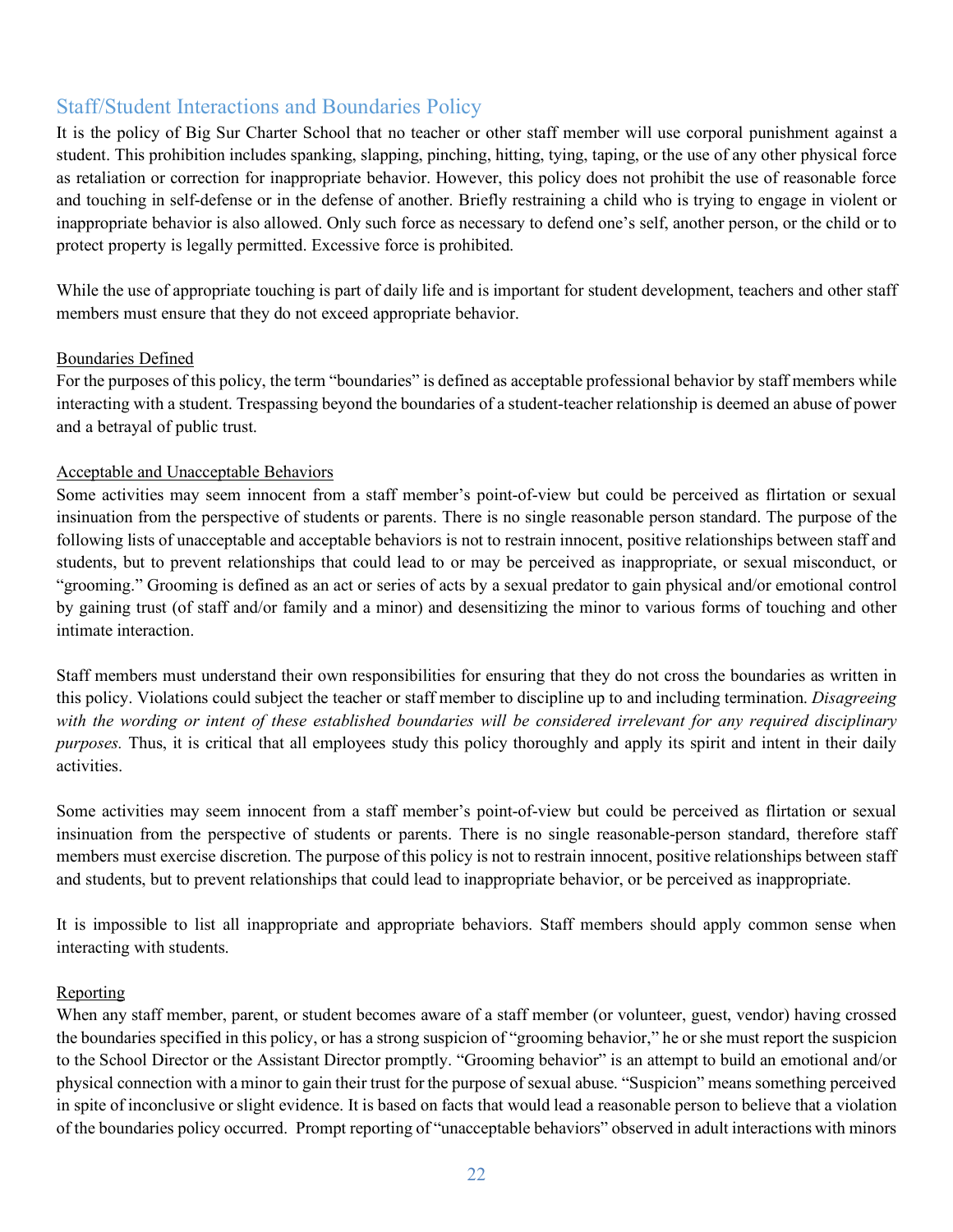is essential to protect students, staff, any witnesses, and the school as a whole. When observant staff members call attention to a boundaries violation(s), the likelihood of harm is greatly reduced.

#### Child Abuse / Sexual Abuse Reporting (Mandatory Reporting)

California Penal Code Section 11166 requires any staff member to immediately report this information or suspicion directly to your county child protective agency (CPS). The report shall be made by phone immediately, and a subsequent written report must be sent within 36 hours of your knowledge or suspicion of the abuse.

Internal reporting to the School Director occurs after the phone-in report is made to the CPS.

#### Internal Investigations

The School Director will promptly investigate, report and document any allegation of sexual misconduct or inappropriate behavior.

#### **Consequences**

Staff members who have violated this policy will be subject to appropriate disciplinary action, and where appropriate, will be reported to authorities for potential legal action.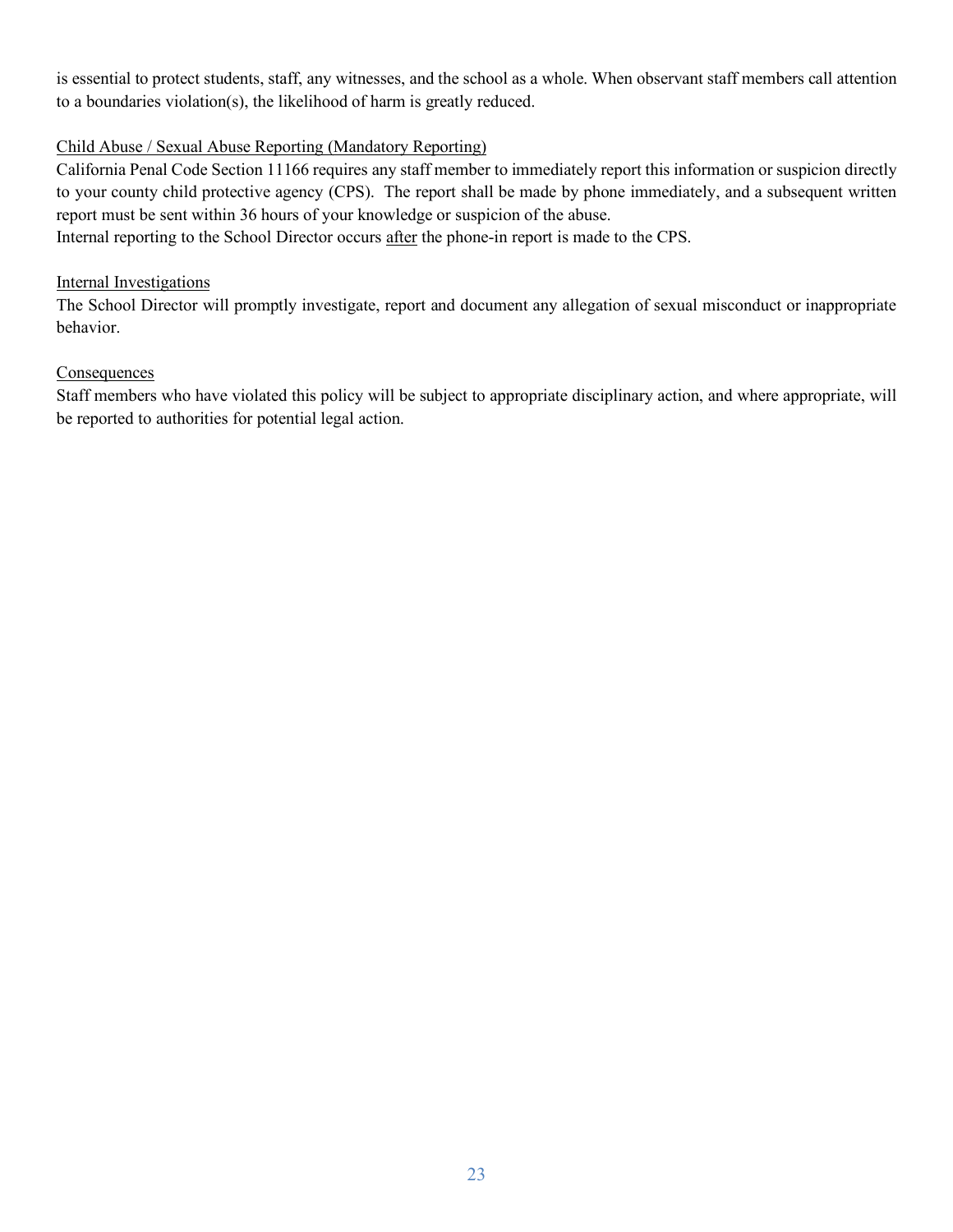### Title IX

Existing law, the Sex Equity in Education Act, states the policy of the state that elementary and secondary school classes and courses, including nonacademic and elective classes and courses, be conducted without regard to the sex of the pupil enrolled in these classes or courses. Existing federal law, known as Title IX, prohibits a person, on the basis of sex, from being excluded from participation in, being denied the benefits of, or being subject to discrimination under, any education program or activity receiving federal financial assistance. Relevant here, Title IX requires school districts to take immediate and appropriate action to investigate when it knows or reasonably should know of a possible Title IX violation.

In the event of a complaint regarding gender equity or sexual harassment, or discrimination, including harassment, intimidation and bullying because of actual or perceived disability, sex, gender, gender identity, gender expression, nationality, race, ethnicity, color, ancestry, religion, sexual orientation, age, marital or parental status, or association with a person or group with one or more of these actual or perceived characteristics, contact one of the following Title IX and Nondiscrimination Coordinators:

#### **For complaints against employees or student against student:**

School Director (831)-324-4573; director@bigsurcharterschool.org 304 Foam Street, Monterey, CA 93940

### **For complaints against the Director:**

Board Chair (831)-324-4573; bscsboard@bigsurcharterschool.org 304 Foam Street, Monterey, CA 93940

When receiving, responding, and investigating any complaint of inequity in the school setting, Big Sur Charter school will follow the procedures listed below:

- 1. The complainant will be asked to write a formal letter detailing the complaint, and/or may fill out a complaint form from the US Department of Education (links and contact information can be found below), and will submit the documentation to the Title IX Coordinator. If the complainant is unable to prepare the complaint in writing, administrative staff shall help him/her to do so.
- 2. The Title IX Coordinator will acknowledge receipt of the letter in writing within 48 hours, and will begin an investigation into the complaint thereafter;
- 3. The Title IX Coordinator, the School Director, and any investigative parties will undergo a comprehensive investigation into the complaint, and will notify the complainant of the findings in writing within 30 days of the receipt of the letter. The Board of Directors will also be notified of the findings during a closed session of the board meeting;
- 4. Complainant may appeal the resolution decision according to the School's Uniform Complaint Policy
- 5. Title IX formal complaints have no statute of limitations.

Further information about Title IX can be found at the Office of Civil Rights webpage at: https://www2.ed.gov/about/offices/list/ocr/docs/tix\_dis.html

The Office for Civil Rights (OCR) phone number is 1-800-421-3481 Email: ocr@ed.gov The OCR complaint form can be found here: https://www2.ed.gov/about/offices/list/ocr/complaintform.pdf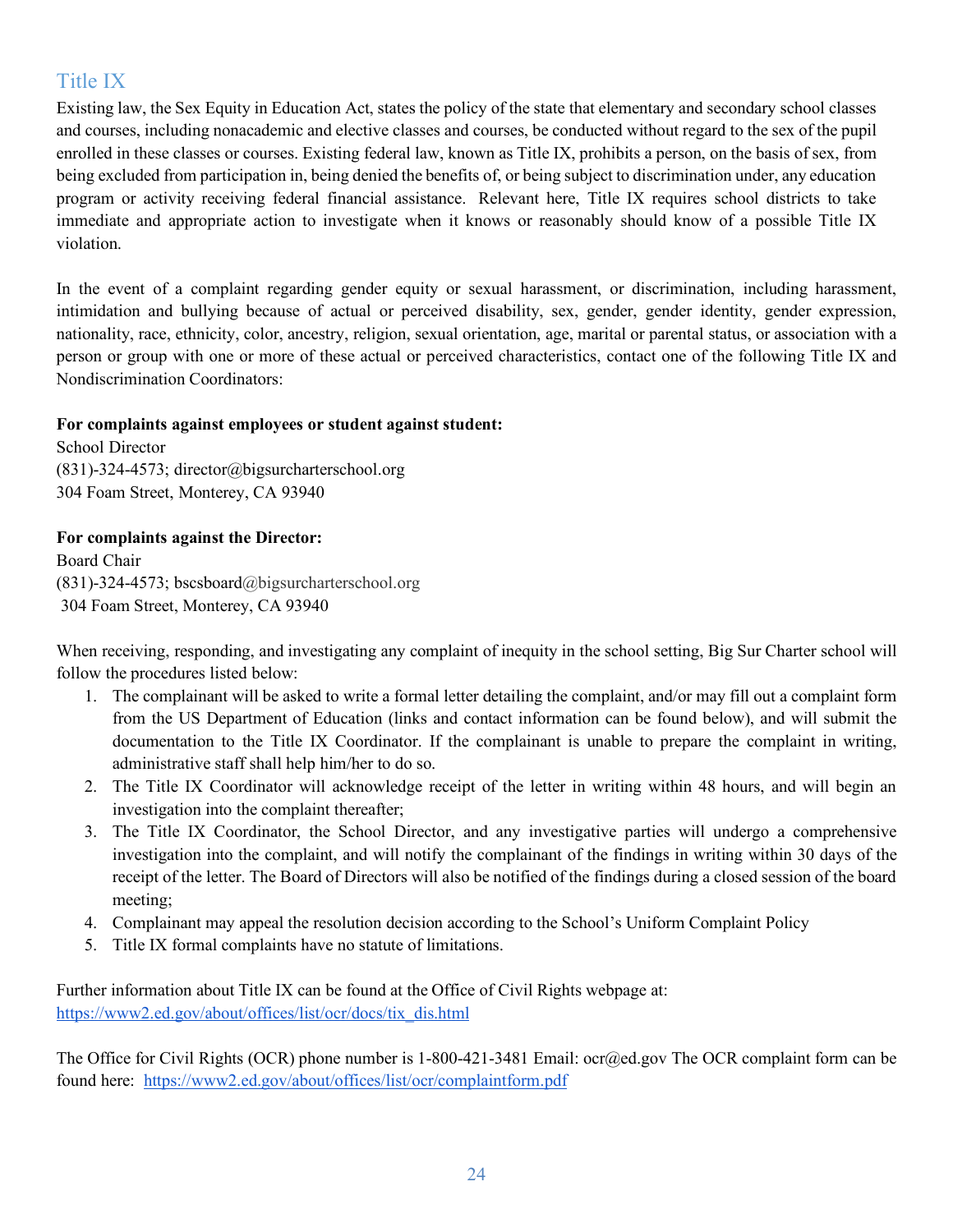### Family Educational Rights and Privacy Act (FERPA) Rights for Parents and Eligible Students Annual Notification

Parents and eligible students have the right:

- Inspect and review the student's education records;
- Seek amendment of the student's education records that the parent or eligible student believes to be inaccurate, misleading or otherwise in violation of the student's privacy rights;
- Consent to disclosures of personally identifiable information contained in the student's education records, except to the extent that FERPA and the Code of Federal Regulations authorize disclosure without consent; and
- File with the Department of Education a complaint concerning alleged failures by the School to comply with the requirements of FERPA and its promulgated regulations.

In order to do so, parents and eligible students shall submit a request to review education records in writing to the school office. Within 10 days, the School shall comply with the request. If circumstances effectively prevent the parent or eligible student from exercising the right to inspect and review the education records, the School will provide the parent or eligible student with a copy of the requested records or make other arrangements for inspection and review of the requested records.

The School may disclose appropriately designated "directory information" without written consent, unless you have advised the School to the contrary in accordance with the School's procedures. The primary purpose of directory information is to allow the School to include information from your child's education records in certain school publications. Examples include:

- A playbill, showing your student's role in a drama production;
- The annual yearbook;
- Honor roll or other recognition lists;
- Graduation programs; and
- Sports activity sheets, such as for wrestling, showing weight and height of team members.
- ●

If you do not want the School to disclose any or all of the types of information designated below as directory information from your child's education records without your prior written consent, you must notify the office in writing with in 10 days after receiving this handbook.

For the full policy please visit the school's website.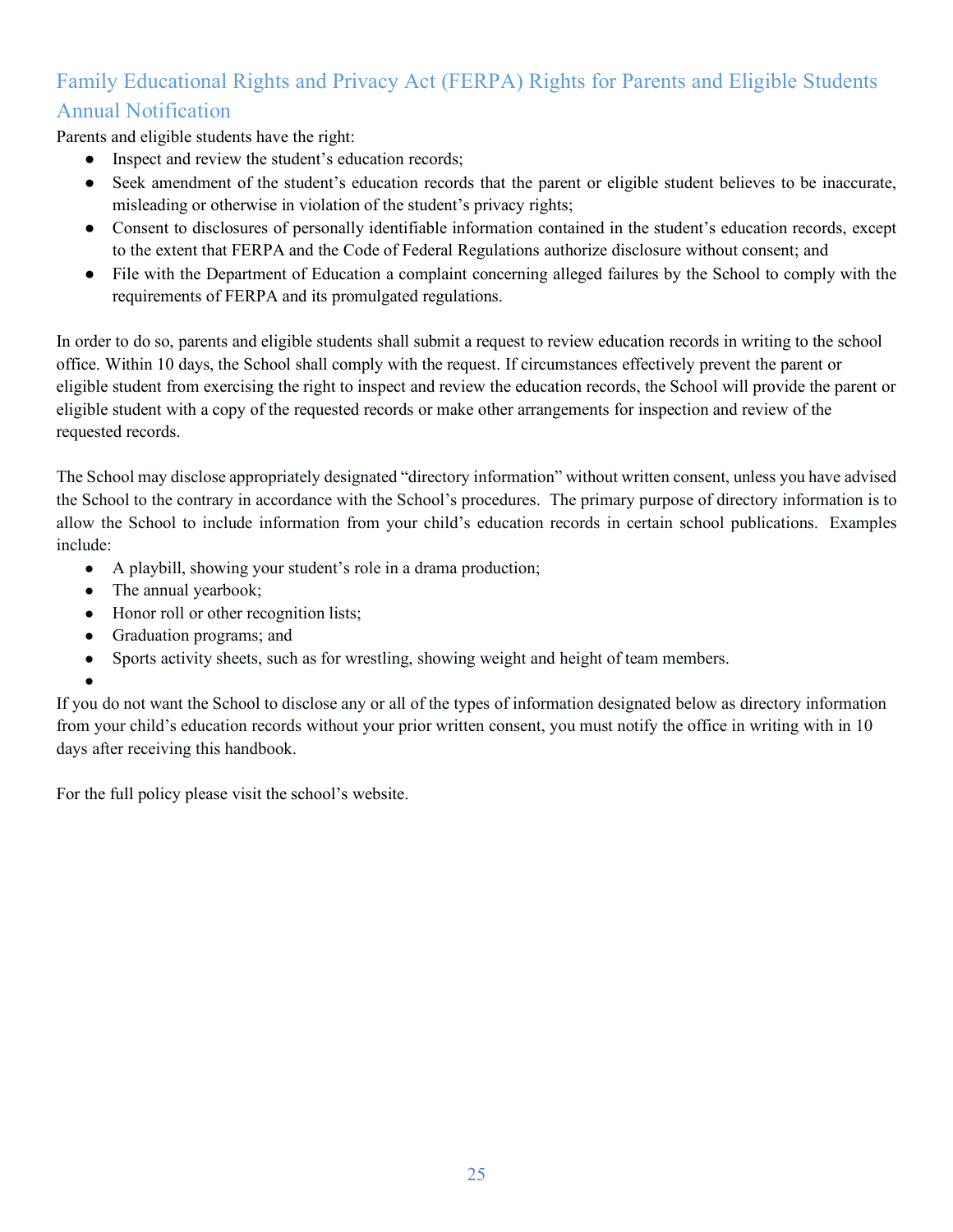### Youth Suicide Prevention Policy

The Governing Board of Big Sur Charter School ("the School") recognizes that suicide is a leading cause of death among youth and that an even greater amount of youth consider (17 percent of high school students) and attempt suicide (over 8 percent of high school students) (Centers for Disease Control and Prevention, 2015).

The possibility of suicide and suicidal ideation requires vigilant attention from our school staff. As a result, we are ethically and legally responsible for providing an appropriate and timely response in preventing suicidal ideation, attempts, and deaths. We also must work to create a safe and nurturing campus that minimizes suicidal ideation in students.

Recognizing that it is the duty of the School to protect the health, safety, and welfare of its students, this policy aims to safeguard students and staff against suicide attempts, deaths and other trauma associated with suicide, including ensuring adequate supports for students, staff, and families affected by suicide attempts and loss. As it is known that the emotional wellness of students greatly impacts school attendance and educational success, this policy shall be paired with other policies that support the emotional and behavioral wellness of students.

This policy is based on research and best practices in suicide prevention, and has been adopted with the understanding that suicide prevention activities decrease suicide risk, increase help-seeking behavior, identify those at risk of suicide, and decrease suicidal behaviors. Empirical evidence refutes a common belief that talking about suicide can increase risk or "place the idea in someone's mind."

In an attempt to reduce suicidal behavior and its impact on students and families, the School Director or Designee shall develop strategies for suicide prevention, intervention, and postvention, and the identification of the mental health challenges frequently associated with suicidal thinking and behavior. These strategies shall include professional development for all school personnel in all job categories who regularly interact with students or are in a position to recognize the risk factors and warning signs of suicide, including substitute teachers, volunteers, expanded learning staff and other individuals in regular contact with students such as crossing guards, tutors, and coaches.

The School Director or Designee shall develop and implement preventive strategies and intervention procedures that include the following:

The Superintendent or Designee shall involve administrators, other school staff members and parents/guardians/caregivers, in planning, implementing, and evaluating the district's strategies for suicide prevention and intervention. Districts must work in conjunction with local government agencies, communitybased organizations, and other community support to identify additional resources.

Messaging about suicide has an effect on suicidal thinking and behaviors. Consequently, Big Sur Charter School along with its partners has critically reviewed and will continue to review all materials and resources used in awareness efforts to ensure they align with best practices for safe messaging about suicide.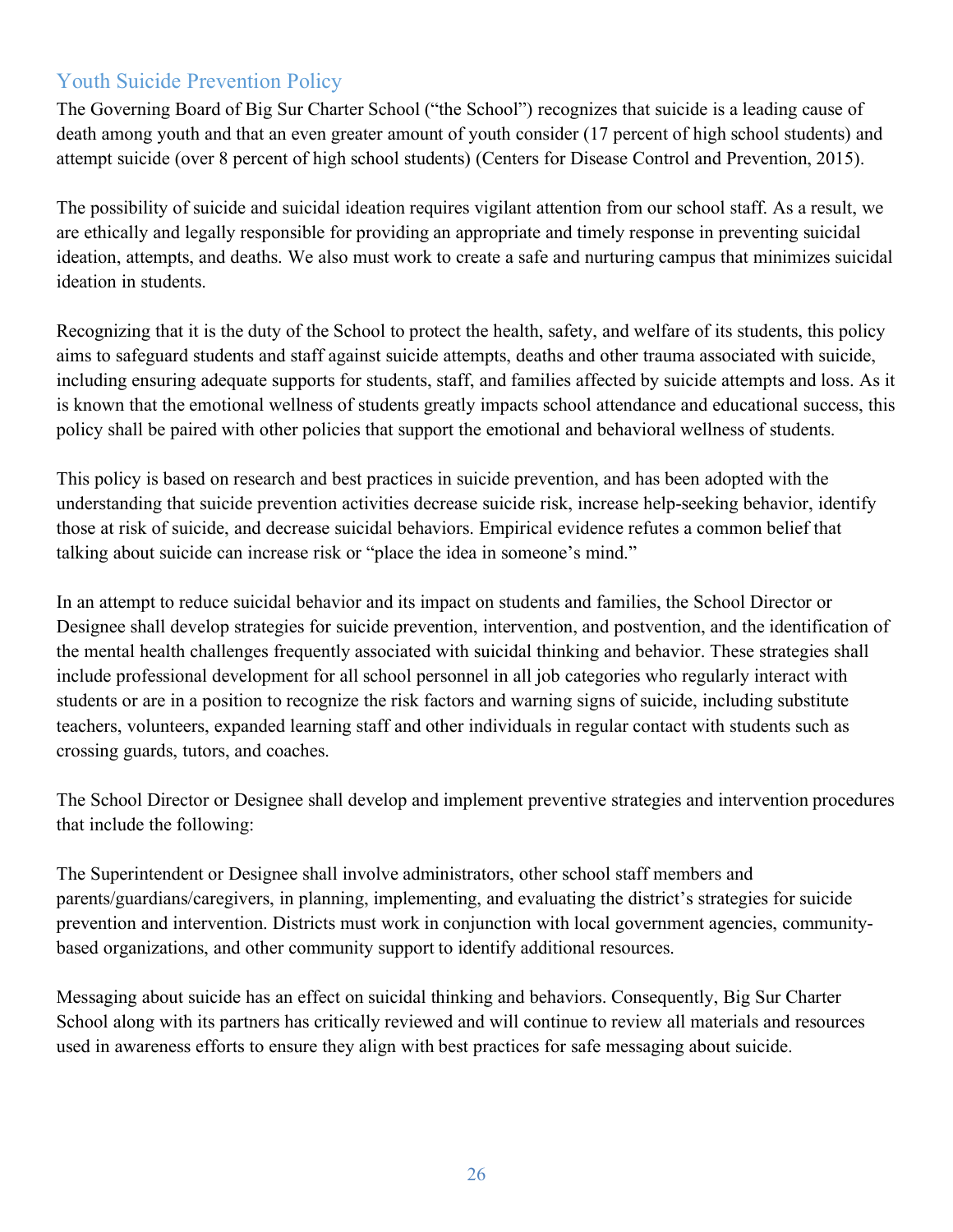The Big Sur Charter School along with its partners has carefully reviewed available staff training to ensure it promotes the mental health model of suicide prevention and does not encourage the use of the stress model to explain suicide.

Training shall be provided for all school staff members, and include the following:

- At least annually, all staff shall receive training on the risk factors and warning signs of suicide, suicide prevention, intervention, referral, and postvention.
- Core components of the general suicide prevention training shall include:
	- o Suicide risk factors, warning signs, and protective factors;
	- o How to talk with a student about thoughts of suicide;
	- o How to respond appropriately to the youth who has suicidal thoughts.
	- o Emphasis on immediately referring (same day) any student who is identified to be at risk of suicide for assessment while staying under constant monitoring by staff member;
	- o Emphasis on reducing stigma associated with mental illness and that early prevention and intervention can drastically reduce the risk of suicide;

### Resources:

The K–12 Toolkit for Mental Health Promotion and Suicide Prevention has been created to help schools comply with and implement AB 2246, the Pupil Suicide Prevention Policies. The Toolkit includes resources for schools as they promote youth mental wellness, intervene in a mental health crisis, and support members of a school community after the loss of someone to suicide.

Additional information about this Toolkit for schools can be accessed on the Heard Alliance Web site at http://www.heardalliance.org/.

For information on public messaging on suicide prevention, see the National Action Alliance for Suicide Prevention Web site at http://suicidepreventionmessaging.actionallianceforsuicideprevention.org/

For information on engaging the media regarding suicide prevention, see the Your Voice Counts Web page at http://resource-center.yourvoicecounts.org/content/making-headlines-guide-engaging-media-suicideprevention-california-0

For information on how to use social media for suicide prevention, see the Your Voice Counts Web page at http://resource-center.yourvoicecounts.org/content/how-use-social-media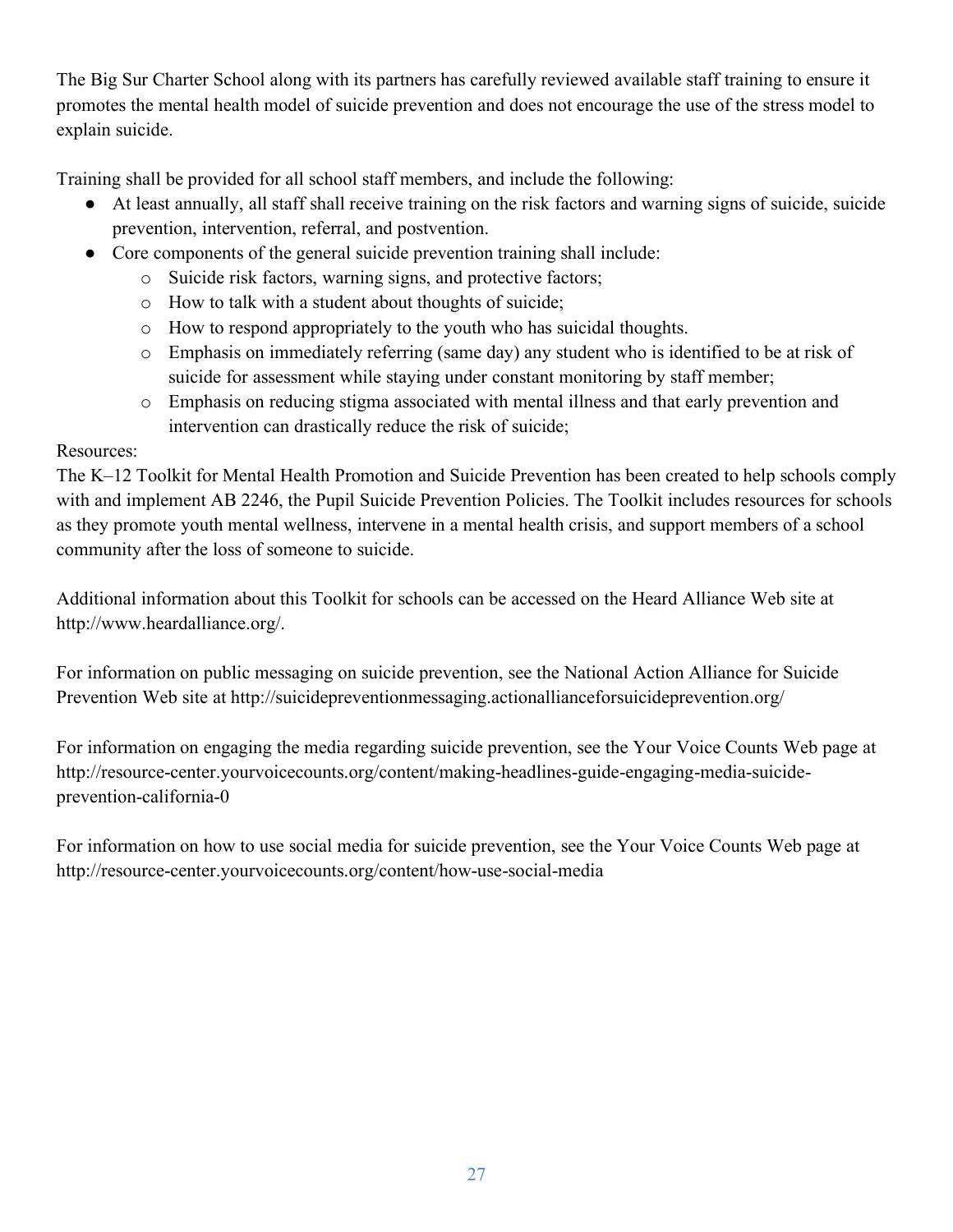### Suspension and Expulsion Policy

The Suspension and Expulsion Policy and Procedures have been established in order to promote learning and protect the safety and wellbeing of all students at the Charter School. In creating this policy, the Charter School has reviewed Education Code Section 48900 *et seq.* which describe the offenses for which students at noncharter schools may be suspended or expelled and the procedures governing those suspensions and expulsions in order to establish its list of offenses and procedures for suspensions, expulsions, and involuntary removal. The language that follows is largely consistent with the language of Education Code Section 48900 *et seq.* The Charter School is committed to annual review of policies and procedures surrounding suspensions, expulsions, and involuntary removals, and, as necessary, modification of the lists of offenses for which students are subject to suspension or expulsion.

Consistent with this Policy, it may be necessary to suspend or expel a student from regular classroom instruction. This shall serve as the Charter School's policy and procedures for student suspension, expulsion, and involuntary removal, and it may be amended from time to time without the need to seek a material revision of the charter so long as the amendments comport with legal requirements. Charter School staff shall enforce disciplinary policies and procedures fairly and consistently among all students. This Policy and its Procedures will be printed and distributed annually as part of the Student Handbook which will clearly describe discipline expectations.

Corporal punishment shall not be used as a disciplinary measure against any student. Corporal punishment includes the willful infliction of or willfully causing the infliction of physical pain on a student. For purposes of this Policy, corporal punishment does not include an employee's use of force that is reasonable and necessary to protect the employee, students, staff or other persons or to prevent damage to school property.

The Charter School administration shall ensure that students and their parents/guardians are notified in writing upon enrollment of all discipline and involuntary removal policies and procedures. The notice shall state that this Policy and its Procedures are available upon request at the School Director's office.

Suspended or expelled students shall be excluded from all school and school-related activities unless otherwise agreed during the period of suspension or expulsion.

A student identified as an individual with disabilities or for whom the Charter School has a basis of knowledge of a suspected disability pursuant to the Individuals with Disabilities Education Improvement Act of 2004 ("IDEA") or who is qualified for services under Section 504 of the Rehabilitation Act of 1973 ("Section 504") is subject to the same grounds for suspension and expulsion and is accorded the same due process procedures applicable to general education students except when federal and state law mandates additional or different procedures. The Charter School will follow all applicable federal and state laws including but not limited to the applicable provisions of the California Education Code, when imposing any form of discipline on a student identified as an individual with disabilities or for whom the Charter School has a basis of knowledge of a suspected disability or who is otherwise qualified for such services or protections in according due process to such students.

No student shall be involuntarily removed by the Charter School for any reason unless the parent/guardian of the student has been provided written notice of intent to remove the student no less than five (5) school days before the effective date of the action. The written notice shall be in the native language of the student or the student's parent/guardian or, if the student is a foster child or youth or a homeless child or youth, the student's educational rights holder, and shall inform the student, the student's parent/guardian, or educational rights holder of the basis for which the student is being involuntarily removed and the student's parent/guardian, or educational rights holder's right to request a hearing to challenge the involuntary removal. If a student's parent, guardian, or educational rights holder requests a hearing, the Charter School shall utilize the same hearing procedures specified below for expulsions, before the effective date of the action to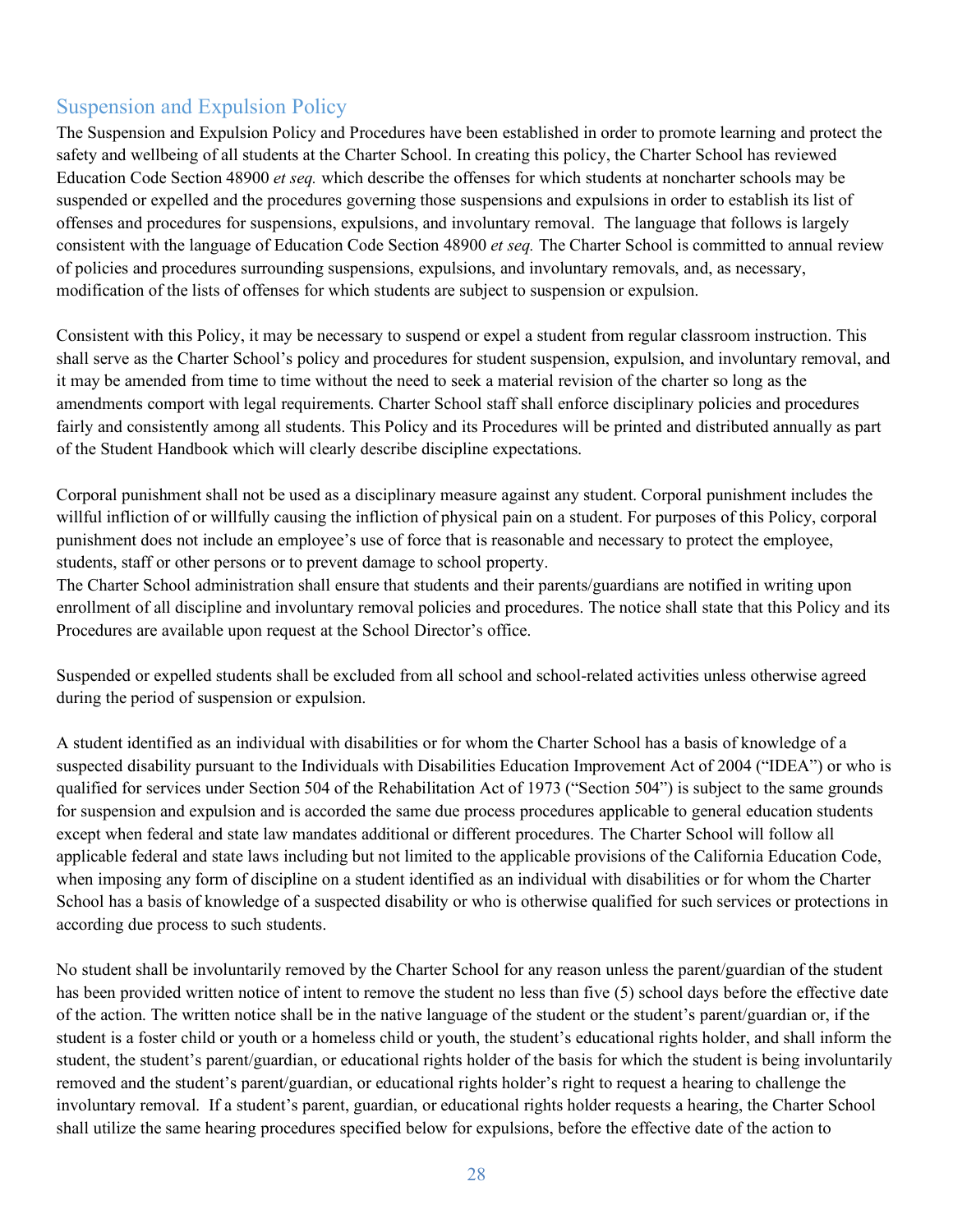involuntarily remove the student. If the student's parent, guardian, or educational rights holder requests a hearing, the student shall remain enrolled and shall not be removed until the Charter School issues a final decision. As used herein, "involuntarily removed" includes disenrolled, dismissed, transferred, or terminated, but does not include removals for misconduct which may be grounds for suspension or expulsion as enumerated below. Students may be involuntarily removed for reasons including, but not limited to, failure to comply with the terms of the student's independent study Master Agreement pursuant to Education Code Section 51747(c)(4).

#### Procedures

A. Grounds for Suspension and Expulsion of Students

A student may be suspended or expelled for prohibited misconduct if the act is related to school activity or school attendance occurring at any time including but not limited to: a) while on school grounds; b) while going to or coming from school; c) during the lunch period, whether on or off the school campus; or d) during, going to, or coming from a school-sponsored activity.

- B. Enumerated Offenses
	- 1. Discretionary Suspension Offenses. Students may be suspended when it is determined the student:
		- a) Caused, attempted to cause, or threatened to cause physical injury to another person.
		- b) Willfully used force or violence upon the person of another, except self-defense.
		- c) Unlawfully possessed, used, or otherwise furnished, or was under the influence of any controlled substance, as defined in Health and Safety Code Sections 11053-11058, alcoholic beverage, or intoxicant of any kind.
		- d) Unlawfully offered, arranged, or negotiated to sell any controlled substance as defined in Health and Safety Code Sections 11053-11058, alcoholic beverage or intoxicant of any kind, and then sold, delivered or otherwise furnished to any person another liquid substance or material and represented same as controlled substance, alcoholic beverage or intoxicant.
		- e) Committed or attempted to commit robbery or extortion.
		- f) Caused or attempted to cause damage to school property or private property, which includes but is not limited to, electronic files and databases.
		- g) Stole or attempted to steal school property or private property, which includes but is not limited to, electronic files and databases.
		- h) Possessed or used tobacco or products containing tobacco or nicotine products, including but not limited to cigars, cigarettes, miniature cigars, clove cigarettes, smokeless tobacco, snuff, chew packets and betel. This section does not prohibit the use of a student's own prescription products by a student.
		- i) Committed an obscene act or engaged in habitual profanity or vulgarity.
		- j) Unlawfully possessed or unlawfully offered, arranged, or negotiated to sell any drug paraphernalia, as defined in Health and Safety Code Section 11014.5.
		- k) Knowingly received stolen school property or private property, which includes but is not limited to, electronic files and databases.
		- l) Possessed an imitation firearm, i.e.: a replica of a firearm that is so substantially similar in physical properties to an existing firearm as to lead a reasonable person to conclude that the replica is a firearm.
		- m) Harassed, threatened, or intimidated a student who is a complaining witness or witness in a school disciplinary proceeding for the purpose of preventing that student from being a witness and/or retaliating against that student for being a witness.
		- n) Unlawfully offered, arranged to sell, negotiated to sell, or sold the prescription drug Soma.
		- o) Engaged in, or attempted to engage in hazing. For the purposes of this policy, "hazing" means a method of initiation or preinitiation into a student organization or body, whether or not the organization or body is officially recognized by an educational institution, which is likely to cause serious bodily injury or personal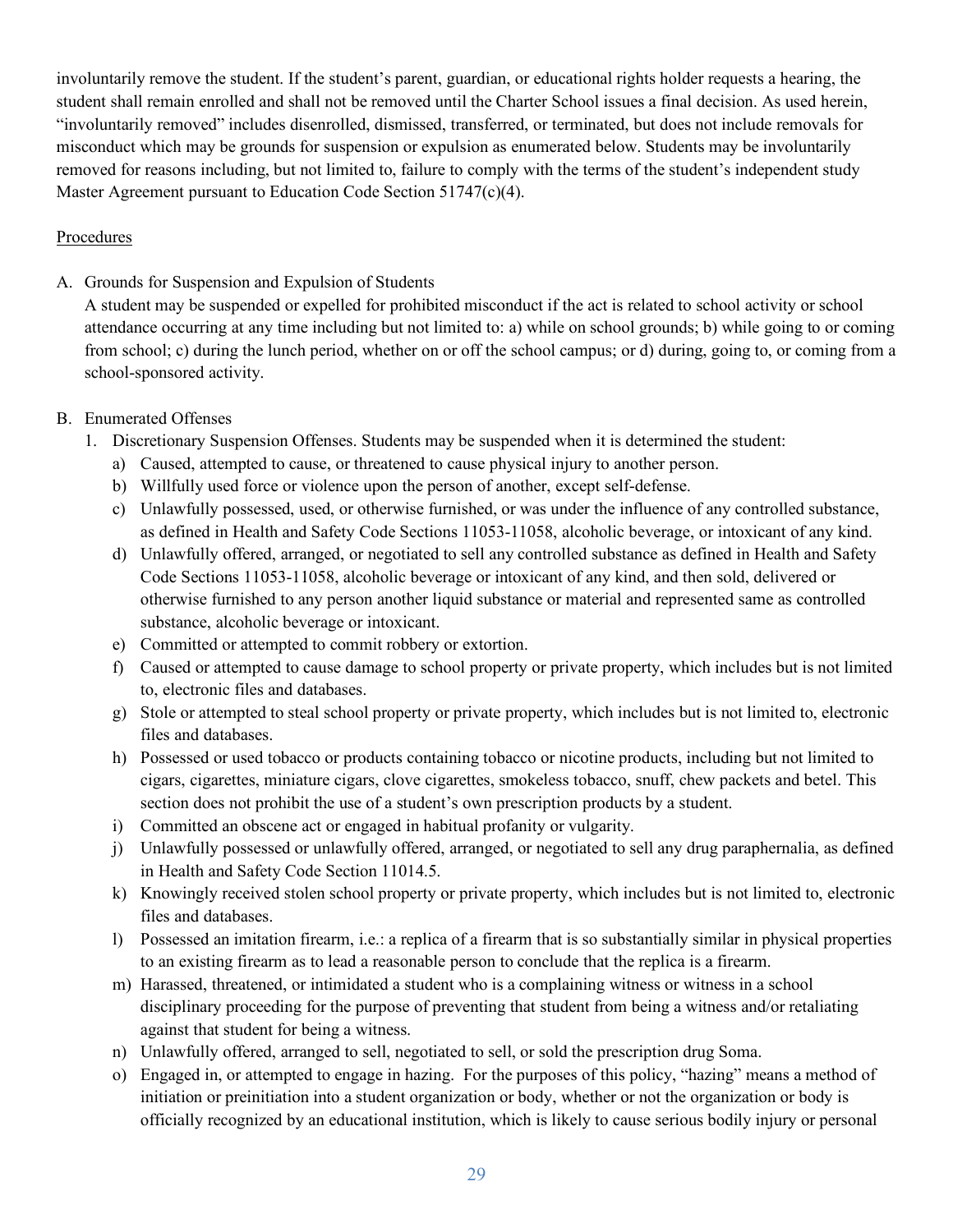degradation or disgrace resulting in physical or mental harm to a former, current, or prospective student. For purposes of this policy, "hazing" does not include athletic events or school-sanctioned events.

- p) Made terroristic threats against school officials and/or school property, which includes but is not limited to, electronic files and databases. For purposes of this policy, "terroristic threat" shall include any statement, whether written or oral, by a person who willfully threatens to commit a crime which will result in death, great bodily injury to another person, or property damage in excess of one thousand dollars (\$1,000), with the specific intent that the statement is to be taken as a threat, even if there is no intent of actually carrying it out, which, on its face and under the circumstances in which it is made, is so unequivocal, unconditional, immediate, and specific as to convey to the person threatened, a gravity of purpose and an immediate prospect of execution of the threat, and thereby causes that person reasonably to be in sustained fear for their own safety or for their immediate family's safety, or for the protection of school property, which includes but is not limited to, electronic files and databases, or the personal property of the person threatened or their immediate family.
- q) Committed sexual harassment, as defined in Education Code Section 212.5. For the purposes of this policy, the conduct described in Section 212.5 must be considered by a reasonable person of the same gender as the victim to be sufficiently severe or pervasive to have a negative impact upon the individual's academic performance or to create an intimidating, hostile, or offensive educational environment. This provision shall apply to students in any of grades 4 to 8, inclusive.
- r) Caused, attempted to cause, threatened to cause or participated in an act of hate violence, as defined in Education Code Section  $233(e)$ . This provision shall apply to students in any of grades 4 to 8, inclusive.
- s) Intentionally harassed, threatened or intimidated school personnel or volunteers and/or a student or group of students to the extent of having the actual and reasonably expected effect of materially disrupting class work, creating substantial disorder and invading the rights of either school personnel or volunteers and/or student(s) by creating an intimidating or hostile educational environment. This provision shall apply to students in any of grades 4 to 8, inclusive.
- t) Engaged in an act of bullying, including, but not limited to, bullying committed by means of an electronic act.
	- 1) Bullying" means any severe or pervasive physical or verbal act or conduct, including communications made in writing or by means of an electronic act, and including one or more acts committed by a student or group of students which would be deemed hate violence or harassment, threats, or intimidation, which are directed toward one or more students that has or can be reasonably predicted to have the effect of one or more of the following:
		- (a) Placing a reasonable student (defined as a student, including, but is not limited to, a student with exceptional needs, who exercises average care, skill, and judgment in conduct for a person of their age, or for a person of their age with exceptional needs) or students in fear of harm to that student's or those students' person or property.
		- (b) Causing a reasonable student to experience a substantially detrimental effect on their physical or mental health.
		- (c) Causing a reasonable student to experience substantial interference with their academic performance.
		- (d) Causing a reasonable student to experience substantial interference with their ability to participate in or benefit from the services, activities, or privileges provided by the Charter School.
	- 2) Electronic Act" means the creation or transmission originated on or off the schoolsite, by means of an electronic device, including, but not limited to, a telephone, wireless telephone, or other wireless communication device, computer, or pager, of a communication, including, but not limited to, any of the following:
		- (a) A message, text, sound, video, or image.
		- (b) A post on a social network Internet Web site including, but not limited to:
			- i. Posting to or creating a burn page. A "burn page" means an Internet Web site created for the purpose of having one or more of the effects as listed in subparagraph (1) above.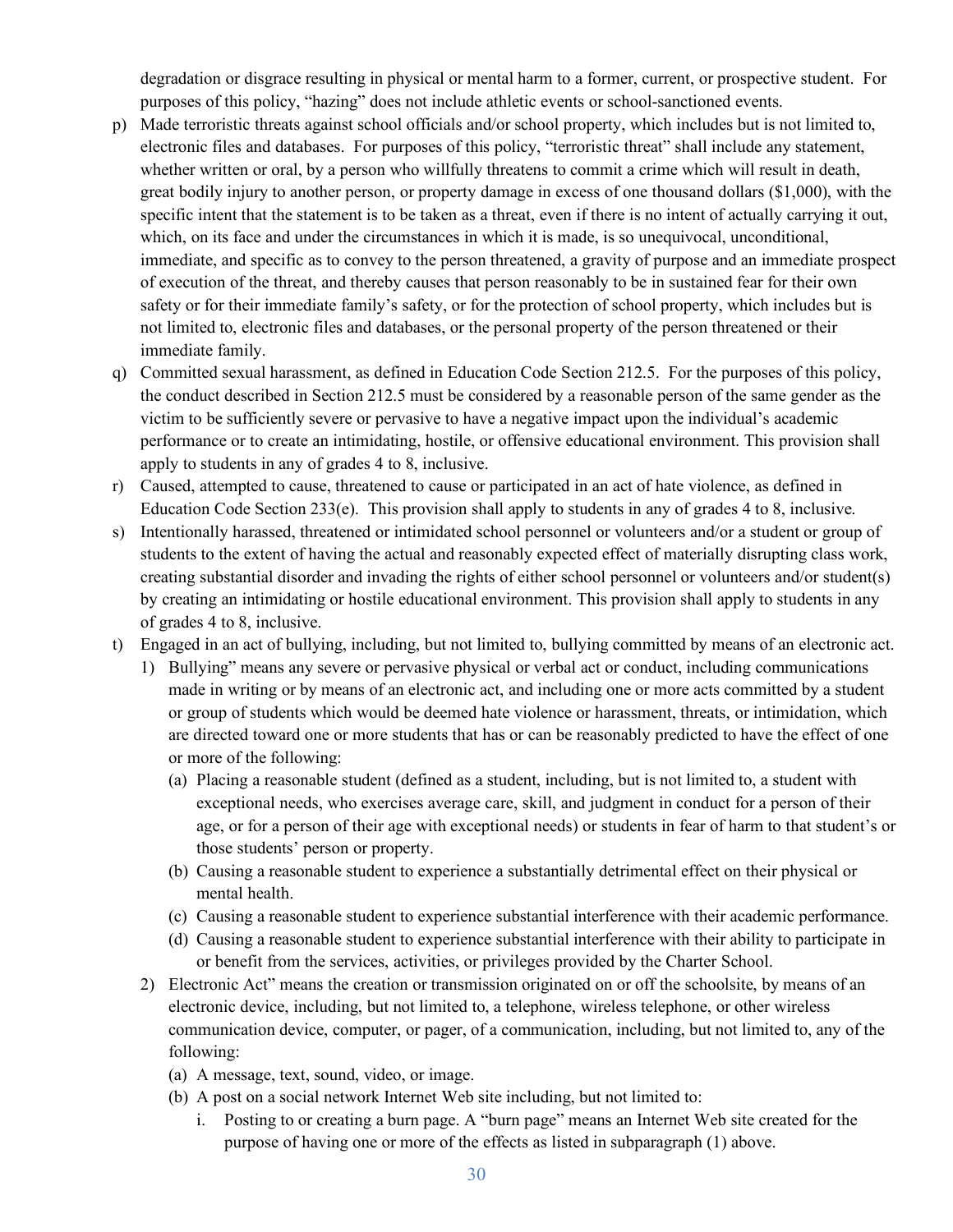- ii. Creating a credible impersonation of another actual student for the purpose of having one or more of the effects listed in subparagraph (1) above. "Credible impersonation" means to knowingly and without consent impersonate a student for the purpose of bullying the student and such that another student would reasonably believe, or has reasonably believed, that the student was or is the student who was impersonated.
- iii. Creating a false profile for the purpose of having one or more of the effects listed in subparagraph (1) above. "False profile" means a profile of a fictitious student or a profile using the likeness or attributes of an actual student other than the student who created the false profile.
- (c) An act of cyber sexual bullying.
	- i. For purposes of this policy, "cyber sexual bullying" means the dissemination of, or the solicitation or incitement to disseminate, a photograph or other visual recording by a student to another student or to school personnel by means of an electronic act that has or can be reasonably predicted to have one or more of the effects described in subparagraphs (i) to (iv), inclusive, of paragraph (1). A photograph or other visual recording, as described above, shall include the depiction of a nude, semi-nude, or sexually explicit photograph or other visual recording of a minor where the minor is identifiable from the photograph, visual recording, or other electronic act.
	- ii. For purposes of this policy, "cyber sexual bullying" does not include a depiction, portrayal, or image that has any serious literary, artistic, educational, political, or scientific value or that involves athletic events or school-sanctioned activities.
- 3) Notwithstanding subparagraphs (1) and (2) above, an electronic act shall not constitute pervasive conduct solely on the basis that it has been transmitted on the Internet or is currently posted on the Internet.
- u) A student who aids or abets, as defined in Section 31 of the Penal Code, the infliction or attempted infliction of physical injury to another person may be subject to suspension, but not expulsion, except that a student who has been adjudged by a juvenile court to have committed, as an aider and abettor, a crime of physical violence in which the victim suffered great bodily injury or serious bodily injury shall be subject to discipline pursuant to subdivision  $(1)(a)-(b)$ .
- v) Possessed, sold, or otherwise furnished any knife or other dangerous object of no reasonable use to the student unless, in the case of possession of any object of this type, the student had obtained written permission to possess the item from a certificated school employee, with the School Director or designee's concurrence.
- 2. Non-Discretionary Suspension Offenses: Students must be suspended and recommended for expulsion when it is determined the student:
	- a) Possessed, sold, or otherwise furnished any firearm, explosive, or other destructive device unless, in the case of possession of any device of this type, the student had obtained written permission to possess the item from a certificated school employee, with the School Director or designee's concurrence.
	- b) Brandished a knife at another person.
	- c) Unlawfully sold a controlled substance listed in Health and Safety Code Section 11053, *et seq*.
	- d) Committed or attempted to commit a sexual assault as defined in Penal Code Sections 261, 266c, 286, 287, 288, or 289 or former Section 288a of the Penal Code, or committed a sexual battery as defined in Penal Code Section 243.4.
- 3. Discretionary Expellable Offenses: Students may be recommended for expulsion when it is determined the student:
	- a) Caused, attempted to cause, or threatened to cause physical injury to another person.
	- b) Willfully used force or violence upon the person of another, except self-defense.
	- c) Unlawfully possessed, used, or otherwise furnished, or was under the influence of any controlled substance, as defined in Health and Safety Code Sections 11053-11058, alcoholic beverage, or intoxicant of any kind.
	- d) Unlawfully offered, arranged, or negotiated to sell any controlled substance as defined in Health and Safety Code Sections 11053-11058, alcoholic beverage or intoxicant of any kind, and then sold, delivered or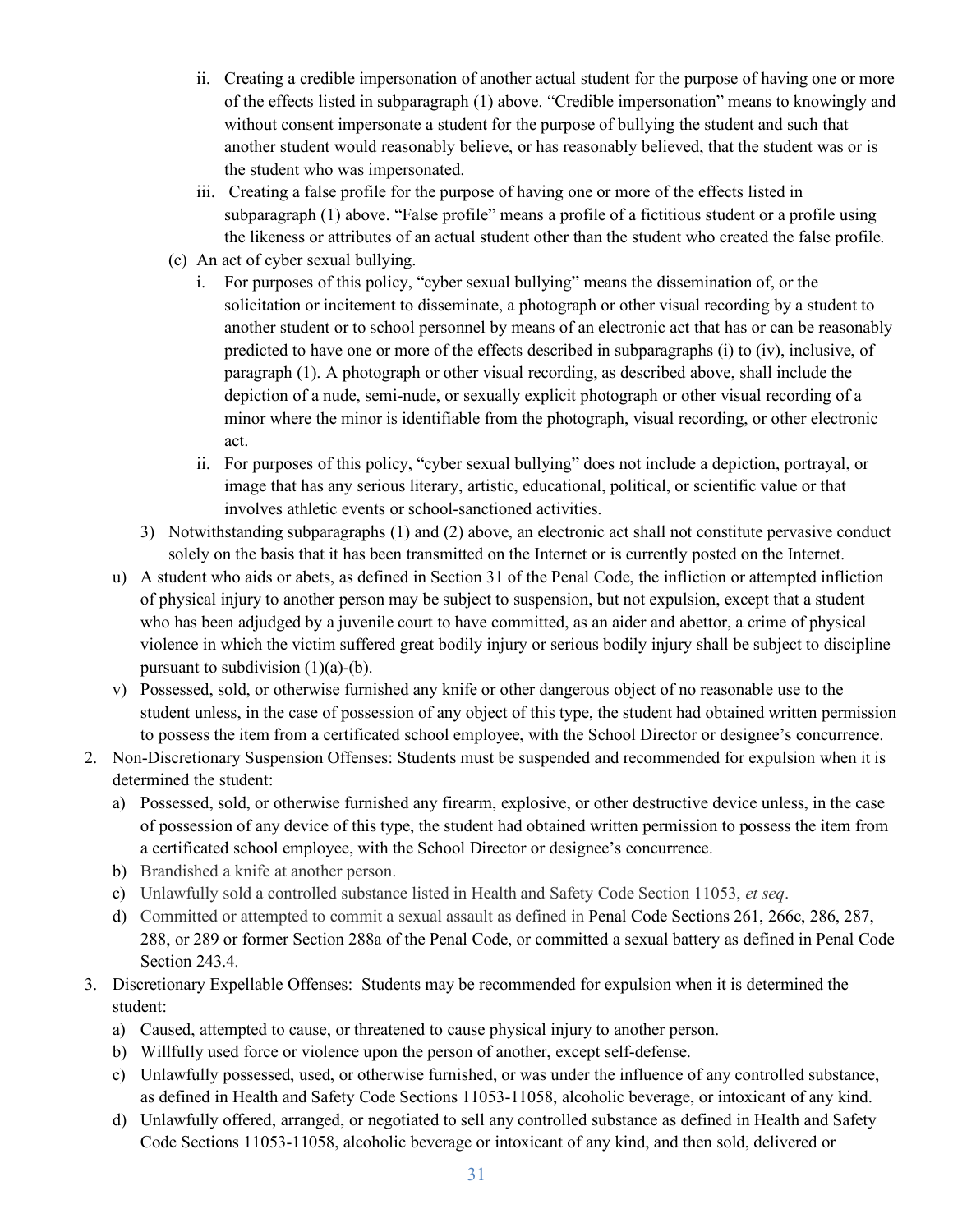otherwise furnished to any person another liquid substance or material and represented same as controlled substance, alcoholic beverage or intoxicant.

- e) Committed or attempted to commit robbery or extortion.
- f) Caused or attempted to cause damage to school property or private property, which includes but is not limited to, electronic files and databases.
- g) Stole or attempted to steal school property or private property, which includes but is not limited to, electronic files and databases.
- h) Possessed or used tobacco or products containing tobacco or nicotine products, including but not limited to cigars, cigarettes, miniature cigars, clove cigarettes, smokeless tobacco, snuff, chew packets and betel. This section does not prohibit the use of a student's own prescription products by a student.
- i) Committed an obscene act or engaged in habitual profanity or vulgarity.
- j) Unlawfully possessed or unlawfully offered, arranged, or negotiated to sell any drug paraphernalia, as defined in Health and Safety Code Section 11014.5.
- k) Knowingly received stolen school property or private property, which includes but is not limited to, electronic files and databases.
- l) Possessed an imitation firearm, i.e.: a replica of a firearm that is so substantially similar in physical properties to an existing firearm as to lead a reasonable person to conclude that the replica is a firearm.
- m) Harassed, threatened, or intimidated a student who is a complaining witness or witness in a school disciplinary proceeding for the purpose of preventing that student from being a witness and/or retaliating against that student for being a witness.
- n) Unlawfully offered, arranged to sell, negotiated to sell, or sold the prescription drug Soma.
- o) Engaged in, or attempted to engage in hazing. For the purposes of this policy, "hazing" means a method of initiation or preinitiation into a student organization or body, whether or not the organization or body is officially recognized by an educational institution, which is likely to cause serious bodily injury or personal degradation or disgrace resulting in physical or mental harm to a former, current, or prospective student. For purposes of this policy, "hazing" does not include athletic events or school-sanctioned events.
- p) Made terroristic threats against school officials and/or school property, which includes but is not limited to, electronic files and databases. For purposes of this policy, "terroristic threat" shall include any statement, whether written or oral, by a person who willfully threatens to commit a crime which will result in death, great bodily injury to another person, or property damage in excess of one thousand dollars (\$1,000), with the specific intent that the statement is to be taken as a threat, even if there is no intent of actually carrying it out, which, on its face and under the circumstances in which it is made, is so unequivocal, unconditional, immediate, and specific as to convey to the person threatened, a gravity of purpose and an immediate prospect of execution of the threat, and thereby causes that person reasonably to be in sustained fear for their own safety or for their immediate family's safety, or for the protection of school property, which includes but is not limited to, electronic files and databases, or the personal property of the person threatened or their immediate family.
- q) Committed sexual harassment, as defined in Education Code Section 212.5. For the purposes of this policy, the conduct described in Section 212.5 must be considered by a reasonable person of the same gender as the victim to be sufficiently severe or pervasive to have a negative impact upon the individual's academic performance or to create an intimidating, hostile, or offensive educational environment. This provision shall apply to students in any of grades 4 to 8, inclusive.
- r) Caused, attempted to cause, threatened to cause or participated in an act of hate violence, as defined in subdivision (e) of Section 233 of the Education Code. This provision shall apply to students in any of grades 4 to 8, inclusive.
- s) Intentionally harassed, threatened or intimidated school personnel or volunteers and/or a student or group of students to the extent of having the actual and reasonably expected effect of materially disrupting class work, creating substantial disorder and invading the rights of either school personnel or volunteers and/or student(s)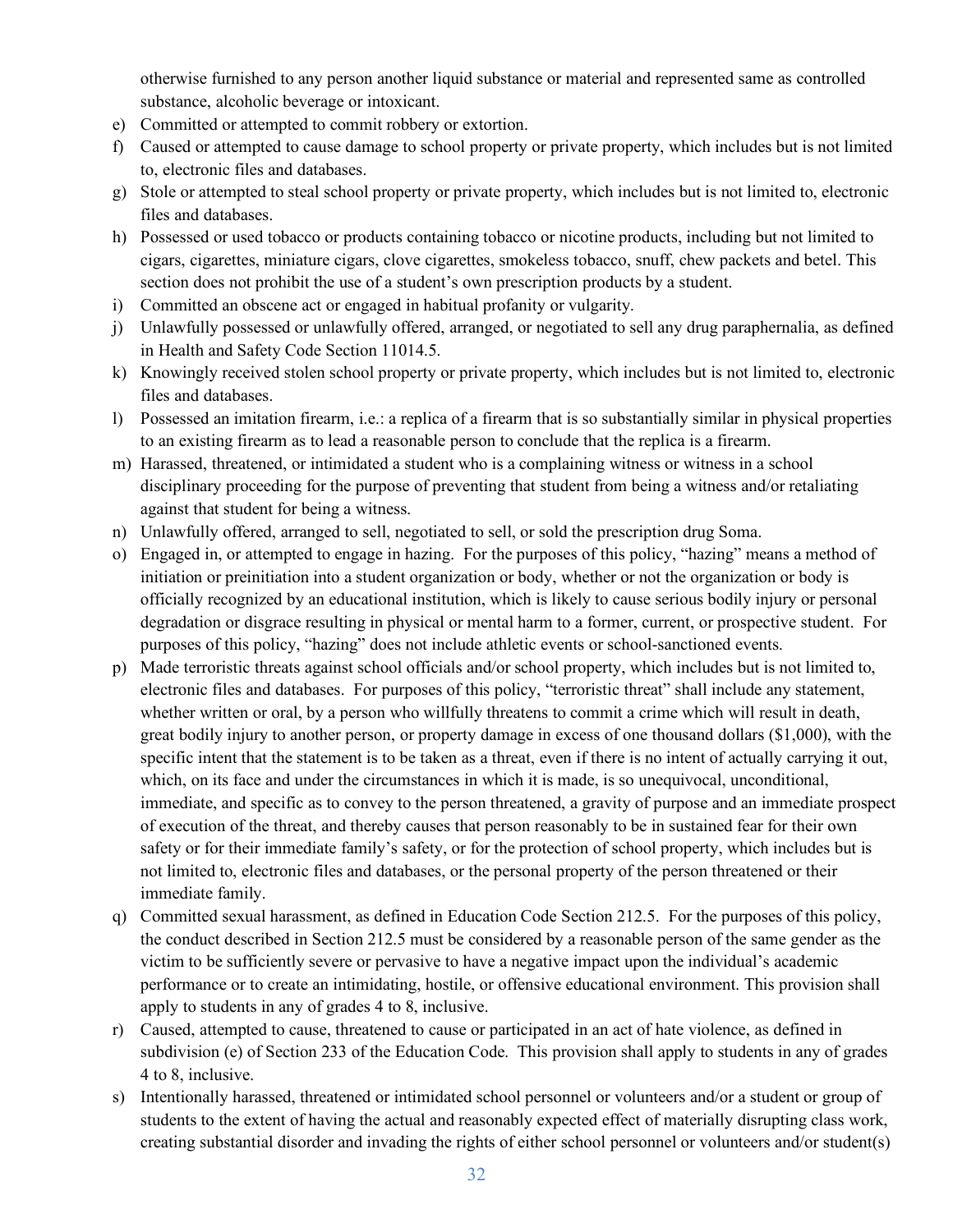by creating an intimidating or hostile educational environment. This provision shall apply to students in any of grades 4 to 8, inclusive.

- t) Engaged in an act of bullying, including, but not limited to, bullying committed by means of an electronic act.
	- 1) "Bullying" means any severe or pervasive physical or verbal act or conduct, including communications made in writing or by means of an electronic act, and including one or more acts committed by a student or group of students which would be deemed hate violence or harassment, threats, or intimidation, which are directed toward one or more students that has or can be reasonably predicted to have the effect of one or more of the following:
		- (a) Placing a reasonable student (defined as a student, including, but is not limited to, a student with exceptional needs, who exercises average care, skill, and judgment in conduct for a person of their age, or for a person of their age with exceptional needs) or students in fear of harm to that student's or those students' person or property.
		- (b) Causing a reasonable student to experience a substantially detrimental effect on their physical or mental health.
		- (c) Causing a reasonable student to experience substantial interference with their academic performance.
		- (d) Causing a reasonable student to experience substantial interference with their ability to participate in or benefit from the services, activities, or privileges provided by the Charter School.
	- 2) "Electronic Act" means the creation or transmission originated on or off the schoolsite, by means of an electronic device, including, but not limited to, a telephone, wireless telephone, or other wireless communication device, computer, or pager, of a communication, including, but not limited to, any of the following:
		- (a) A message, text, sound, video, or image.
		- (b) A post on a social network Internet Web site including, but not limited to:
			- i. Posting to or creating a burn page. A "burn page" means an Internet Web site created for the purpose of having one or more of the effects as listed in subparagraph (1) above.
			- ii. Creating a credible impersonation of another actual student for the purpose of having one or more of the effects listed in subparagraph (1) above. "Credible impersonation" means to knowingly and without consent impersonate a student for the purpose of bullying the student and such that another student would reasonably believe, or has reasonably believed, that the student was or is the student who was impersonated.
			- iii. Creating a false profile for the purpose of having one or more of the effects listed in subparagraph (1) above. "False profile" means a profile of a fictitious student or a profile using the likeness or attributes of an actual student other than the student who created the false profile.
			- iv. An act of cyber sexual bullying.
				- 1. For purposes of this policy, "cyber sexual bullying" means the dissemination of, or the solicitation or incitement to disseminate, a photograph or other visual recording by a student to another student or to school personnel by means of an electronic act that has or can be reasonably predicted to have one or more of the effects described in subparagraphs (i) to (iv), inclusive, of paragraph (1). A photograph or other visual recording, as described above, shall include the depiction of a nude, semi-nude, or sexually explicit photograph or other visual recording of a minor where the minor is identifiable from the photograph, visual recording, or other electronic act.
				- 2. For purposes of this policy, "cyber sexual bullying" does not include a depiction, portrayal, or image that has any serious literary, artistic, educational, political, or scientific value or that involves athletic events or school-sanctioned activities.
	- 3) Notwithstanding subparagraphs (1) and (2) above, an electronic act shall not constitute pervasive conduct solely on the basis that it has been transmitted on the Internet or is currently posted on the Internet.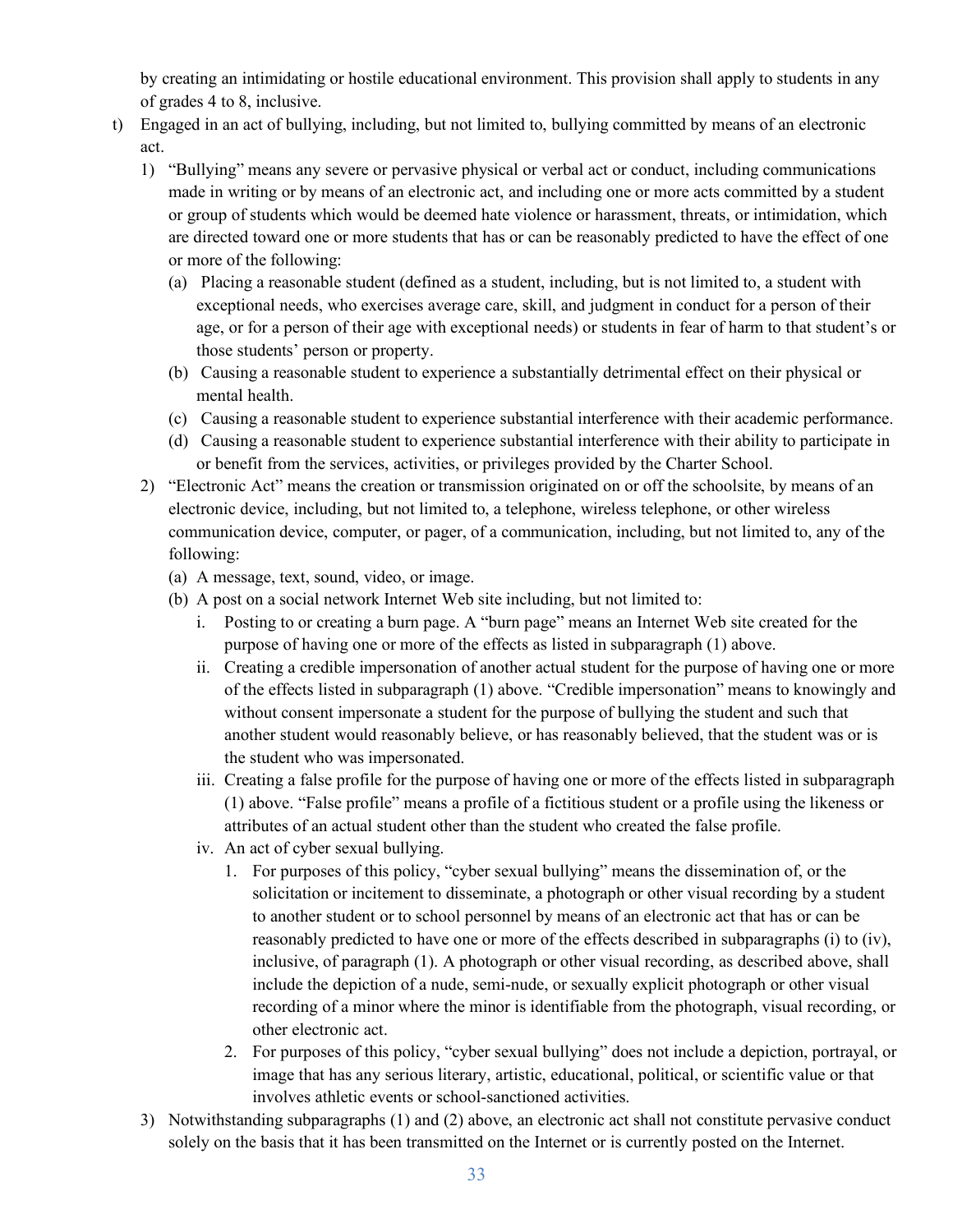- u) A student who aids or abets, as defined in Section 31 of the Penal Code, the infliction or attempted infliction of physical injury to another person may be subject to suspension, but not expulsion, except that a student who has been adjudged by a juvenile court to have committed, as an aider and abettor, a crime of physical violence in which the victim suffered great bodily injury or serious bodily injury shall be subject to discipline pursuant to subdivision  $(3)(a)-(b)$ .
- v) Possessed, sold, or otherwise furnished any knife or other dangerous object of no reasonable use to the student unless, in the case of possession of any object of this type, the student had obtained written permission to possess the item from a certificated school employee, with the School Director or designee's concurrence.
- 4. Non-Discretionary Expellable Offenses: Students must be recommended for expulsion for any of the following acts when it is determined pursuant to the procedures below that the student:
	- a) Possessed, sold, or otherwise furnished any firearm, explosive, or other destructive device unless, in the case of possession of any device of this type, the student had obtained written permission to possess the item from a certificated school employee, with the School Director or designee's concurrence.
	- b) Brandished a knife at another person.
	- c) Unlawfully sold a controlled substance listed in Health and Safety Code Section 11053, et seq.
	- d) Committed or attempted to commit a sexual assault or as defined in Penal Code Sections 261, 266c, 286, 287, 288, or 289 or former Section 288a of the Penal Code, or committed a sexual battery as defined in Penal Code Section 243.4.

If it is determined by the Administrative Panel and/or Board of Directors that a student has brought a firearm or destructive device, as defined in Section 921 of Title 18 of the United States Code, on to campus or to have possessed a firearm or destructive device on campus, the student shall be expelled for one year, pursuant to the Federal Gun Free Schools Act of 1994. In such instances, the student shall be provided due process rights of notice and a hearing as required in this policy.

The Charter School will use the following definitions:

- The term "knife" means (A) any dirk, dagger, or other weapon with a fixed, sharpened blade fitted primarily for stabbing; (B) a weapon with a blade fitted primarily for stabbing; (C) a weapon with a blade longer than  $3\frac{1}{2}$ inches; (D) a folding knife with a blade that locks into place; or (E) a razor with an unguarded blade.
- The term "firearm" means (A) any weapon (including a starter gun) which will or is designed to or may readily be converted to expel a projectile by the action of an explosive; (B) the frame or receiver of any such weapon; (C) any firearm muffler or firearm silencer; or (D) any destructive device. Such term does not include an antique firearm.
- The term "destructive device" means any explosive, incendiary, or poison gas, including but not limited to:  $(A)$ bomb; (B) grenade; (C) rocket having a propellant charge of more than four ounces; (D) missile having an explosive or incendiary charge of more than one-quarter ounce; (E) mine; or (F) device similar to any of the devices described in the preceding clauses.

### C. Suspension Procedure

Suspensions shall be initiated according to the following procedures:

1. Conference

Suspension shall be preceded, if possible, by a conference conducted by the School Director or designee with the student and the student's parent/guardian and, whenever practical, the teacher, supervisor or Charter School employee who referred the student to the School Director or designee.

The conference may be omitted if the School Director or designee determines that an emergency situation exists. An "emergency situation" involves a clear and present danger to the lives, safety or health of students or Charter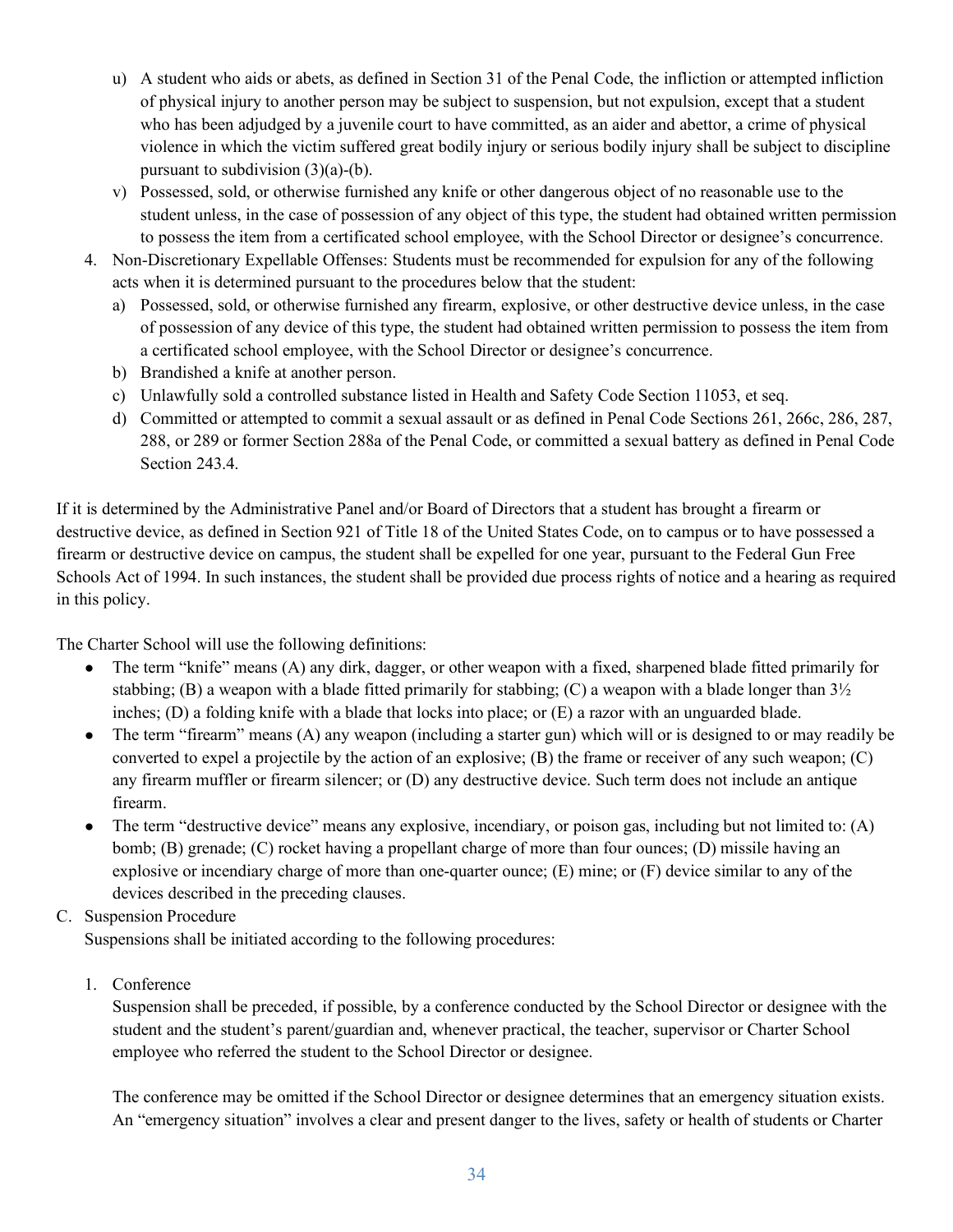School personnel. If a student is suspended without this conference, both the parent/guardian and student shall be notified of the student's right to return to school for the purpose of a conference.

At the conference, the student shall be informed of the reason for the disciplinary action and the evidence against the student and shall be given the opportunity to present their version and evidence in their defense, in accordance with Education Code Section  $47605(c)(5)(J)(i)$ . This conference shall be held within two (2) school days, unless the student waives this right or is physically unable to attend for any reason including, but not limited to, incarceration or hospitalization. No penalties may be imposed on a student for failure of the student's parent or guardian to attend a conference with Charter School officials. Reinstatement of the suspended student shall not be contingent upon attendance by the student's parent/guardian at the conference.

2. Notice to Parents/Guardians

At the time of the suspension, an administrator or designee shall make a reasonable effort to contact the parent/guardian by telephone or in person. Whenever a student is suspended, the parent/guardian shall be notified in writing of the suspension and the date of return following suspension. This notice shall state the specific offense(s) committed by the student as well as the date the student may return to school following the suspension. In addition, the notice may also state the time when the student may return to school. If Charter School officials wish to ask the parent/guardian to confer regarding matters pertinent to the suspension, the notice may request that the parent/guardian respond to such requests without delay.

3. Suspension Time Limits/Recommendation for Expulsion

Suspensions, when not including a recommendation for expulsion, shall not exceed five (5) consecutive school days per suspension. Upon a recommendation of expulsion by the School Director or designee, the student and the student's parent/guardian or representative will be invited to a conference to determine if the suspension for the student should be extended pending an expulsion hearing. In such instances when the Charter School has determined a suspension period shall be extended, such extension shall be made only after a conference is held with the student or the student's parent/guardian, unless the student and the student's parent/guardian fail to attend the conference.

This determination will be made by the School Director or designee upon either of the following: 1) the student's presence will be disruptive to the education process; or 2) the student poses a threat or danger to others. Upon either determination, the student's suspension will be extended pending the results of an expulsion hearing.

4. Homework Assignments During Suspension

In accordance with Education Code Section 47606.2(a), upon the request of a parent, a legal guardian or other person holding the right to make education decisions for the student, or the affected student, a teacher shall provide to a student in any of grades 1 to 12, inclusive, who has been suspended from school for two (2) or more school days, the homework that the student would otherwise have been assigned.

In accordance with Education Code Section 47606.2(b), if a homework assignment that is requested pursuant to Section 47606.2(a) and turned into the teacher by the student either upon the student's return to school from suspension or within the timeframe originally prescribed by the teacher, whichever is later, is not graded before the end of the academic term, that assignment shall not be included in the calculation of the student's overall grade in the class.

D. Authority to Expel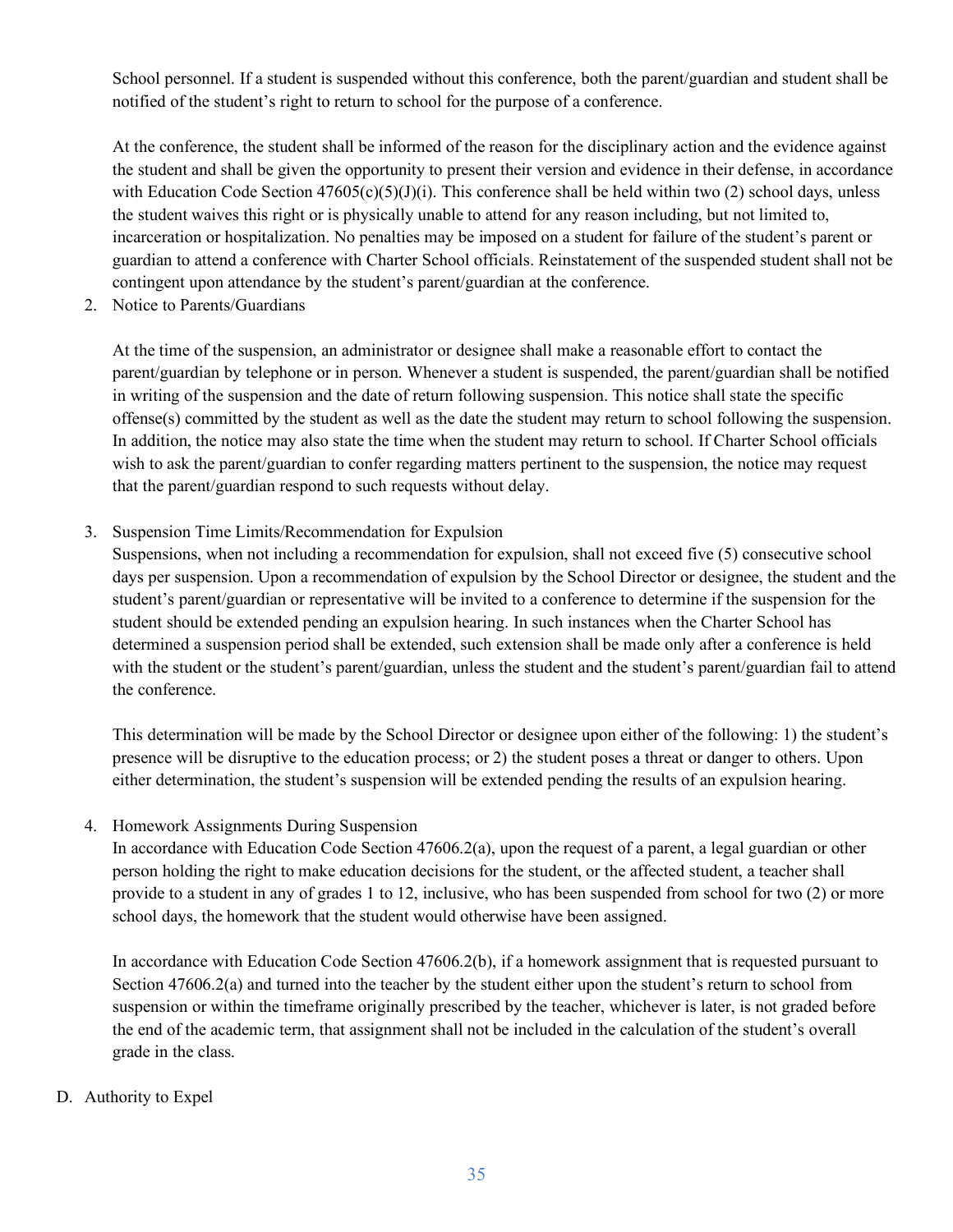As required by Education Code Section  $47605(c)(5)(J)(ii)$ , students recommended for expulsion are entitled to a hearing adjudicated by a neutral officer to determine whether the student should be expelled. The procedures herein provide for such a hearing and the notice of said hearing, as required by law.

A student may be expelled either by the neutral and impartial Charter School Board of Directors following a hearing before it or by the Charter School Board of Directors upon the recommendation of a neutral and impartial Administrative Panel, to be assigned by the Board of Directors as needed. The Administrative Panel shall consist of at least three (3) members who are certificated and neither a teacher of the student nor a member of the Charter School Board of Directors. Each entity shall be presided over by a designated neutral hearing chairperson. The Administrative Panel may recommend expulsion of any student found to have committed an expellable offense, and the Board of Directors shall make the final determination.

### E. Expulsion Procedures

Students recommended for expulsion are entitled to a hearing to determine whether the student should be expelled. Unless postponed for good cause, the hearing shall be held within thirty (30) school days after the School Director or designee determines that the student has committed an expellable offense and recommends the student for expulsion.

In the event an Administrative Panel hears the case, it will make a recommendation to the Board for a final decision whether to expel. The hearing shall be held in closed session (complying with all student confidentiality rules under the Family Educational Rights and Privacy Act ("FERPA")) unless the student makes a written request for a public hearing in open session three (3) days prior to the date of the scheduled hearing.

Written notice of the hearing shall be forwarded to the student and the student's parent/guardian at least ten (10) calendar days before the date of the hearing. Upon mailing the notice, it shall be deemed served upon the student. The notice shall include:

- 1. The date and place of the expulsion hearing;
- 2. A statement of the specific facts, charges and offenses upon which the proposed expulsion is based;
- 3. A copy of the Charter School's disciplinary rules which relate to the alleged violation;
- 4. Notification of the student's or parent/guardian's obligation to provide information about the student's status at the Charter School to any other school district or school to which the student seeks enrollment;
- 5. The opportunity for the student and/or the student's parent/guardian to appear in person or to employ and be represented by counsel or a non-attorney advisor;
- 6. The right to inspect and obtain copies of all documents to be used at the hearing;
- 7. The opportunity to confront and question all witnesses who testify at the hearing;
- 8. The opportunity to question all evidence presented and to present oral and documentary evidence on the student's behalf including witnesses.
- F. Special Procedures for Expulsion Hearings Involving Sexual Assault or Battery Offenses

The Charter School may, upon a finding of good cause, determine that the disclosure of either the identity of the witness or the testimony of that witness at the hearing, or both, would subject the witness to an unreasonable risk of psychological or physical harm. Upon this determination, the testimony of the witness may be presented at the hearing in the form of sworn declarations that shall be examined only by the Charter School or the hearing officer. Copies of these sworn declarations, edited to delete the name and identity of the witness, shall be made available to the student.

1. The complaining witness in any sexual assault or battery case must be provided with a copy of the applicable disciplinary rules and advised of their right to (a) receive five (5) days notice of their scheduled testimony; (b) have up to two (2) adult support persons of their choosing present in the hearing at the time the complaining witness testifies, which may include a parent/guardian, or legal counsel; and (c) elect to have the hearing closed while testifying.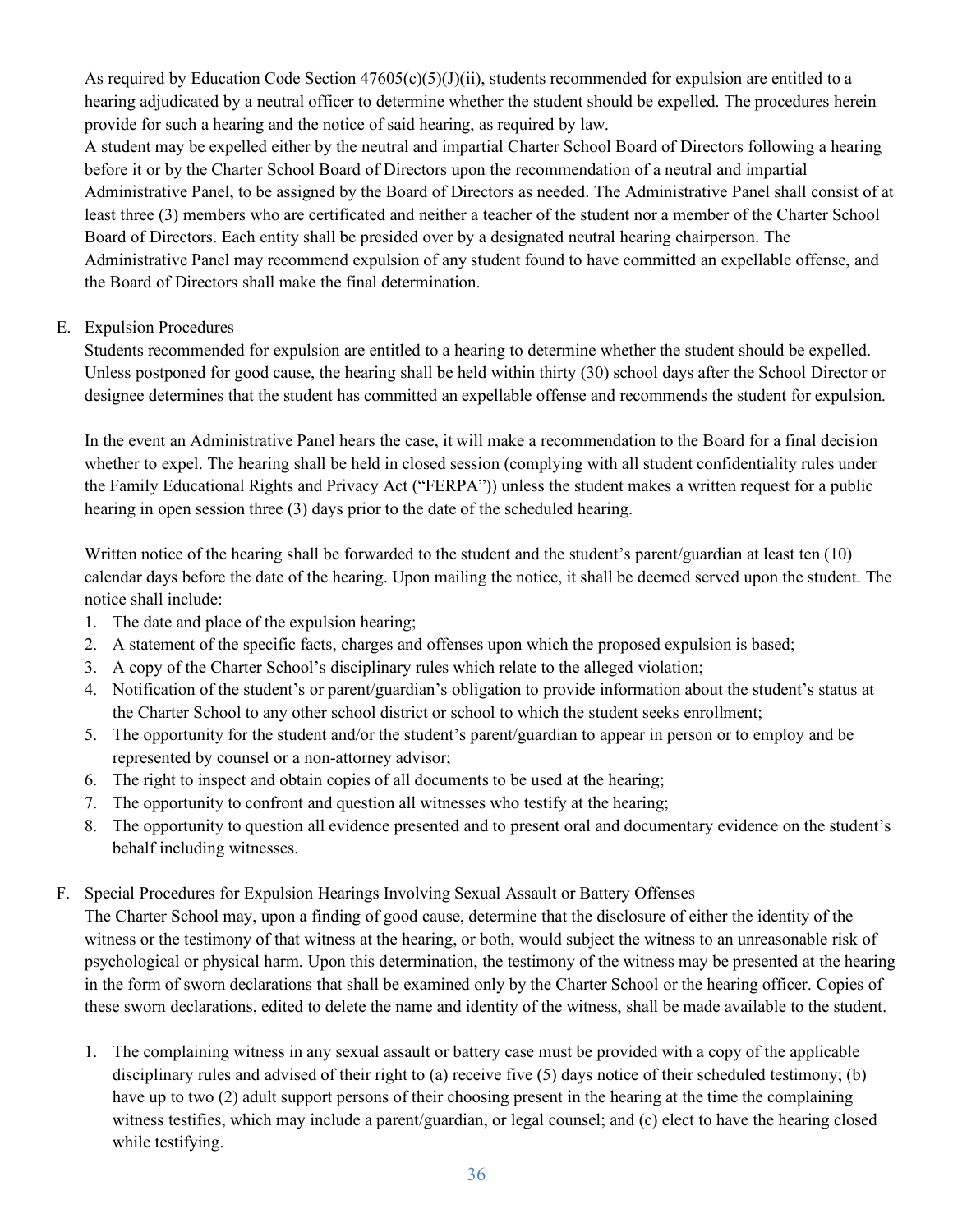- 2. The Charter School must also provide the victim a room separate from the hearing room for the complaining witness' use prior to and during breaks in testimony.
- 3. At the discretion of the entity conducting the expulsion hearing, the complaining witness shall be allowed periods of relief from examination and cross-examination during which the complaining witness may leave the hearing room.
- 4. The entity conducting the expulsion hearing may also arrange the seating within the hearing room to facilitate a less intimidating environment for the complaining witness.
- 5. The entity conducting the expulsion hearing may also limit time for taking the testimony of the complaining witness to the hours the complaining witness is normally in school, if there is no good cause to take the testimony during other hours.
- 6. Prior to a complaining witness testifying, the support persons must be admonished that the hearing is confidential. Nothing in the law precludes the entity presiding over the hearing from removing a support person whom the presiding person finds is disrupting the hearing. The entity conducting the hearing may permit any one of the support persons for the complaining witness to accompany the complaining witness to the witness stand.
- 7. If one or both of the support persons is also a witness, the Charter School must present evidence that the witness' presence is both desired by the witness and will be helpful to the Charter School. The entity presiding over the hearing shall permit the witness to stay unless it is established that there is a substantial risk that the testimony of the complaining witness would be influenced by the support person, in which case the presiding official shall admonish the support person or persons not to prompt, sway, or influence the witness in any way. Nothing shall preclude the presiding officer from exercising their discretion to remove a person from the hearing whom they believe is prompting, swaying, or influencing the witness.
- 8. The testimony of the support person shall be presented before the testimony of the complaining witness and the complaining witness shall be excluded from the courtroom during that testimony.
- 9. Especially for charges involving sexual assault or battery, if the hearing is to be conducted in public at the request of the student being expelled, the complaining witness shall have the right to have their testimony heard in a closed session when testifying at a public meeting would threaten serious psychological harm to the complaining witness and there are no alternative procedures to avoid the threatened harm. The alternative procedures may include videotaped depositions or contemporaneous examination in another place communicated to the hearing room by means of closed-circuit television.
- 10. Evidence of specific instances of a complaining witness' prior sexual conduct is presumed inadmissible and shall not be heard absent a determination by the entity conducting the hearing that extraordinary circumstances exist requiring the evidence be heard. Before such a determination regarding extraordinary circumstances can be made, the witness shall be provided notice and an opportunity to present opposition to the introduction of the evidence. In the hearing on the admissibility of the evidence, the complaining witness shall be entitled to be represented by a parent, legal counsel, or other support person. Reputation or opinion evidence regarding the sexual behavior of the complaining witness is not admissible for any purpose.
- G. Record of Hearing

A record of the hearing shall be made and may be maintained by any means, including electronic recording, as long as a reasonably accurate and complete written transcription of the proceedings can be made.

### H. Presentation of Evidence

While technical rules of evidence do not apply to expulsion hearings, evidence may be admitted and used as proof only if it is the kind of evidence on which reasonable persons can rely in the conduct of serious affairs. A recommendation by the Administrative Panel to expel must be supported by substantial evidence that the student committed an expellable offense. Findings of fact shall be based solely on the evidence at the hearing. While hearsay evidence is admissible, no decision to expel shall be based solely on hearsay. Sworn declarations may be admitted as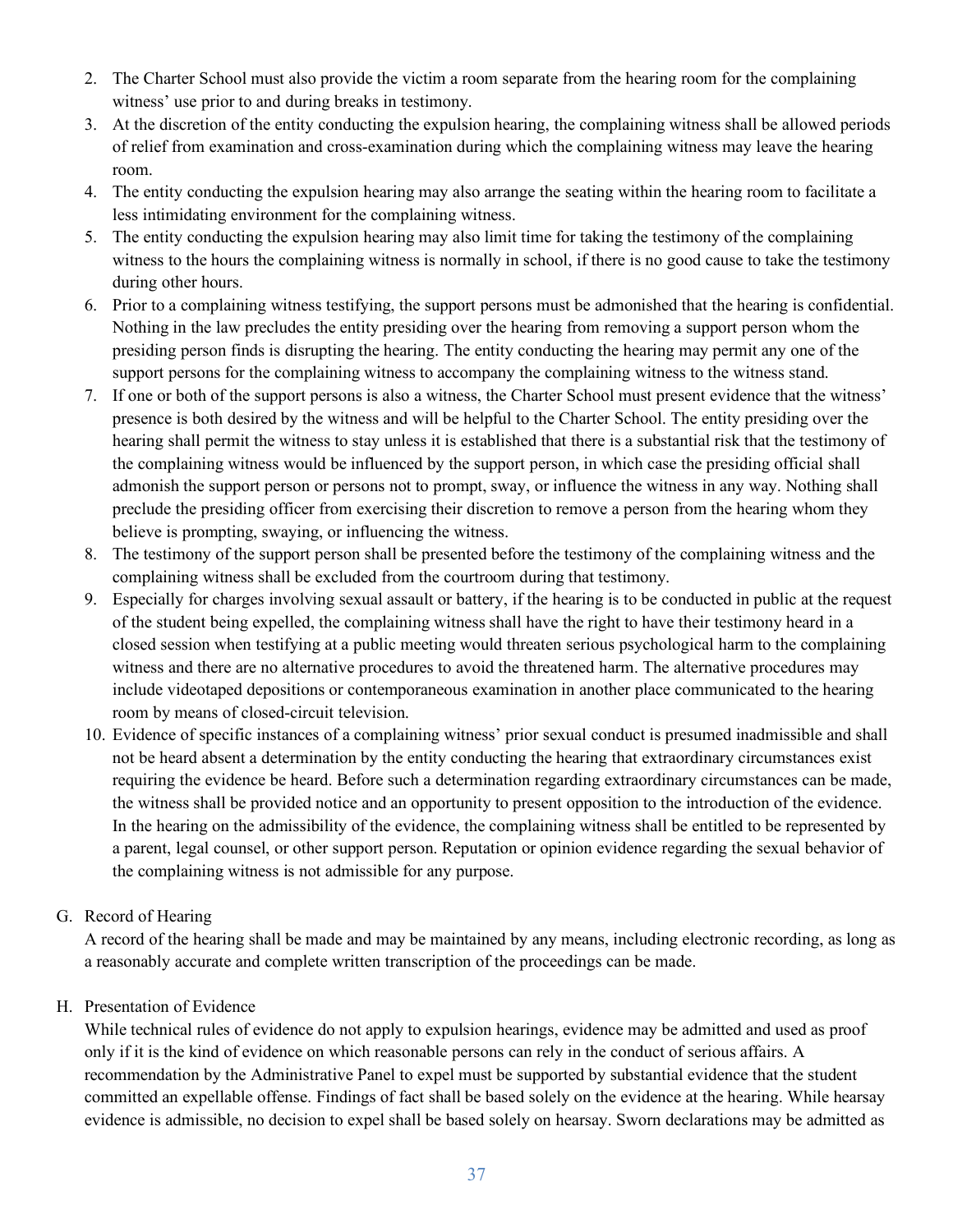testimony from witnesses of whom the Board or Administrative Panel determines that disclosure of their identity or testimony at the hearing may subject them to an unreasonable risk of physical or psychological harm.

If, due to a written request by the expelled student, the hearing is held at a public meeting, and the charge is committing or attempting to commit a sexual assault or committing a sexual battery as defined in Education Code Section 48900, a complaining witness shall have the right to have their testimony heard in a session closed to the public.

#### I. Expulsion Decision

The decision of the Administrative Panel shall be in the form of written findings of fact and a written recommendation to the Board of Directors, which will make a final determination regarding the expulsion. The Board of Directors shall make the final determination regarding the expulsion within ten (10) school days following the conclusion of the hearing. The decision of the Board of Directors is final.

If the Administrative Panel decides not to recommend expulsion, or the Board of Directors ultimately decides not to expel, the student shall immediately be returned to their previous educational program.

The Board of Directors may also determine to suspend the enforcement of the expulsion order for a period of not more than one (1) calendar year from the date of the expulsion hearing and return the student to the student's previous educational program under a probationary status and rehabilitation plan to be determined by the Board. During the period of the suspension of the expulsion order, the student is deemed to be on probationary status. The Board of Directors may revoke the suspension of an expulsion order under this section if the student commits any of the enumerated offenses listed above or violates any of the Charter School's rules and regulations governing student conduct. If the Board revokes the suspension of an expulsion order, the student may be expelled under the terms of the original expulsion order. The Board of Directors shall apply the criteria for suspending the enforcement of the expulsion order equally to all students, including individuals with exceptional needs as defined in Education Code Section 56026. The Board of Directors shall further comply with the provisions set forth under Education Code Section 48917, except as otherwise expressly set forth herein.

#### J. Written Notice to Expel

The School Director or designee, following a decision of the Board of Directors to expel, shall send written notice of the decision to expel, including the Board of Directors' adopted findings of fact, to the student and student's parent/guardian. This notice shall also include the following: (a) Notice of the specific offense committed by the student; and (b) Notice of the student's or parent/guardian's obligation to inform any new district in which the student seeks to enroll of the student's status with the Charter School.

The School Director or designee shall send a copy of the written notice of the decision to expel to the chartering authority. This notice shall include the following: (a) The student's name; and (b) The specific expellable offense committed by the student.

#### K. Disciplinary Records

The Charter School shall maintain records of all student suspensions and expulsions at the Charter School. Such records shall be made available to the chartering authority upon request.

#### L. No Right to Appeal

The student shall have no right of appeal from expulsion from the Charter School as the Charter School Board of Directors' decision to expel shall be final.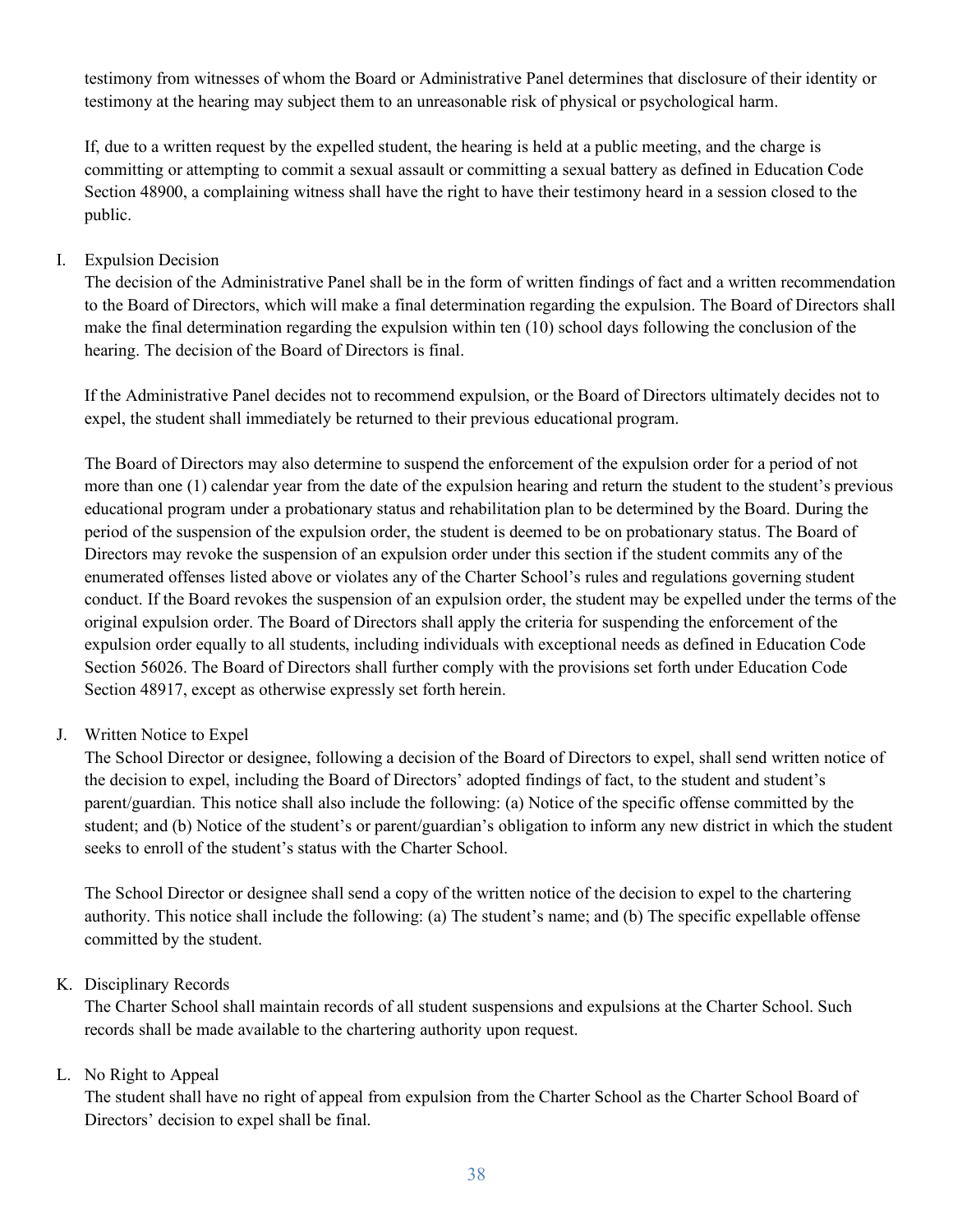### M. Expelled Students/Alternative Education

Parents/guardians of students who are expelled shall be responsible for seeking alternative education programs including, but not limited to, programs within the County or their school district of residence. The Charter School shall work cooperatively with parents/guardians as requested by parents/guardians or by the school district of residence to assist with locating alternative placements during expulsion.

#### N. Rehabilitation Plans

Students who are expelled from the Charter School shall be given a rehabilitation plan upon expulsion as developed by the Board of Directors at the time of the expulsion order, which may include, but is not limited to, periodic review as well as assessment at the time of review for readmission. The rehabilitation plan should include a date not later than one (1) year from the date of expulsion when the student may reapply to the Charter School for readmission.

### O. Readmission or Admission of Previously Expelled Student

The decision to readmit a student after the end of the student's expulsion term or to admit a previously expelled student from another school district or charter school who has not been readmitted/admitted to another school or school district after the end of the student's expulsion term, shall be in the sole discretion of the Board of Directors following a meeting with the School Director or designee and the student and student's parent/guardian or representative to determine whether the student has successfully completed the rehabilitation plan and to determine whether the student poses a threat to others or will be disruptive to the school environment. The School Director or designee shall make a recommendation to the Board of Directors following the meeting regarding the School Director's or designee's determination. The Board shall then make a final decision regarding readmission or admission of the student during the closed session of a public meeting, reporting out any action taken during closed session consistent with the requirements of the Brown Act. The student's readmission is also contingent upon the Charter School's capacity at the time the student seeks readmission or admission to the Charter School.

#### P. Notice to Teachers

The Charter School shall notify teachers of each student who has engaged in or is reasonably suspected to have engaged in any of the acts listed in Education Code Section 49079 and the corresponding enumerated offenses set forth above.

Q. Involuntary Removal

In accordance with Education Code Section 51747 and the Charter School's Board policy on independent study, after 20% of are missed assignments, an evaluation is held to determine whether it is in the best interest of the student to remain in independent study. If it is determined that it is not in the student's best interest to remain in independent study, the Charter School may involuntarily remove the student after the Charter School follows the requirements of the Missed Assignment Policy and only after providing notice and an opportunity for a parent, guardian, educational rights holder to request a hearing prior to any involuntary removal as forth herein. Students who are involuntarily removed for truancy shall be given a rehabilitation plan and shall be subject to the readmission procedures set forth herein.

- R. Special Procedures for the Consideration of Suspension and Expulsion or Involuntary Removal of Students with **Disabilities** 
	- 1. Notification of SELPA

The Charter School shall immediately notify the SELPA and coordinate the procedures in this policy with the SELPA of the discipline of any student with a disability or student that the Charter School or the SELPA would be deemed to have knowledge that the student had a disability.

2. Services During Suspension

Students suspended for more than ten (10) school days in a school year shall continue to receive services so as to enable the student to continue to participate in the general education curriculum, although in another setting (which could constitute a change of placement and the student's IEP would reflect this change), and to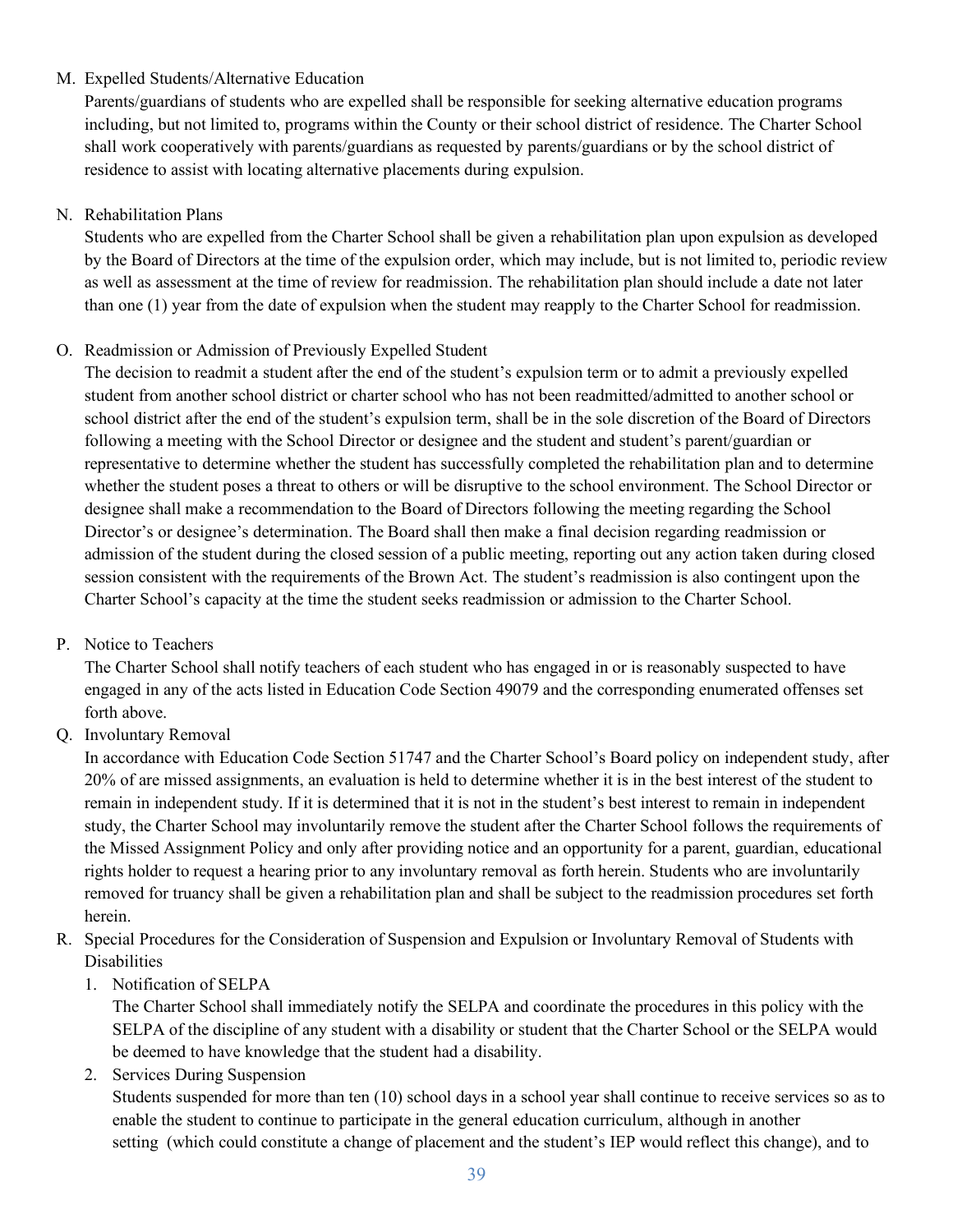progress toward meeting the goals set out in the child's IEP/504 Plan; and receive, as appropriate, a functional behavioral assessment and behavioral intervention services and modifications, that are designed to address the behavior violation so that it does not recur. These services may be provided in an interim alternative educational setting.

3. Procedural Safeguards/Manifestation Determination

Within ten (10) school days of a recommendation for expulsion or any decision to change the placement of a child with a disability because of a violation of a code of student conduct, the Charter School, the parent, and relevant members of the IEP/504 Team shall review all relevant information in the student's file, including the child's IEP/504 Plan, any teacher observations, and any relevant information provided by the parents to determine:

- a) If the conduct in question was caused by, or had a direct and substantial relationship to, the child's disability; or
- b) If the conduct in question was the direct result of the local educational agency's failure to implement the IEP/504 Plan.

If the Charter School, the parent, and relevant members of the IEP/504 Team determine that either of the above is applicable for the child, the conduct shall be determined to be a manifestation of the child's disability.

If the Charter School, the parent, and relevant members of the IEP/504 Team make the determination that the conduct was a manifestation of the child's disability, the IEP/504 Team shall:

- (a) Conduct a functional behavioral assessment and implement a behavioral intervention plan for such child, provided that the Charter School had not conducted such assessment prior to such determination before the behavior that resulted in a change in placement;
- (b) If a behavioral intervention plan has been developed, review the behavioral intervention plan if the child already has such a behavioral intervention plan, and modify it, as necessary, to address the behavior; and
- (c) Return the child to the placement from which the child was removed, unless the parent/guardian and the Charter School agree to a change of placement as part of the modification of the behavioral intervention plan.

If the Charter School, the parent/guardian, and relevant members of the IEP/504 Team determine that the behavior was not a manifestation of the student's disability and that the conduct in question was not a direct result of the failure to implement the IEP/504 Plan, then the Charter School may apply the relevant disciplinary procedures to children with disabilities in the same manner and for the same duration as the procedures would be applied to students without disabilities.

4. Due Process Appeals

The parent/guardian of a child with a disability who disagrees with any decision regarding placement, or the manifestation determination, or the Charter School believes that maintaining the current placement of the child is substantially likely to result in injury to the child or to others, may request an expedited administrative hearing through the Special Education Unit of the Office of Administrative Hearings or by utilizing the dispute provisions of the 504 Policy and Procedures.

When an appeal relating to the placement of the student or the manifestation determination has been requested by either the parent/guardian or the Charter School, the student shall remain in the interim alternative educational setting pending the decision of the hearing officer in accordance with state and federal law, including 20 U.S.C. Section 1415(k), until the expiration of the forty-five (45) day time period provided for in an interim alternative educational setting, unless the parent/guardian and the Charter School agree otherwise.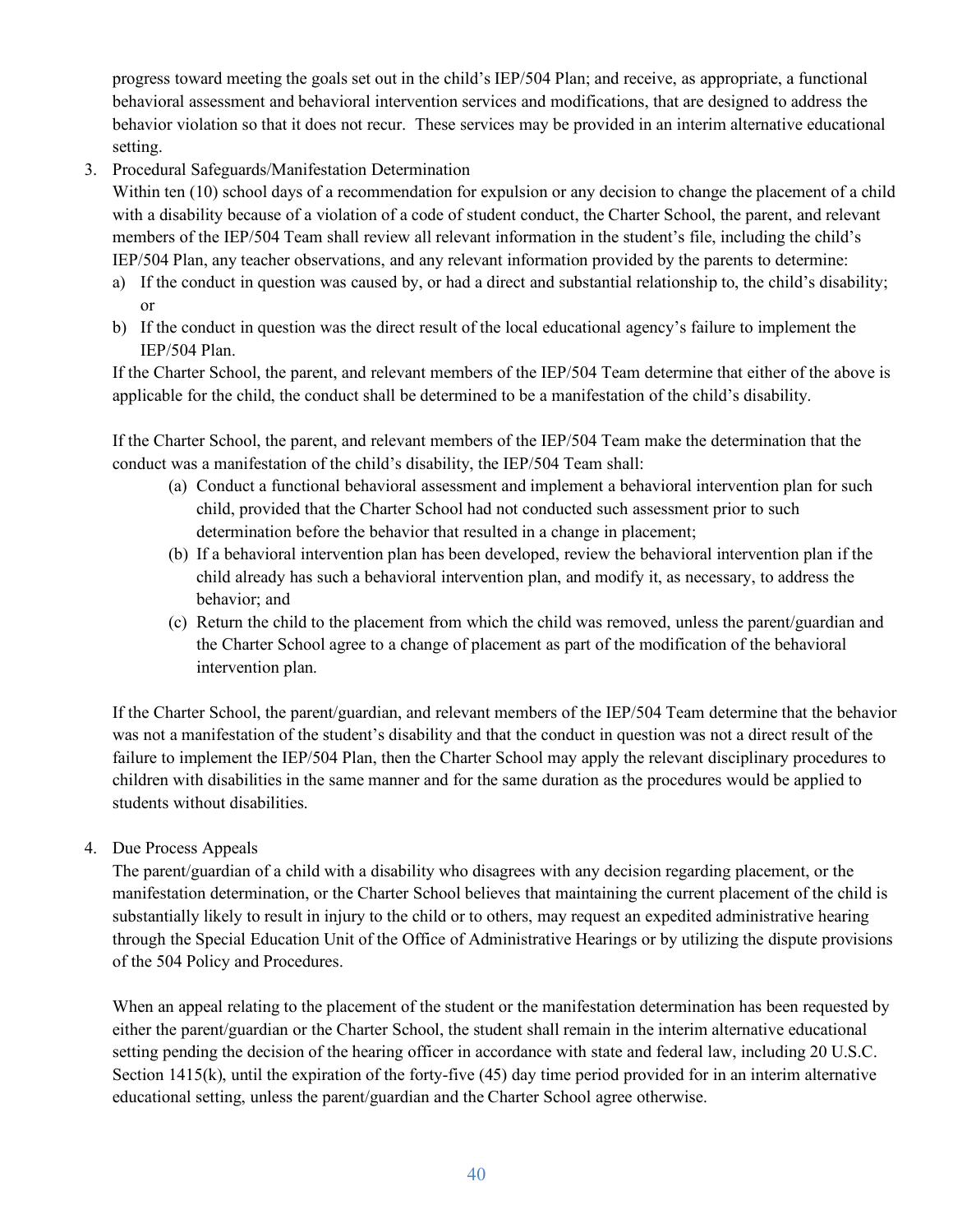In accordance with 20 U.S.C. Section  $1415(k)(3)$ , if a parent/guardian disagrees with any decision regarding placement, or the manifestation determination, or if the Charter School believes that maintaining the current placement of the child is substantially likely to result in injury to the child or to others, the parent/guardian or Charter School may request a hearing.

In such an appeal, a hearing officer may: (1) return a child with a disability to the placement from which the child was removed; or (2) order a change in placement of a child with a disability to an appropriate interim alternative educational setting for not more than 45 school days if the hearing officer determines that maintaining the current placement of such child is substantially likely to result in injury to the child or to others.

#### 5. Special Circumstances

Charter School personnel may consider any unique circumstances on a case-by-case basis when determining whether to order a change in placement for a child with a disability who violates a code of student conduct.

The School Director or designee may remove a student to an interim alternative educational setting for not more than forty-five (45) school days without regard to whether the behavior is determined to be a manifestation of the student's disability in cases where a student:

- a) Carries or possesses a weapon, as defined in 18 U.S.C. Section 930, to or at school, on school premises, or to or at a school function;
- b) Knowingly possesses or uses illegal drugs, or sells or solicits the sale of a controlled substance, while at school, on school premises, or at a school function; or
- c) Has inflicted serious bodily injury, as defined by 20 U.S.C. Section  $1415(k)(7)(D)$ , upon a person while at school, on school premises, or at a school function.
- 6. Interim Alternative Educational Setting The student's interim alternative educational setting shall be determined by the student's IEP/504 Team.
- 7. Procedures for Students Not Yet Eligible for Special Education Services A student who has not been identified as an individual with disabilities pursuant to IDEA and who has violated

the Charter School's disciplinary procedures may assert the procedural safeguards granted under this administrative regulation only if the Charter School had knowledge that the student was disabled before the behavior occurred.

The Charter School shall be deemed to have knowledge that the student had a disability if one of the following conditions exists:

- a) The parent/guardian has expressed concern in writing, or orally if the parent/guardian does not know how to write or has a disability that prevents a written statement, to Charter School supervisory or administrative personnel, or to one of the child's teachers, that the student is in need of special education or related services.
- b) The parent/guardian has requested an evaluation of the child.
- c) The child's teacher, or other Charter School personnel, has expressed specific concerns about a pattern of behavior demonstrated by the child, directly to the director of special education or to other Charter School supervisory personnel.

If the Charter School knew or should have known the student had a disability under any of the three (3) circumstances described above, the student may assert any of the protections available to IDEA-eligible children with disabilities, including the right to stay-put.